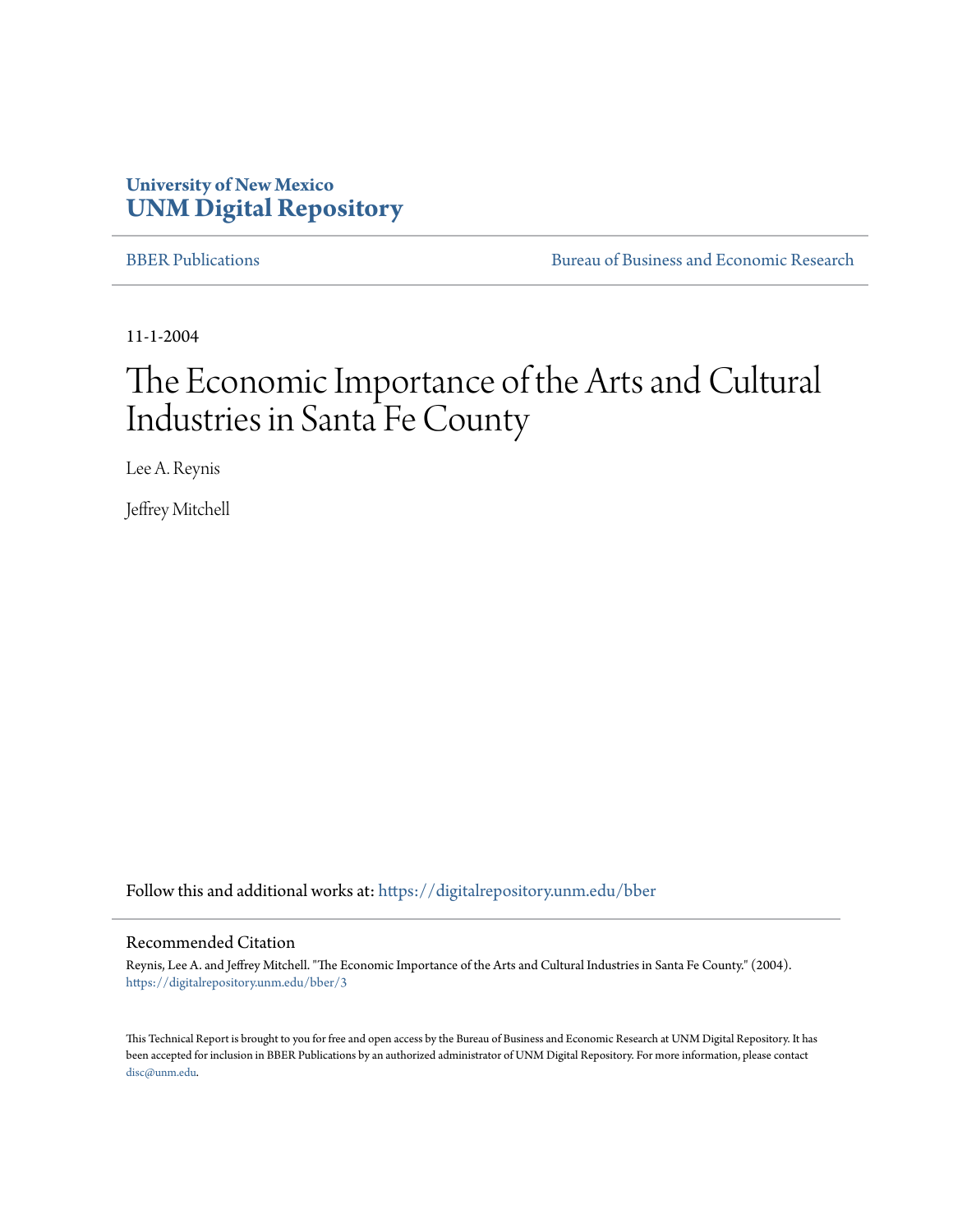# THE ECONOMIC IMPORTANCE OF THE ARTS & CULTURAL INDUSTRIES IN SANTA FE COUNTY

# PART I: QUANTIFICATION OF ECONOMIC IMPACTS

Financial support for this research was provided by The McCune Charitable Foundation, The Azalea Foundation and The Burnett Foundation

> March 2004 Revised November 2004

UNIVERSITY OF NEW MEXICO BUREAU OF BUSINESS AND ECONOMIC RESEARCH

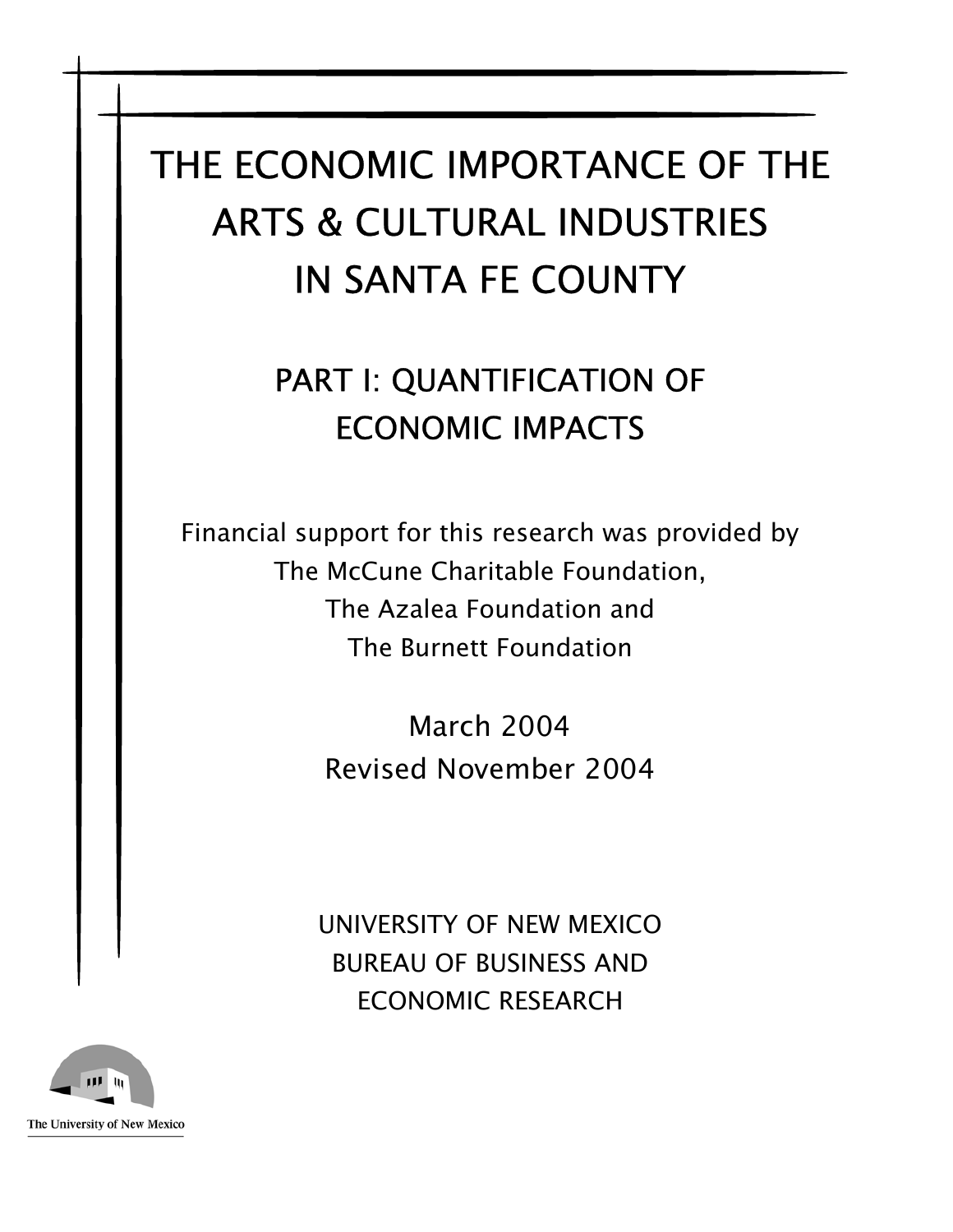# THE ECONOMIC IMPORTANCE OF THE ARTS & CULTURAL INDUSTRIES IN SANTA FE COUNTY

# PART I: QUANTIFICATION OF ECONOMIC IMPACTS

By Dr. Lee A. Reynis and Dr. Jeffrey Mitchell

March 2004 Revised November 2004

UNIVERSITY OF NEW MEXICO BUREAU OF BUSINESS AND ECONOMIC RESEARCH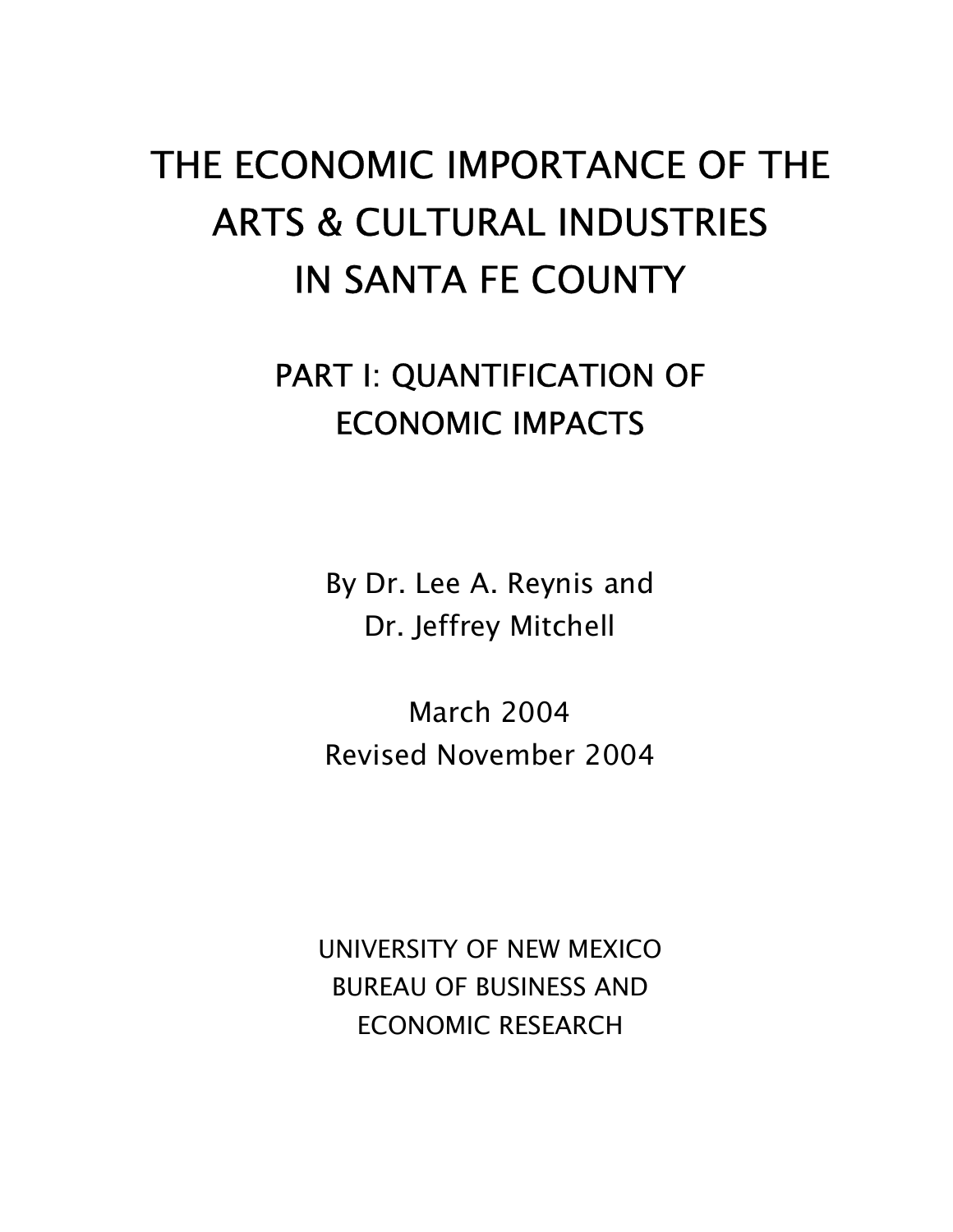# **TABLE OF CONTENTS**

| ECONOMIC IMPACT OF ARTS & CULTURAL INDUSTRIES ONSANTA FE |  |
|----------------------------------------------------------|--|
| A COMPARATIVE ANALYSIS OF SANTA FE'S ARTS & CULTURAL     |  |
|                                                          |  |
|                                                          |  |
|                                                          |  |
|                                                          |  |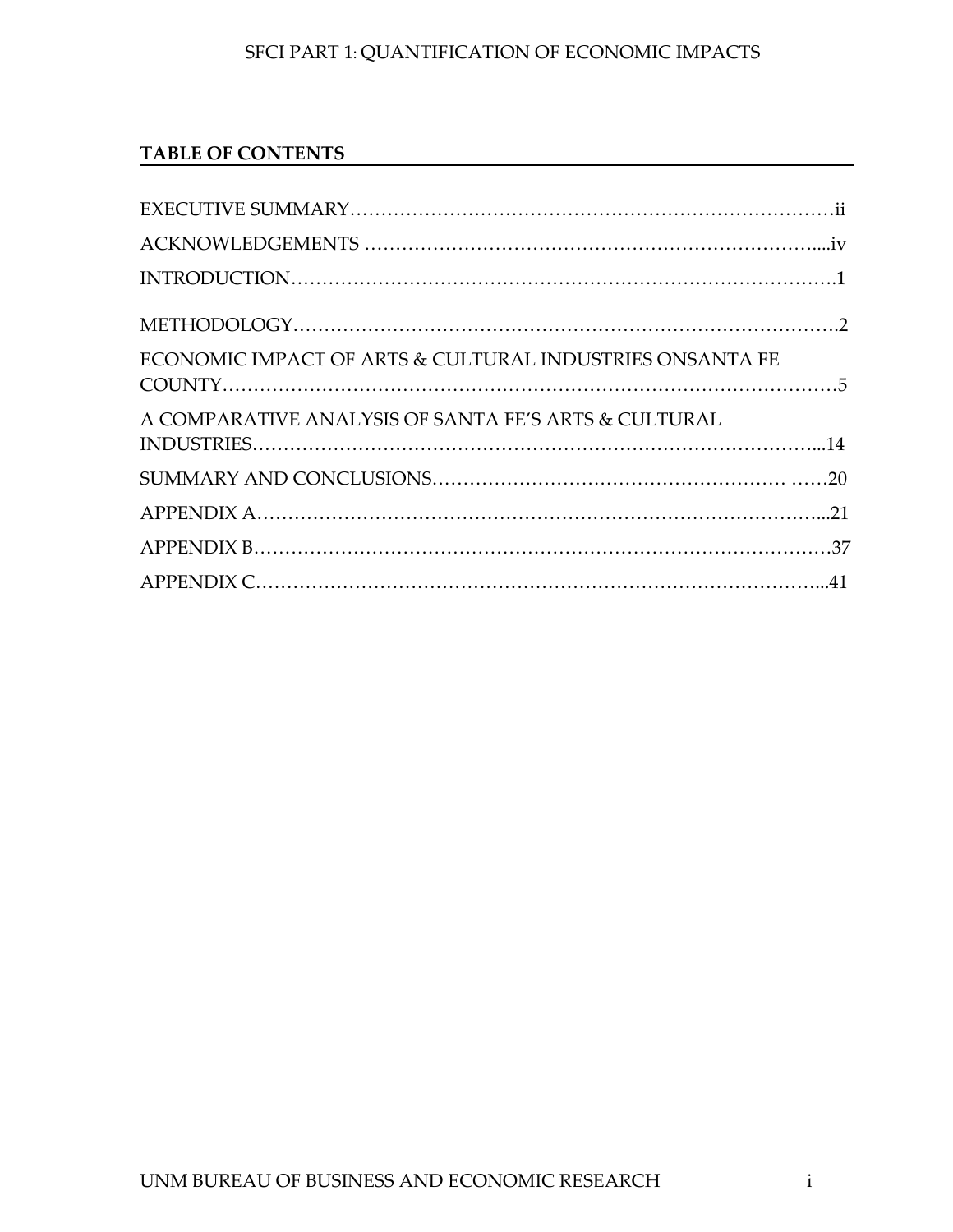# <span id="page-4-0"></span>**EXECUTIVE SUMMARY**

#### **Economic Impact of Arts & Cultural Industries on Santa Fe County**

- In 2002, Santa Fe's arts & cultural industries (A&CI) and cultural tourism generated over \$1 billion in receipts, employed 12,567 workers (17.5% of total employment in Santa Fe county), and paid \$231.5 million in wages and salaries. Just over one-half of employment and wages are generated by industries that are either directly engaged in the creation, presentation or preservation of art and/or cultural activities, or indirectly engaged with cultural content but not themselves 'source activities'. The balance is generated by the tourism industry to the extent that tourism is associated with an interest in Santa Fe's art, cultural and historical attractions.
- Santa Fe's cultural activities are funded principally with revenues that originate outside the county. Of the total revenues generated by the industries in 2002, 78%, or \$814 million, were drawn from areas outside SF County. Including the indirect and induced effects of these revenues and subtracting leakages from local economy, the total impact of A&CIs on the economy of Santa Fe County that are associated with outside funds was \$773.3 million, creating 12,953 jobs and paying \$310.3 million in disposable income.
- The funds that the A&CIs draw to Santa Fe represent a substantial contribution to the local economy. By definition, local spending does not create new jobs or incomes – local spending serves only to redistribute existing dollars. By contrast, the funds that the A&CIs inject into economy create new jobs and new sources of income on a net basis. In this regard, the contribution of the A&CIs to the Santa Fe's county is very substantial. By BBER estimates, the \$814 million that the A&CIs and cultural tourism bring into Santa Fe may account for as much as 39% of the total inflow of money into the local economy from a variety of sources including exports of goods, tourism, consulting contracts, and dividend and interest income.
- Santa Fe's A&CIs and related cultural tourism contribute substantially to public finances in New Mexico. Activities related to Santa Fe's A&CIs produce an estimated \$22.6 million in taxes and other revenues to the City of Santa Fe – about five dollars for every dollar that the city spends on the arts & culture. Similarly, activities associated with the county's A&CIs generate about \$36 million in revenues on an annual basis – some 40 % more than state budgets in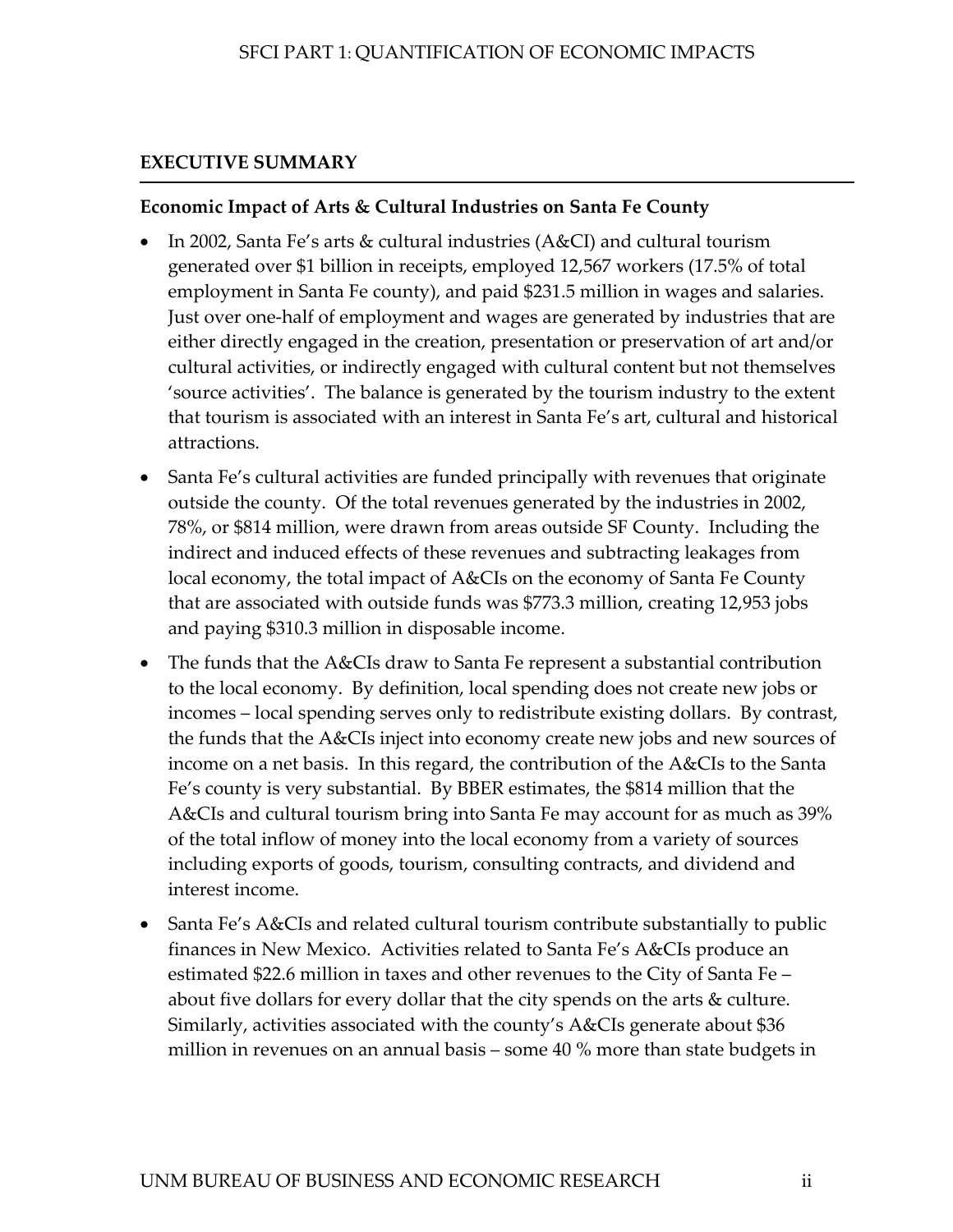support of the arts & cultural activities in Santa Fe.

#### **Comparative Analysis of Santa Fe's Arts & Cultural Industries**

- The contribution of the A&CIs to Santa Fe's economy exceeds the contributions of the A&CIs to other communities in the United States. Widely recognized studies by *Americans for the Arts* and by Professor Richard Florida, author of *The Rise of the Creative Class*, rank Santa Fe first among cities of similar size in terms of the contributions of the A&CIs to the economy. Representation of artists and cultural workers in Santa Fe's labor force is unparalleled – the city boasts the largest proportion of artists, performers & writers as share of total employment of any U.S. city, and is among the top 10 in terms of museum curators, architects and graphic designer. According to the Economic Census, in terms of dollar sales Santa Fe is among the largest art markets in the US.
- Santa Fe's A&CIs rank among the top contributors to economic development in New Mexico. Preliminary estimates based on secondary sources and previous work by BBER suggest that the volume of dollars Santa Fe's A&CIs bring into the county is 100 times greater than what New Mexico's film industry brings to the state; is comparable to all aspects of the University of New Mexico contribution to the state; is roughly equal to the total contribution of Intel (which has benefited from generous tax breaks); and is equivalent to about 70% of the volume of funds brought into the state by LANL.

Phase I has presented a static analysis of the contribution of Santa Fe's arts and cultural industries to local economy. In the next phase of the research, we will attempt a more dynamic analysis, exploring the strength of linkages between the arts and cultural industries and other sectors of the economy – the synergies that may or may not exist.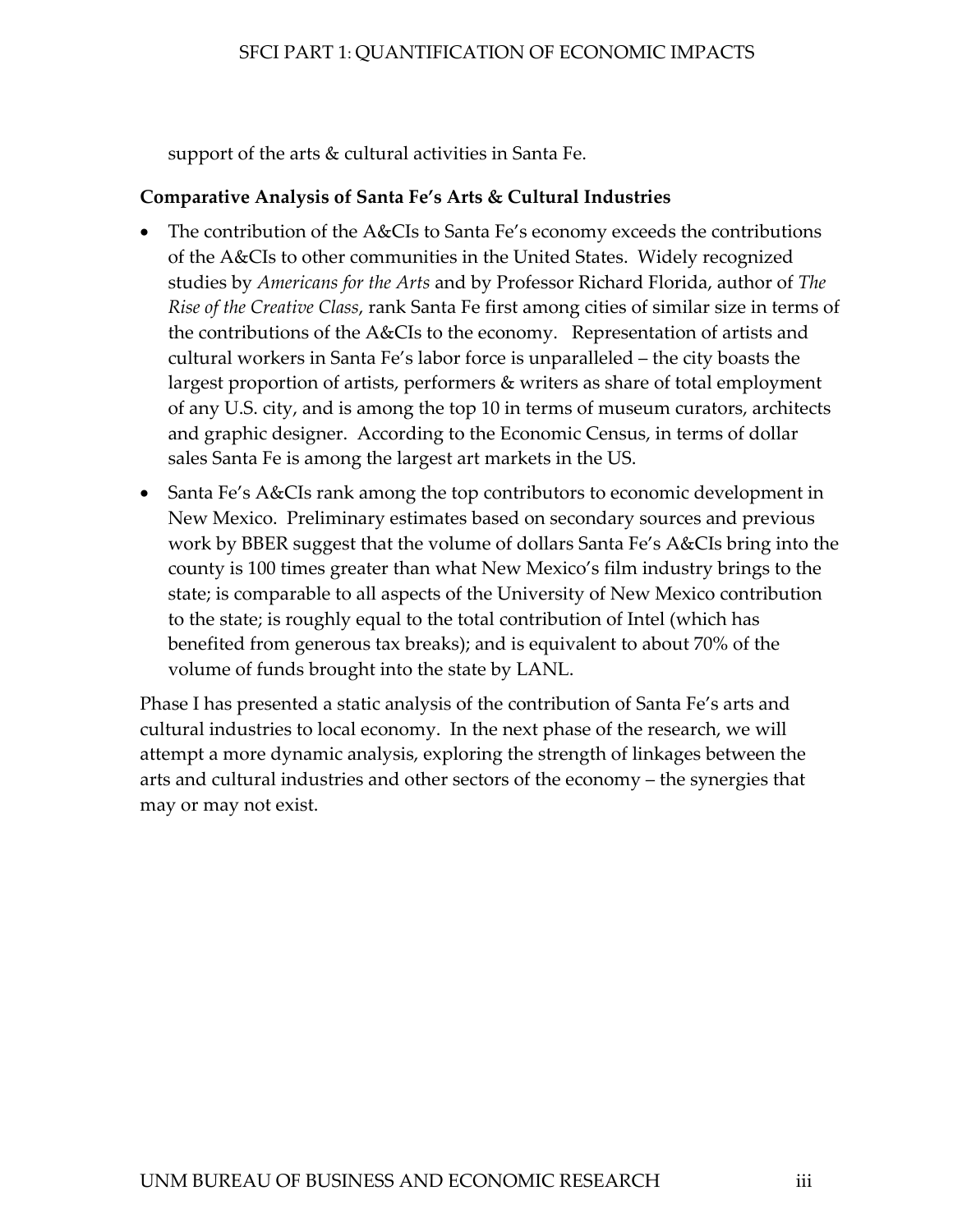#### <span id="page-6-0"></span>**ACKNOWLEDGEMENTS**

BBER would like to offer special thanks to members of the Santa Fe Cultural Leaders Steering Committee and the many others in Santa Fe who helped to direct us in this work. In particular, we would to offer our appreciation to Linda Hanson, President of the College of Santa Fe and Chair of the steering committee; Tom Aageson, Director of the Museums of New Mexico Foundation; George King, Director of the Georgia O'Keeffe Museum; Bob Martin, Executive Director of the Lensic Theatre; Sabrina Pratt, Director of the City of Santa Fe Arts Commission; Jim McLaughlin, President of Santa Fe Community College; and Darlene Griego and Tom McGuire of the Santa Fe Convention and Visitors Bureau. BBER would also like to thank Owen Lopez, Executive Director of the McCune Charitable Foundation, whose determination to 'get it right' and willingness to provide the necessary funding made the project a reality. Finally, we would like to thank the Azalea Foundation and the Burnett Foundation for their financial support.

The authors would like to acknowledge the tremendous effects of BBER staff who contributed this study. Particular thanks are owed to Tony Sylvester, whose organization and mastery of all sources of economic data made this work possible; to Norton Francis, Implan Pro wizard who brings the many pieces of work together in a single coherent product; Kevin Kargacin, the final word when it comes to sources of official information; Sophie Hammett, graduate assistant to BBER, who persevered in collecting primary data when others would have gone home and, to Myra Segal, consultant to the project, whose diligence and work ethic set a pace that forced the rest of us to keep up.

Lee A. Reynis and Jeffrey Mitchell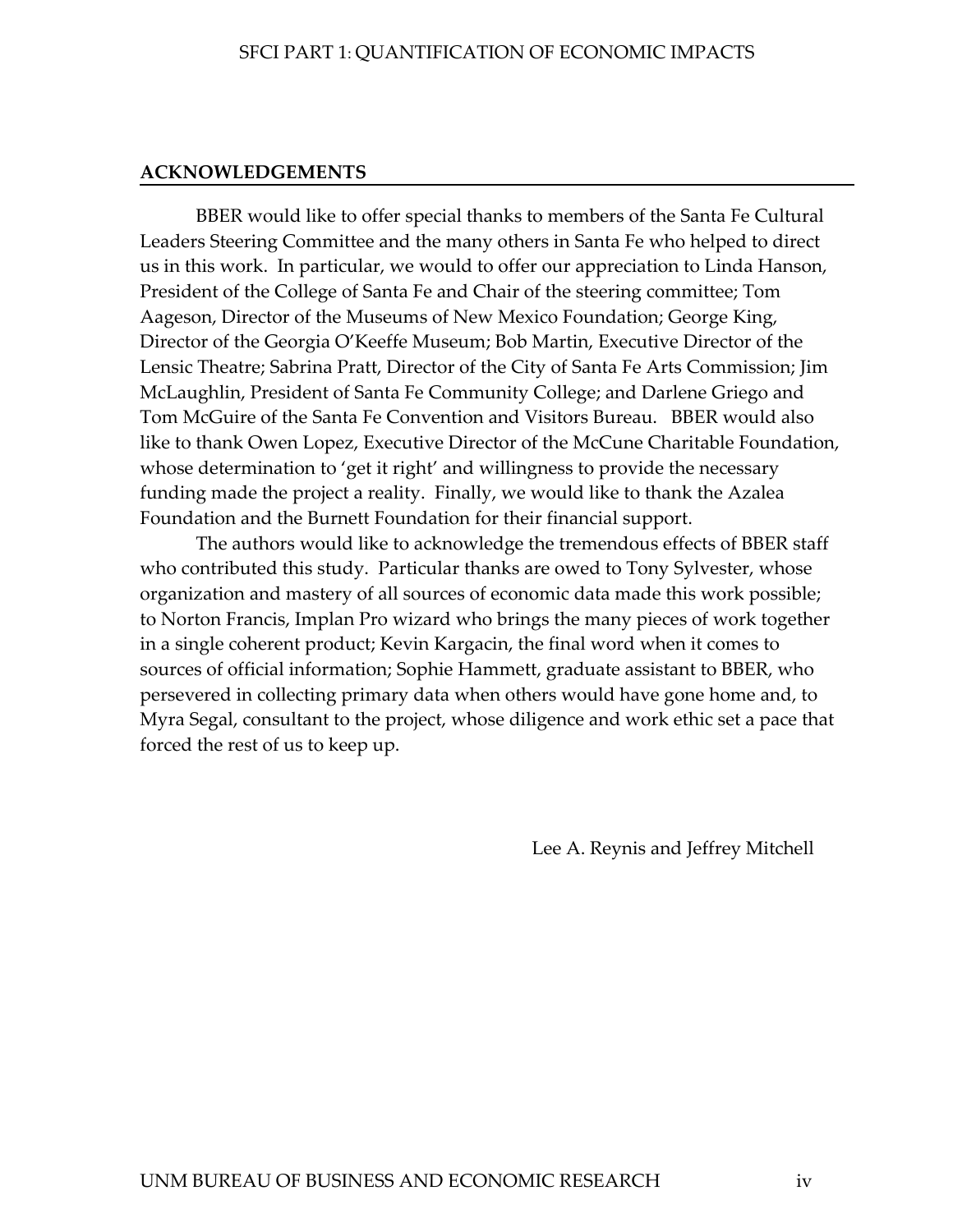#### <span id="page-7-0"></span>**INTRODUCTION**

On the recommendation of leaders of Santa Fe's arts and cultural communities the McCune Charitable Foundation commissioned the UNM Bureau of Business and Economic Research to conduct a three part study the City's arts and cultural industries. The first part is an analysis of impact of the arts and cultural industries on Santa Fe County's economy. The second part is an investigation of the relationships that link the arts and cultural industries to other sectors of the County's economy. The purpose of the second part is to identify opportunities that may exist in leveraging the assets of County's cultural sector to create a broader, more diversified pattern of economic development. The final part will examine specific policies and practices that may be used to further this end. This report is a summary of the conclusions of the first part of the overall study.

This report contains five parts and related appendices. A brief discussion of salient conceptual and methodological issues follows this brief introduction. A more complete description of the methodology used in this study is provided in Appendix A. The third part of this report is a presentation of the principal findings of the study. The findings are contained in three subsections. The first subsection surveys the direct contributions of the arts and cultural activities to the economy of Santa Fe County – the number of jobs and levels of revenues and wages associated with the industry, and more detailed account of the portion of these activities that are supported by dollars that the industries attract from areas outside of Santa Fe. The second subsection builds on this survey to include an analysis of the indirect and induced effects of the arts and cultural industries in generating economic activity in other sectors of the economy. The third subsection is a study of the industries' impact on city, county and state governmental revenues and expenditures. The fourth part of the overall report of the report places Santa Fe's arts and cultural industries in context by comparing its contribution and performance to similar industries in other regions and to other industries in New Mexico. A brief summary and conclusion follows.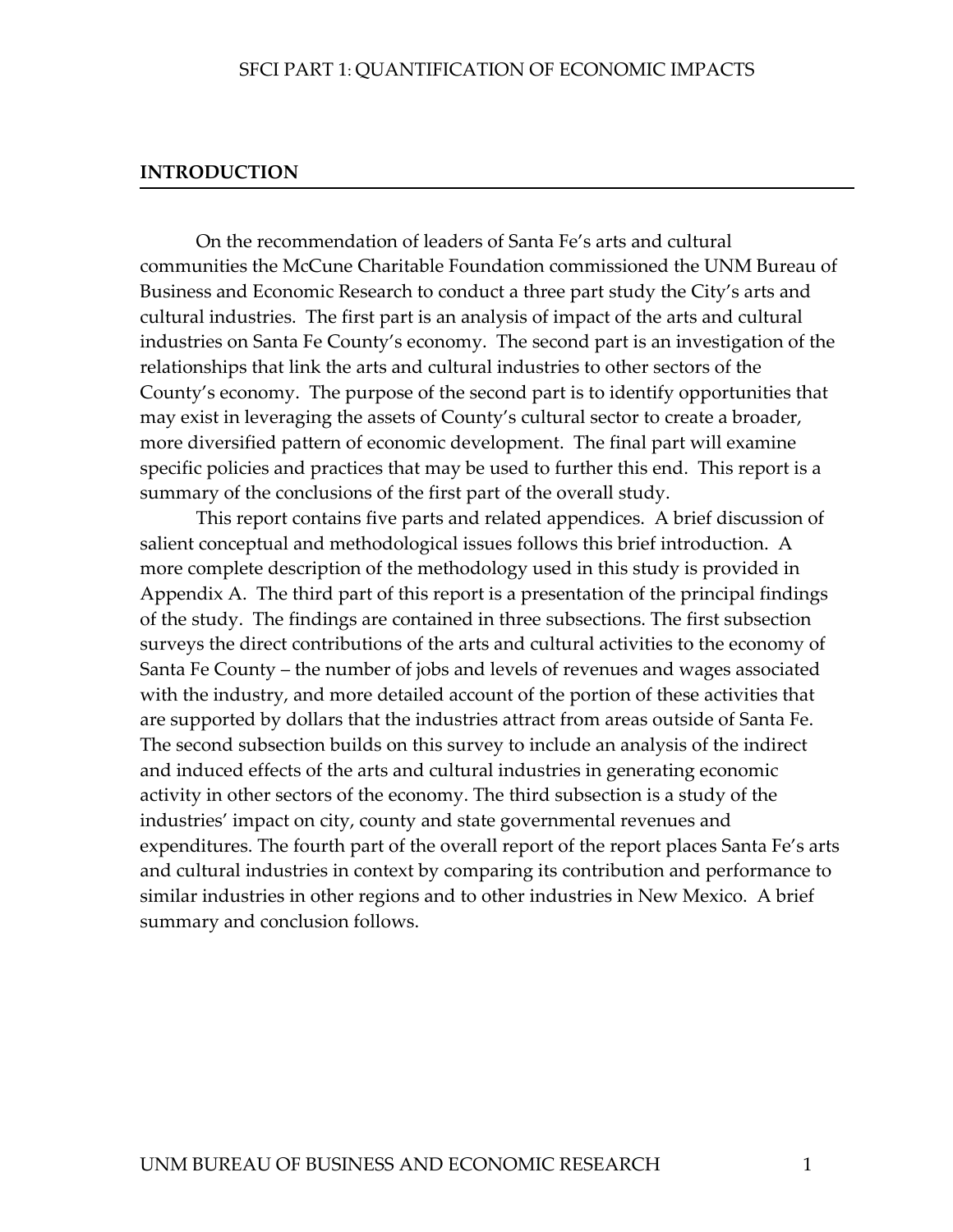# <span id="page-8-0"></span>**METHODOLOGY[1](#page-8-1)**

-

Central to this study is the definition of cultural activities and industries. For the purpose of this study, cultural activities include creative artistic and cultural work and supporting activities that distinguish the Santa Fe region, creating a unique sense of place. These activities exploit the cultural heritage of Santa Fe but are not limited by that heritage; they also constitute a process by which Santa Fe grows and changes.

The relationship between economic activity and the cultural content of the Santa Fe varies significantly from one industry to another. To accommodate these differences, cultural activities are organized in three categories. Tier 1 activities are those that are directly involved with the creation, presentation or preservation of art and/or cultural activities. Activities that have the arts or cultural content but are not "source" activities are categorized as Tier 2 activities. Tourism associated activities that either directly or indirectly contribute to Santa Fe's sense of place or benefit directly from the cultural assets of Santa Fe are included in a "cultural tourism" category.

A second methodological issue concerns the measurement techniques used this study. First, businesses that correspond to the above definitions that are listed with New Mexico's Department of Labor[2](#page-8-2) were identified based on their NAICS (North American Industrial Classification System) codes. Because New Mexico businesses are registered with the Department of Labor according establishment or location, BBER is able to distinguish among different activities of a single entity operating at various sites. This allows for greater specificity in the measurement of cultural activities. The identified businesses were evaluated on a line-by-line basis, ensuring that businesses were accurately defined according to specific nature of their activities.

Data from the 2001 Census Bureau Nonemployer Statistics were used to include the cultural activities of non-employers. Non-employers are businesses with no

<span id="page-8-1"></span><sup>&</sup>lt;sup>1</sup> Methodological issues, including definitions, and methods used in measurement and calculation, as discussed in greater detail in Appendix A.

<span id="page-8-2"></span><sup>&</sup>lt;sup>2</sup> This study drew primarily from required quarterly reports by employers of workers covered under state law for unemployment insurance. BBER has a confidentiality agreement with New Mexico DOL that provides access to the ES-202 employer records.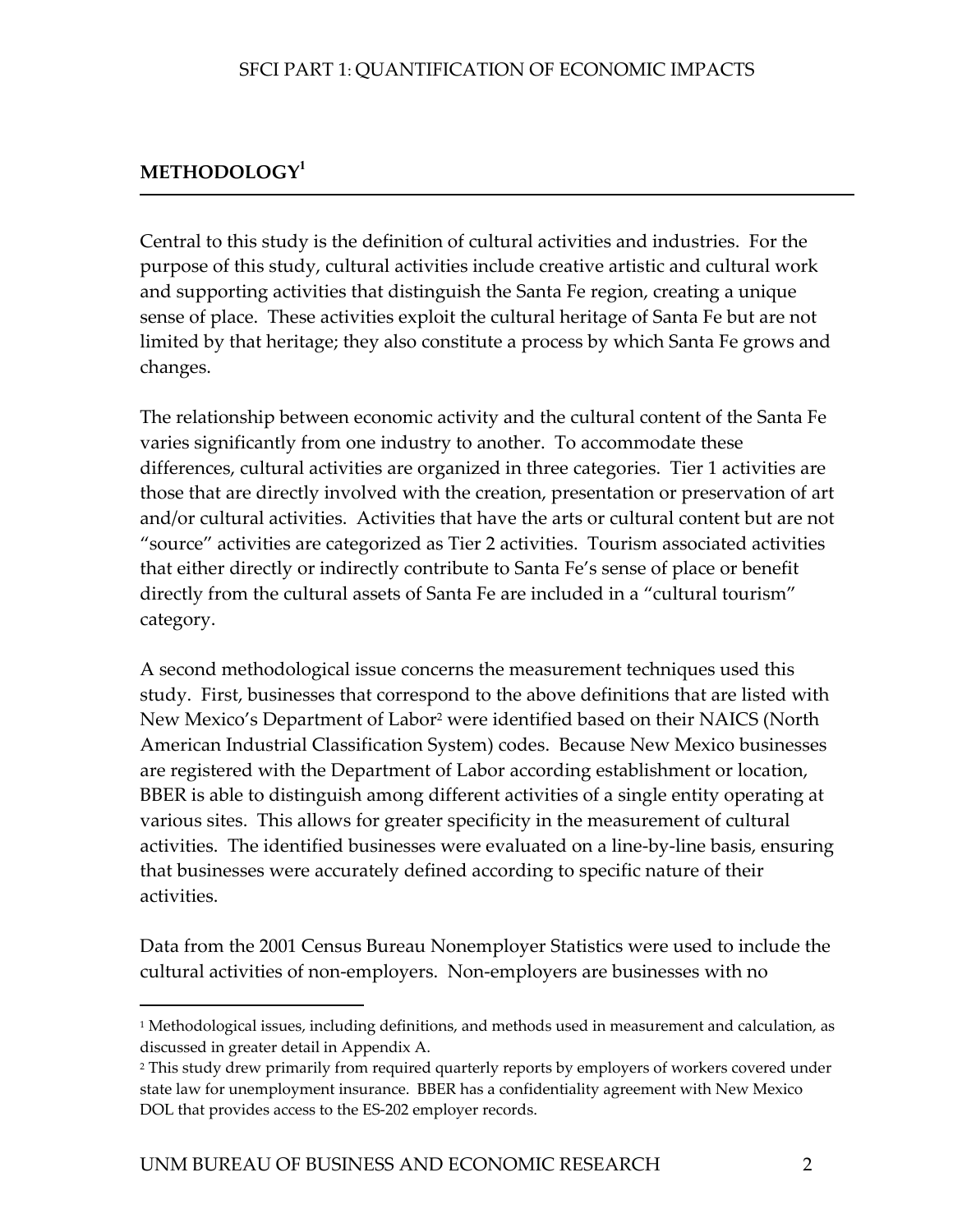employees with receipts of \$1,000 or more per year that are subject to federal income tax. These businesses are typically self-employed workers who are strongly represented within certain segments of the arts and cultural industries, most notably artists, writers and performers. It is a limitation of the analysis that such individuals are included only to the extent self-identification for tax purposes places them within the arts and cultural industries; workers whose cultural activities are of a secondary nature are commonly omitted. Further, the Census Bureau's Nonemployer Statistics do not include individuals who work in a nonprofit capacity.

Finally, analysis was augmented and corroborated with information gathered through interviews and questionnaires of individuals, businesses and trade groups active in Santa Fe's arts and cultural industries. This information was critical in both understanding the nature of specific activities and in verifying information gathered from official sources.

A third methodological issue concerns the calculation of the indirect and induced impacts of Santa Fe's arts and cultural industries, and the role of these industries in drawing funds from outside the community into the local economy. According to standard definitions, indirect effects are the result of spending within the local economy by vendors to the arts and cultural industries. Induced effects result from the expenditure of wages within the local economy, including those of individuals employed directly by the arts and cultural industries as well as those employed by vendors to the arts and cultural industries. A full accounting of the economic contribution of the region's arts and cultural industries requires that analysis extend beyond the direct contributions of the industries to include indirect and induced impacts, thus capturing the 'ripple effect' that multiply the economic impact of cultural activities.

An equally significant issue concerns the role of the arts and cultural industries in attracting funds from outside the region into the local economy. Logically, economic activities that depend exclusively on local consumers for their market only recycle funds that are already present in the economy. Funds that are not spent on one activity will be spent on another; thus, nothing is gained on a net basis. By contrast, activities that draw money into the local economy from outside the community make a net positive impact by creating jobs, raising incomes and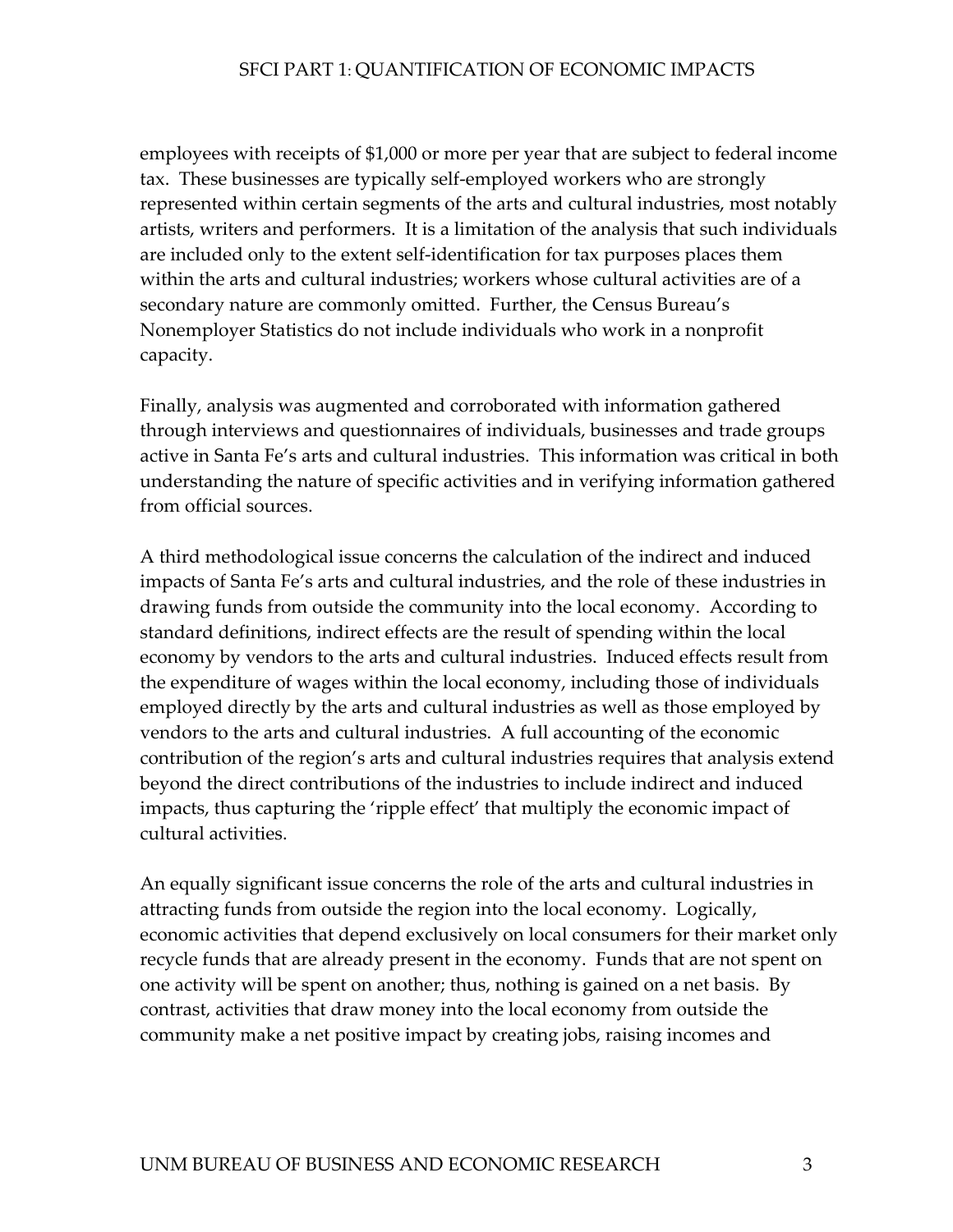producing additional tax revenues that would otherwise not exist. In this report, particular attention is given to the substantial contribution of Santa Fe's arts and cultural industries in drawing such funds into the regional economy.

To calculate indirect and induced effects and impact of financial inflows, BBER used Implan Pro 2.0[3.](#page-10-0) Implan Pro is a widely used regional economic modeling application that utilizes data that are specific to Santa Fe County. Implan Pro provides for an analysis of indirect and induced contributions and the impact of external sources of capital by tracing expenditures through local industries and quantifying leakages that occur when expenditures are made outside the regional economy. BBER has validated the estimates generated by Implan Pro 2.0 for New Mexico by comparing results with those produced by BBER's FOR-UNM model.

 $\overline{a}$ 

<span id="page-10-0"></span><sup>&</sup>lt;sup>3</sup> Minnesota IMPLAN Group, Inc., IMPLAN System (data and software), 1725 Tower Drive West, Suite 140, Stillwater, MN 55082 www.implan.com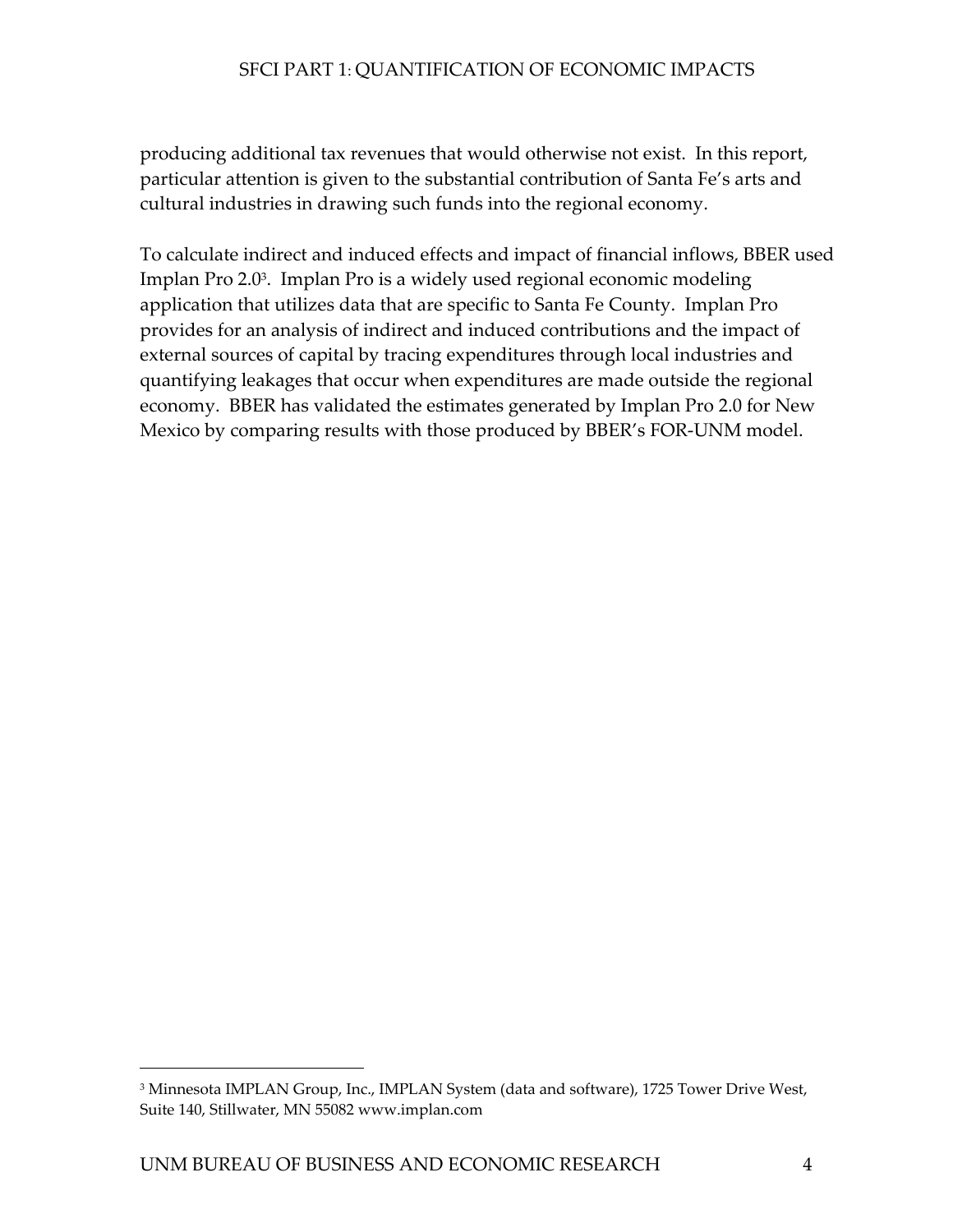# <span id="page-11-0"></span>**ECONOMIC IMPACT OF ARTS & CULTURAL INDUSTRIES ON SANTA FE COUNTY<sup>4</sup>**

# **Direct Contributions of Arts & Cultural Industries**

Table 1 summarizes the direct contribution of the arts and cultural industries to the economy of Santa Fe County, disaggregated by the various activities in Tier 1, Tier 2 and Cultural Tourism. As the table indicates, Santa Fe's arts and cultural industries generate approximately \$1.1 billion in revenues, representing 16% of the total economic activity of the County. Nearly two-thirds (64%) of these revenues are produced by Tier 1 and Tier 2 arts and cultural industries, activities that directly involve cultural content. Similarly, the arts and cultural industries employ 12,567 workers, or 18% of all workers employed in Santa Fe County. Again, the majority of these workers are engaged in Tier 1 and Tier 2 industries. The contribution of the arts and cultural industries to wages and salaries, however, is well below measures of output and employment. Wage rates are particularly low for those employed in the retail (other than galleries) and hospitality sector.

Table 2 reveals the effectiveness of the arts and cultural industries in capturing revenues from areas outside of Santa Fe County. As above, this table provides detail on revenues, employment and earning, respectively, and is disaggregated according to categories of cultural activities. The columns labeled 'Outside Dollars' indicate the output (or revenues), employment and wages that are supported by funds that originate outside Santa Fe County. The majority of these funds are expenditures by visitors, tourists and others persons who reside outside the County, as well as exports of goods and services. The columns labeled '% of Total' indicate the share of the total output, employment and wages of the arts and cultural industries that are supported by these outside funds.

-

<sup>4</sup> Methodological issues, including definitions, and methods used in measurement and calculation, as discussed in detail in Appendix A.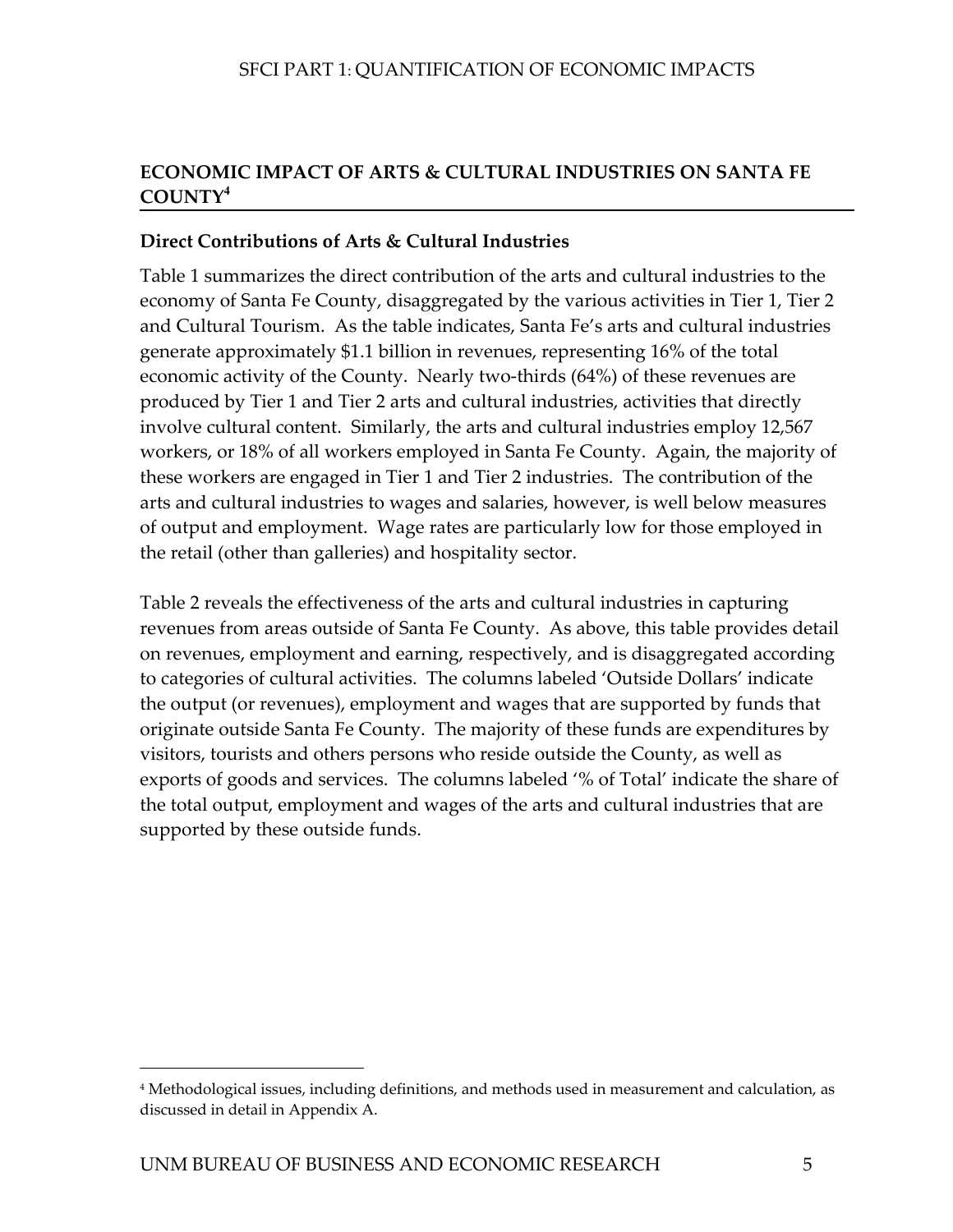|                                         |              |          | Cultural        |           |
|-----------------------------------------|--------------|----------|-----------------|-----------|
| Output (\$000) <sup>1</sup>             | Tier 1       | Tier 2   | <b>Tourism</b>  | Total     |
| <b>Artisans, Manufacturing</b>          | 64,488       | 9,896    | $\bf{0}$        | 74,384    |
| <b>Art Dealers (Retail)</b>             | 217,410      | 8,209    | $\bf{0}$        | 225,620   |
| <b>Other Retail</b>                     | 0            | 38,509   | 55,260          | 93,769    |
| <b>Museums, Perf Arts, Artists</b>      | 115,217      | 0        | 9,564           | 124,781   |
| <b>Publish, Motion Pictures, Sound</b>  | 10,362       | 21,481   | 0               | 31,843    |
| <b>Educational Services</b>             | 14,993       | 63,097   | $\bf{0}$        | 78,090    |
| <b>Misc. Arts and Cultural Services</b> | 69,896       | 14,613   | $\bf{0}$        | 84,509    |
| <b>Hospitality</b>                      | 0            | 0        | 327,986         | 327,986   |
| Government                              | 1,400        | 5,970    | $\bf{0}$        | 7,370     |
| <b>Total</b>                            | 493,766      | 161,775  | 392,809         | 1,048,350 |
| As % of County Total                    | 7.6%         | 2.5%     | 6.1%            | $16.2\%$  |
|                                         |              |          | Cultural        |           |
| <b>Employment</b>                       | Tier 1       | Tier 2   | <b>Tourism</b>  | Total     |
| <b>Artisans, Manufacturing</b>          | 682          | 96       | $\bf{0}$        | 778       |
| <b>Art Dealers (Retail)</b>             | 529          | 30       | $\bf{0}$        | 559       |
| <b>Other Retail</b>                     | $\mathbf{0}$ | 329      | 269             | 598       |
| <b>Museums, Perf Arts, Artists</b>      | 2,348        | $\bf{0}$ | 135             | 2,482     |
| <b>Publish, Motion Pictures, Sound</b>  | 107          | 179      | 0               | 286       |
| <b>Educational Services</b>             | 142          | 930      | $\bf{0}$        | 1,072     |
| <b>Misc. Arts and Cultural Services</b> | 914          | 302      | $\bf{0}$        | 1,216     |
| <b>Hospitality</b>                      | $\bf{0}$     | 0        | 5,472           | 5,472     |
| Government                              | 20           | 84       | $\bf{0}$        | 104       |
| <b>Total</b>                            | 4,741        | 1,950    | 5,876           | 12,567    |
| As % of County Total                    | 6.6%         | 2.7%     | 8.2%            | 17.5%     |
|                                         |              |          | <b>Cultural</b> |           |
| Wages $(S000)^2$                        | Tier 1       | Tier 2   | <b>Tourism</b>  | Total     |
| <b>Artisans, Manufacturing</b>          | 14,952       | 2,513    | $\bf{0}$        | 17,465    |
| <b>Art Dealers (Retail)</b>             | 15,929       | 630      | $\bf{0}$        | 16,559    |
| <b>Other Retail</b>                     | $\bf{0}$     | 4,481    | 5,963           | 10,444    |
| <b>Museums, Perf Arts, Artists</b>      | 28,631       | $\bf{0}$ | 3,365           | 31,996    |
| <b>Publish, Motion Pictures, Sound</b>  | 2,303        | 9,511    | 0               | 11,814    |
| <b>Educational Services</b>             | 4,654        | 11,723   | $\bf{0}$        | 16,377    |
| <b>Misc. Arts and Cultural Services</b> | 21,563       | 7,524    | $\bf{0}$        | 29,087    |
| <b>Hospitality</b>                      | 0            | 0        | 93,846          | 93,846    |
| Government                              | 843          | 3,061    | $\bf{0}$        | 3,903     |
| <b>Total</b>                            | 88,874       | 39,443   | 103,175         | 231,492   |
| As % of County Total                    | 3.8%         | 1.7%     | 4.4%            | 9.9%      |

#### **TABLE 1 ARTS AND CULTURAL OUTPUT, EMPLOYMENT AND WAGES SANTA FE COUNTY, 2002**

1 - Output represents an estimate of sales, shipments, receipts, revenue or business done depending on industry as defined by the Economic Census, US Bureau of the Census, 1997.

2 - Source: wage data for wage and salary employees from New Mexico Department of Labor 202 employer database. Because non-employer establishments do not have wages or salaries they are not represented in the wage data presented in this table.

T otals may not sum due to rounding.

UNM B ureau of Business and Economic Research, 2004.

UNM BUREAU OF BUSINESS AND ECONOMIC RESEARCH 6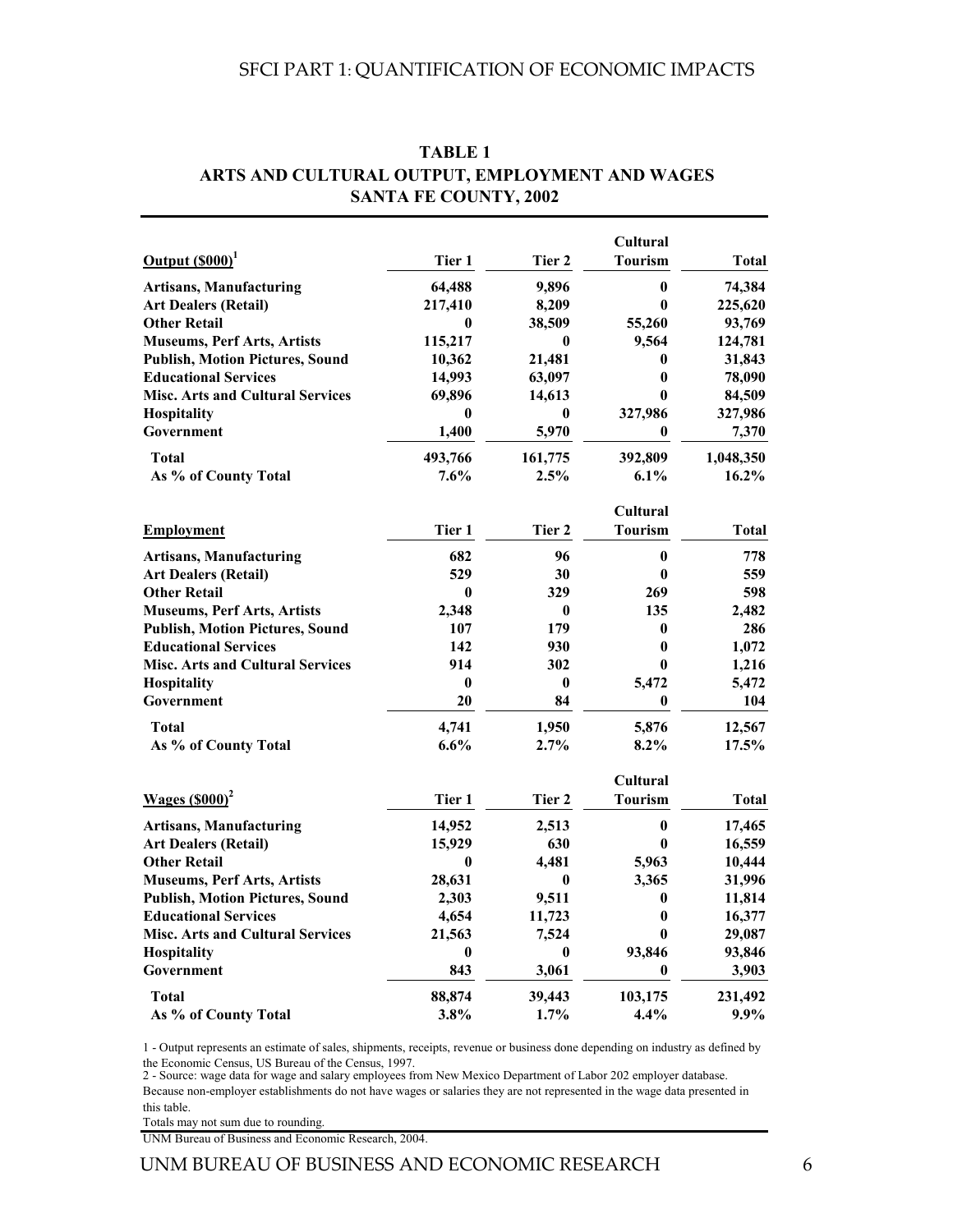|                                         | Tier 1                 | Tier 2                   | <b>Cultural Tourism</b> | Total                  |
|-----------------------------------------|------------------------|--------------------------|-------------------------|------------------------|
| Output (\$000)                          | <b>Outside Dollars</b> | <b>Outside Dollars</b>   | <b>Outside Dollars</b>  | <b>Outside Dollars</b> |
| <b>Artisans, Manufacturing</b>          | 54,492                 | 8,362                    |                         | 62,855                 |
| <b>Art Dealers (Retail)</b>             | 183,820                | 6,941                    |                         | 190,761                |
| <b>Other Retail</b>                     |                        | 28,984                   | 55.260                  | 84,244                 |
| <b>Museums, Perf Arts, Artists</b>      | 76,096                 |                          | 9,564                   | 85,659                 |
| <b>Publish, Motion Pictures, Sound</b>  | 9.326                  | 18.200                   |                         | 27,526                 |
| <b>Educational Services</b>             | 7,496                  | 18,156                   |                         | 25,652                 |
| <b>Misc. Arts and Cultural Services</b> | 56,799                 | 8,566                    |                         | 65,365                 |
| <b>Hospitality</b>                      |                        |                          | 265,272                 | 265,272                |
| Government                              | 1.330                  | 5.373                    |                         | 6.703                  |
| <b>Total</b>                            | 389.359                | 94.583                   | 330.096                 | 814,039                |
| % of County Total                       |                        |                          |                         | 78%                    |
| <b>Employment</b>                       | <b>Outside Dollars</b> | <b>Outside Dollars</b>   | <b>Outside Dollars</b>  | <b>Outside Dollars</b> |
| Artisans, Manufacturing                 | 576                    | 81                       |                         | 657                    |
| <b>Art Dealers (Retail)</b>             | 447                    | 26                       |                         | 473                    |
| <b>Other Retail</b>                     |                        | 244                      | 269                     | 513                    |
| Museums, Perf Arts, Artists             | 1.523                  | $\sim$                   | 135                     | 1,658                  |
| <b>Publish, Motion Pictures, Sound</b>  | 96                     | 147                      |                         | 243                    |
| <b>Educational Services</b>             | 71                     | 297                      | --                      | 368                    |
| <b>Misc. Arts and Cultural Services</b> | 709                    | 173                      |                         | 882                    |
| <b>Hospitality</b>                      |                        | $\overline{\phantom{0}}$ | 4,380                   | 4,380                  |
| Government                              | 19                     | 68                       |                         | 87                     |
| <b>Total</b>                            | 3.441                  | 1.036                    | 4.783                   | 9.261                  |
| % of County Total                       |                        |                          |                         | 74%                    |
| <b>Wages (\$000)</b>                    | <b>Outside Dollars</b> | <b>Outside Dollars</b>   | <b>Outside Dollars</b>  | <b>Outside Dollars</b> |
| <b>Artisans, Manufacturing</b>          | 12,634                 | 2.124                    |                         | 14,758                 |
| <b>Art Dealers (Retail)</b>             | 13,468                 | 532                      |                         | 14,000                 |
| <b>Other Retail</b>                     | $\overline{a}$         | 3,439                    | 5.963                   | 9,402                  |
| Museums, Perf Arts, Artists             | 20,181                 |                          | 3,365                   | 23,546                 |
| <b>Publish, Motion Pictures, Sound</b>  | 2,073                  | 8,328                    |                         | 10,401                 |
| <b>Educational Services</b>             | 2.327                  | 3.342                    |                         | 5.669                  |
| <b>Misc. Arts and Cultural Services</b> | 16,878                 | 4,329                    |                         | 21,206                 |
| <b>Hospitality</b>                      |                        |                          | 74.817                  | 74,817                 |
| <b>Government</b>                       | 801                    | 2.523                    |                         | 3.323                  |
| <b>Total</b>                            | 68,361                 | 24,617                   | 84,145                  | 177,123                |
| % of County Total                       |                        |                          |                         | 77%                    |

#### **TABLE 2 ARTS AND CULTURAL RECEIPTS, EMPLOYMENT AND WAGES SUPPORTED BY OUTSIDE DOLLARS (EXPORTS) SANTA FE COUNTY, 2002**

Totals may not sum due to rounding. UNM Bureau of Business and Economic Research, 2004.

As these numbers indicate, \$814 million, or 78% of the \$1,048 million in revenues generated by the arts and cultural industries, are drawn from areas outside of Santa Fe County. These figures are significant because they show that largely Santa Fe's arts and cultural industries do not compete with other industries for local

**``**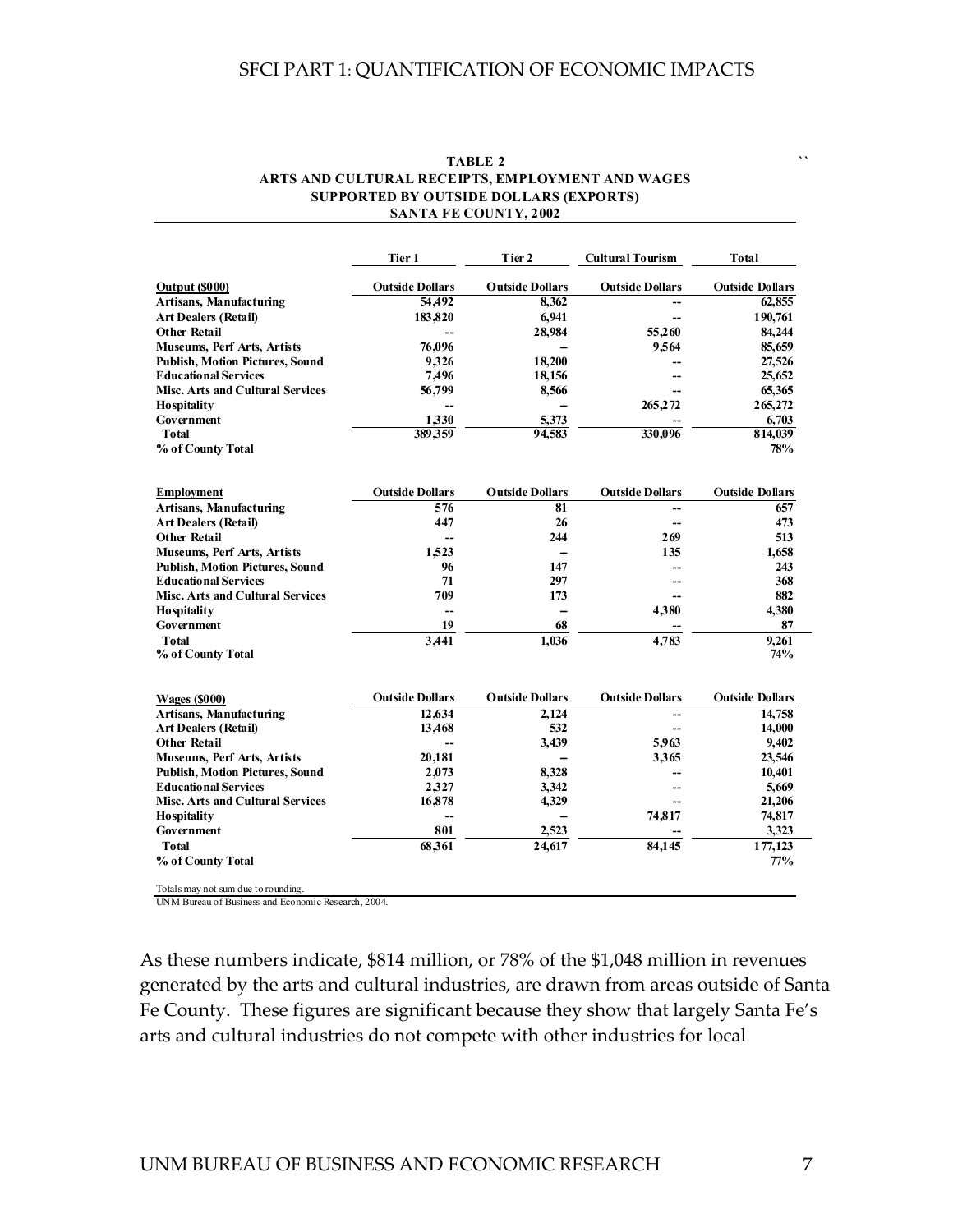<span id="page-14-1"></span>expenditures. To the contrary, the jobs and wages enumerated in this table are funded exclusively with revenues that originate outside the region, and represent a net gain to the local economy. In other words, were it not for the success of the arts and cultural industries in drawing dollars into Santa Fe County, the jobs and earning detailed in Table 2 would not exist.

BBER estimates that the total flow of funds into Santa Fe County by the export of goods and services and financial transactions, by all sectors of the economy, is approximately \$2.098 billion per year<sup>5</sup>. By this estimate, the arts and cultural industries as defined in this study are responsible for 39% of the total flow of funds into the local economy. Simply stated, this suggests that the cultural sector is responsible for three of every five dollars, and three of every five jobs, added to the Santa Fe economy each year.

#### **Indirect and Induced Effects of Arts & Cultural Industries**

 $\overline{a}$ 

As defined earlier, indirect effects are the result of spending within the local economy by vendors to the arts and cultural industries. Induced effects result from the expenditure of wages in Santa Fe County by persons employed by the arts and cultural industries or employed by vendors to the arts and cultural industries. The economic multiplier is an overall measure of the additional activity associated with indirect and induced effects. In general, industries that pay high wages and that purchase goods and services produced locally feature by high multipliers.

Table 3 is a summary of the direct, indirect and induced activities in the cultural sector that are supported by outside dollars<sup>6</sup>. This table extends the analysis of

<span id="page-14-0"></span><sup>&</sup>lt;sup>5</sup> Exports, or the associated flow of revenues, are not directly available on a municipal or county basis. BBER estimated the flow of funds into the County as the difference total expenditures in the County and supply funds available within the County to finance these expenditures. The value for total expenditures was derived from Census Bureau's "Surveys of Minority- and Women-Owned Businesses". The supply funds available for expenditure was estimated as sum of disposable personal income (total income minus taxes, according to the Bureau of Economic Analysis) and government expenditures (Implan estimate) minus personal savings (national rate corresponding to income levels in Santa Fe County), and direct and indirect business and personal expenditures out of the County (leakages).

<sup>6</sup> Estimates in Table 3 of total output supported by outside funds are less than those of Table 2 because in conducting economic impact analysis for Table 3 business and personal expenditures made outside the County (leakages) must be subtracted from the aggregate. Conversely, estimates in Table 2 of income supported by outside funds are less than those of Table 3 because the former excludes earnings of non-employee (self-employed) workers; technically funds are considered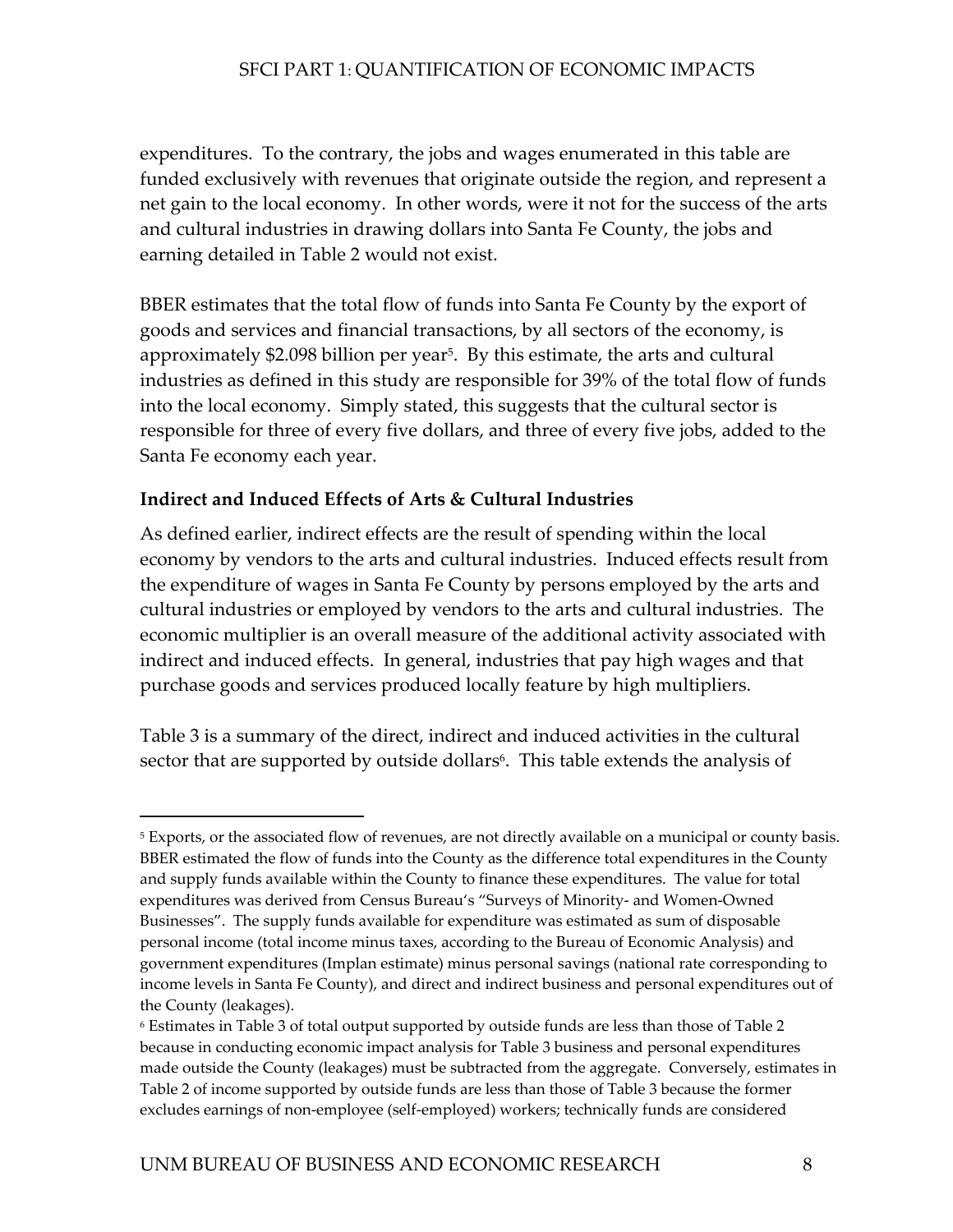Table 2 by capturing the full impact of the capacity of Santa Fe's arts and cultural industries to attract outside revenues. The figures in this table indicate that in addition to the 9,261 jobs directly created by funds brought into Santa Fe by the arts and cultural industries, the expenditure and circulation of these funds creates an additional 3,692 jobs. Similarly, the indirect and induced expenditures originating in the arts and cultural industries generate an additional \$100.7 million of disposable (after tax) income and an additional \$256 million in business revenues.

# **TABLE 3<sup>1</sup>**

### **SANTA FE COUNTY, 2002 DIRECT, INDIRECT AND INDUCED IMPACTS OF ARTS AND CULTURAL ACTIVITIES SUPPORTED BY OUTSIDE DOLLARS (EXPORTS)**

|                                      | Tier 1  | Tier 2 | Cultural<br><b>Tourism</b> | Total   |
|--------------------------------------|---------|--------|----------------------------|---------|
| Output (\$000)                       |         |        |                            |         |
| <b>Direct</b>                        | 210,305 | 60,069 | 246,924                    | 517,299 |
| <b>Indirect &amp; Induced</b>        | 116,007 | 32,868 | 107,080                    | 255,955 |
| <b>Total</b>                         | 326,312 | 92,938 | 354,005                    | 773,255 |
| <b>Multiplier</b>                    | 1.55    | 1.55   | 1.43                       | 1.49    |
| <b>Employment</b>                    |         |        |                            |         |
| <b>Direct</b>                        | 3,441   | 1,036  | 4,783                      | 9,261   |
| Indirect & Induced                   | 1,743   | 469    | 1,481                      | 3,692   |
| <b>Total</b>                         | 5,184   | 1,505  | 6,264                      | 12,953  |
| <b>Multiplier</b>                    | 1.51    | 1.45   | 1.31                       | 1.40    |
| Disposal Income (\$000) <sup>2</sup> |         |        |                            |         |
| <b>Direct</b>                        | 92,270  | 35,546 | 81,825                     | 209,642 |
| Indirect & Induced                   | 40,629  | 18,411 | 41,647                     | 100,687 |
| <b>Total</b>                         | 132,900 | 53,957 | 123,472                    | 310,329 |
| <b>Multiplier</b>                    | 1.44    | 1.52   | 1.51                       | 1.48    |

1 - Detail by industry of direct,indirect and induced impacts of the arts & cultural activities are provided Appendix B.

2 - Disposalincome is equal to total earnings minus taxes.

Totals may not sum due to rounding.

-

UNM Bureau of Business and Economic Research, 2004.

business receipts rather than income. Table 3 includes 'disposable' or after tax earnings. Employment figures, by direct count, are equal in the two tables.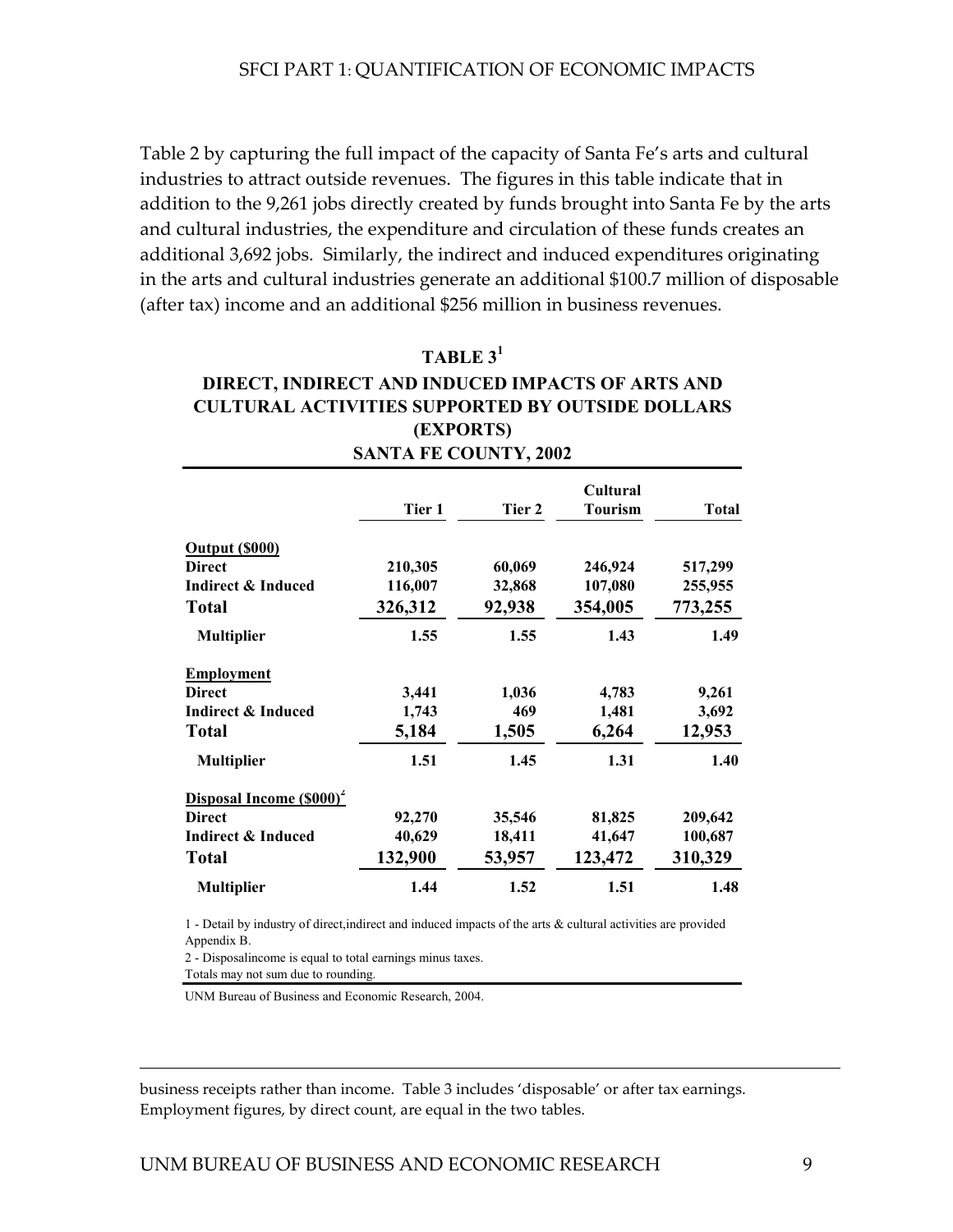#### **Government Revenues and Expenditures**

Table 4 summarizes the tax payments generated by the arts and cultural industries to various public entities in New Mexico. These figures include revenues generated by both direct and indirect/induced activities, but are limited to activities supported by outside dollars. As above, these figures represent contributions otherwise unavailable except for the capacity of Santa Fe's arts and cultural industries to attract outside funds.

#### **TAX REVENUES SUPPORTED DIRECTLY AND INDIRECTLY BY DOLLARS FLOWING NTO SANTA FE FOR CULTURAL INDUSTRIES AND CULTURAL TOURISM TABLE 4**

| Figures in \$1,000's                                                                                  | <b>City</b> | County | <b>Schools</b> | <b>SF CC</b> | <b>State</b> | <b>Total</b> |
|-------------------------------------------------------------------------------------------------------|-------------|--------|----------------|--------------|--------------|--------------|
| <b>Gross Receipts Tax</b><br><b>Cultural Industries/Tourism</b>                                       | 8,456       | 1,915  |                |              | 10,035       | 20,407       |
| <b>General and Selective Sales Taxes</b>                                                              |             |        |                |              |              |              |
| <b>Goods and services Purchased</b><br>by Cultural/Tourism Workers<br>Goods and services Purchased by | 5,317       | 1,204  |                |              | 6,309        | 12,830       |
| <b>Other Workers Supported</b>                                                                        | 2,553       | 578    |                |              | 3,030        | 6,162        |
| <b>Personal Income Taxes</b>                                                                          |             |        |                |              |              |              |
| <b>Earnings in Cultural Industries/Tourism</b>                                                        |             |        |                |              | 3,145        | 3,145        |
| <b>Earnings in Other Industries Supported</b>                                                         |             |        |                |              | 1,510        | 1,510        |
| <b>Property Taxes</b>                                                                                 |             |        |                |              |              |              |
| <b>Cultural Industries/Tourism</b>                                                                    | 63          | 476    | 385            | 200          | 55           | 1,178        |
| <b>Workers in Cultural Industries/Tourism</b>                                                         | 189         | 1,440  | 1,164          | 604          | 168          | 3,564        |
| Workers in Other Industries Supported                                                                 | 91          | 691    | 559            | 290          | 80           | 1,712        |
| <b>Lodgers Tax</b>                                                                                    | 4,149       |        |                |              |              | 4,149        |
| <b>Total Tax Revenue</b>                                                                              | 20,818      | 6,304  | 2,107          | 1,093        | 24,334       | 54,656       |

UNM Bureau of Business and Economic Research, 2004. Totals may not sum due to rounding.

These figures show that the arts and cultural industries generate \$54.7 million in government revenues per year. Slightly more than 37% of the total results from gross receipts taxes directly associated with cultural activities; 35% derives from general and selective sales taxes, including mainly gross receipts taxes, on expenditures by direct and indirect employees of the arts and cultural industries;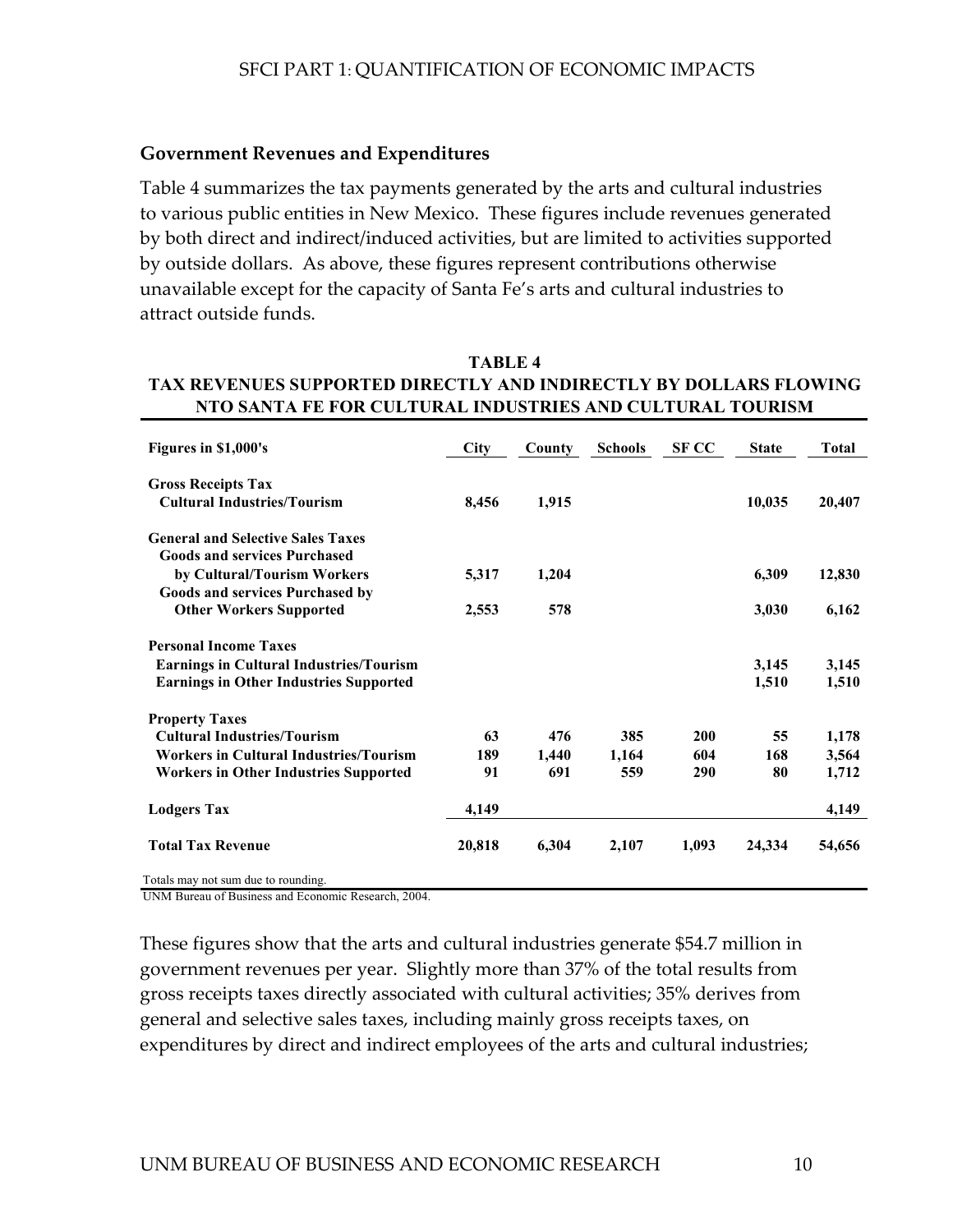20% is generated by income taxes and property taxes paid by cultural businesses and employees of cultural businesses; and the remaining 7% are lodger's taxes paid by cultural visitors to the City of Santa Fe.

Tables 5 and 6 provide detail on revenues and expenditures of the City of Santa Fe and the State of New Mexico that are associated with activities by outside funds captured by Santa Fe's arts and cultural industries. Because these tables include information on both revenues and expenditures, they allow for a more complete accounting of the fiscal impact of the industries on public accounts. Table 5 shows that the arts and cultural activities generated \$18 million for the City of Santa Fe in 2002, representing an almost 400% return on its expenditures. General and selective sales taxes generated by cultural tourism alone fund nearly twice the expenditures that the city makes on cultural activities.

Table 6 indicates that the State of New Mexico also receives substantial benefits from the infusion of funds from outside the state into Santa Fe's arts and cultural industries. State revenues from the arts and cultural industries exceed expenditures by \$9 million, or 41%, per year excluding capital programs. The state's collection of revenues relies largely on gross receipts taxes, both directly from expenditures on cultural products and indirectly from expenditures by employees of the arts and cultural industries and their vendors. The state also receives substantial revenues from fees for service, including state museum entrance fees, New Mexico magazine revenues. Notably, neither state revenues nor expenditures include non-budgetary sources such as the Museum of New Mexico Foundation. On the expenditure side, the principal costs to the state are the funding of state museums, Tourism Department and art and artisan-related education at SFCC.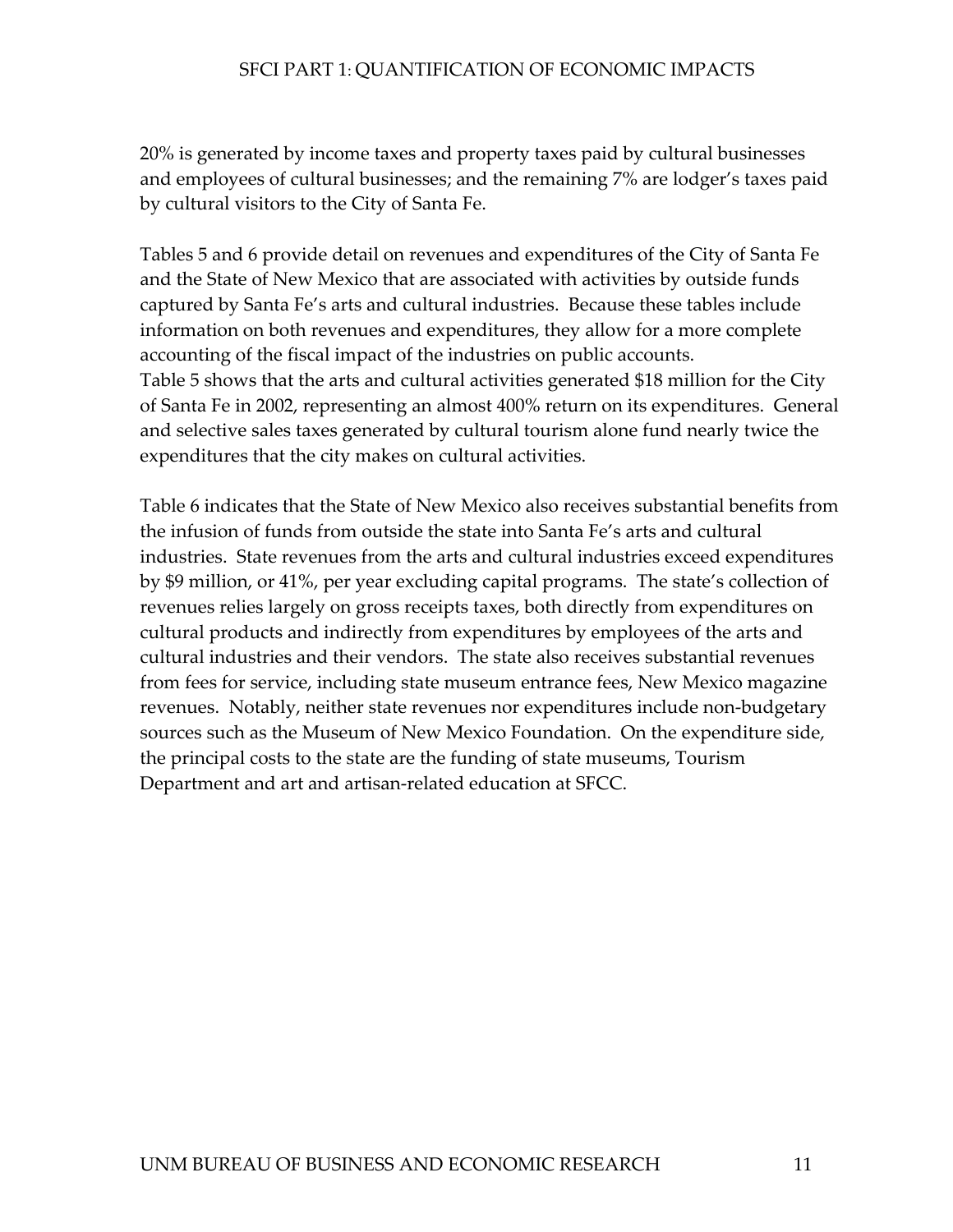#### **TABLE 5 CITY OF SANTA FE REVENUES AND EXPENDITURES DIRECTLY AND INDIRECTLY ASSOCIATED WITH CULTURAL INDUSTRIES & SUPPORTED BY INFLOWS FROM OUTSIDE SANTA FE COUNTY**

|                                                            |         |         | Cultural       |              |  |
|------------------------------------------------------------|---------|---------|----------------|--------------|--|
|                                                            | Tier 1  | Tier 2  | <b>Tourism</b> | <b>Total</b> |  |
| <b>Revenues:</b>                                           |         |         |                |              |  |
| <b>From Cultural Industries/Tourism Businesses:</b>        |         |         |                |              |  |
| Gross receipts tax (CY 2002)                               | 1,266.9 | 994.3   | 6,195.0        | 8,456.2      |  |
| Property Tax <sup>1</sup>                                  | 37.0    |         | 25.5           | 62.5         |  |
| <b>Lodgers Tax</b>                                         |         |         | 4,149.4        | 4,149.4      |  |
| From Workers Supported Directly & Indirectly: <sup>2</sup> |         |         |                |              |  |
| <b>Cultural/Tourism Workers</b>                            |         |         |                | 6,444.0      |  |
| <b>Other Supported Workers</b>                             |         |         |                | 3,094.9      |  |
| <b>Federal grants</b>                                      | 25.0    |         |                | 25.0         |  |
| Fees and charges for Services <sup>3</sup>                 | 193.6   | 200.0   |                | 393.6        |  |
| Total <sup>4</sup>                                         | 1,522.5 | 1,194.3 | 10,369.9       | 22,625.6     |  |
| <b>Expenditures:</b>                                       |         |         |                |              |  |
| <b>Arts Commission</b>                                     | 1,071.8 |         |                | 1,071.8      |  |
| <b>Personnel &amp; Administration</b>                      | 168.8   |         |                | 168.8        |  |
| <b>Grants to non-profits</b>                               | 903.0   |         |                | 903.0        |  |
| <b>CD</b> Admin from lodgers Tax                           |         | 56.4    |                | 56.4         |  |
| <b>Convention and Visistors Bureau</b>                     | 110.0   |         | 2,090.0        | 2,200.0      |  |
| <b>Sweeny Center</b>                                       | 580.0   |         | 279.2          | 859.2        |  |
| Police & Fire overtime for events                          | 102.5   |         |                | 102.5        |  |
| <b>Arts from Quality of Life tax</b>                       | 75.2    |         |                | 75.2         |  |
| <b>Arts in Education Grants Program</b>                    |         |         |                |              |  |
| CD Admin trans match grant                                 | 25.0    |         |                | 25.0         |  |
| <b>Art from CIP Bonds (GRT)</b>                            | 180.0   |         |                | 180.0        |  |
| <b>Total</b>                                               | 2,169.5 | 56.4    | 2,369.2        | 4,595.1      |  |

1. Property tax revenues paid, particularly by the larger galleries, could not be determined from the tax data available. Santa Fe County GIS staff are researching the problem.

2. Primarily reflects gross receipts taxes on goods and services but the estimate also includes special excise and property taxes paid included.<br>3. Includes special vendor registration fees, booth rentals and Sweeney Cente non-profits, and businesses.

4. Rows do not sum because revenues from workers supported directly and indirectly are unallocated among industry groups. Totals may not sum due to rounding.

Source: City of Santa Fe Approved Budget FY04, Interviews with City Staff, UNM BBER estimates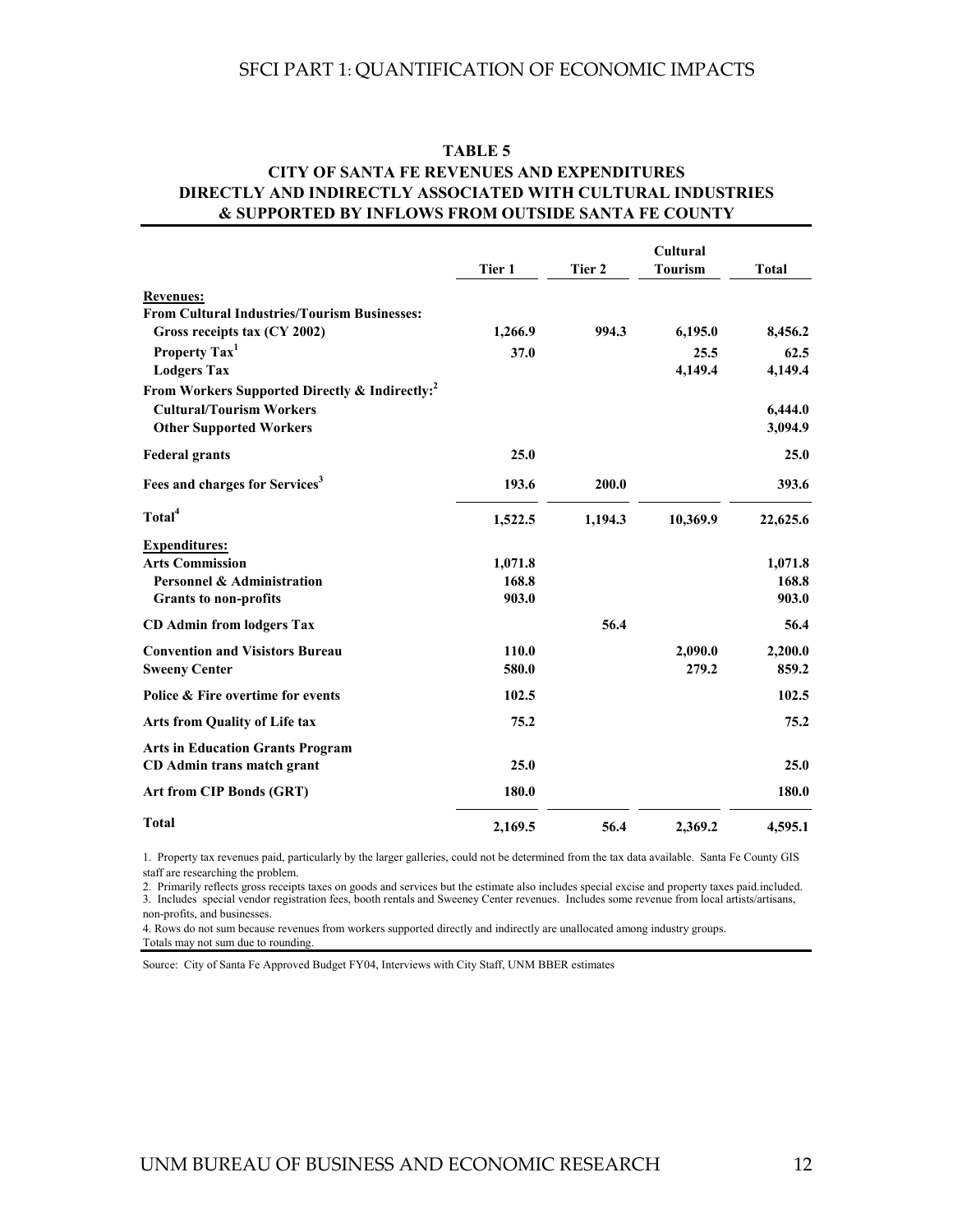#### **TABLE 6**

#### **STATE GOVERNMENT REVENUES AND EXPENDITURES, 2002 DIRECTLY AND INDIRECTLY ASSOCIATED WITH CULTURAL INDUSTRIES & SUPPORTED BY INFLOWS FROM OUTSIDE SANTA FE COUNTY**

| <b>Operating Budget</b>                                                               | Tier 1           | Tier 2  | Cultural<br><b>Tourism</b> | <b>Total</b>      |
|---------------------------------------------------------------------------------------|------------------|---------|----------------------------|-------------------|
| <b>Revenues:</b>                                                                      |                  |         |                            |                   |
| <b>On Cultural Industries/Tourism Businesses:</b>                                     |                  |         |                            |                   |
| <b>Gross Receipts Tax</b><br>Property Tax (State debt & SFCC) <sup>1</sup>            | 1,503.5<br>150.9 | 1,180.0 | 7,352.0<br>104.0           | 10,035.4<br>254.9 |
| On Workers Supported Directly & Indirectly:                                           |                  |         |                            |                   |
| <b>Income Taxes</b>                                                                   | 1,993.5          | 809.4   | 1,852.1                    | 4,654.9           |
| Other Taxes Unallocated <sup>2</sup>                                                  |                  |         |                            | 11,236.0          |
| <b>Federal Non-Recurring Operations</b>                                               | 26.5             | 264.0   |                            | 290.5             |
| Fees and Charges for Services                                                         | 824.2            | 4,789.9 |                            | 5,614.1           |
|                                                                                       | 4,498.6          | 7,043.2 | 9,308.0                    | 32,085.9          |
| <b>Expenditures (State GF):</b><br>Department of Cultural Affairs FY(03) <sup>4</sup> |                  |         |                            |                   |
| <b>SF Museums</b>                                                                     | 8,108.7          |         |                            | 8,108.7           |
| <b>Grants to SF Co. Arts organizations</b>                                            | 759.0            |         |                            | 759.0             |
| <b>Tourism Department</b>                                                             |                  | 7,053.9 |                            | 7,053.9           |
| <b>Economic Development Film Office</b>                                               | 500.0            |         |                            | 500.0             |
| <b>Santa Fe Community College</b>                                                     | 3,319.8          | 2,341.9 |                            | 5,661.7           |
| Santa Fe Indian School (FY 04)                                                        |                  | 265.0   |                            | 265.0             |
| Arts in the Schools -- Santa Fe (FY 04)                                               | 396.8            |         |                            | 396.8             |
| <b>Total Operating Budget</b>                                                         | 13,084.4         | 9,660.8 |                            | 22,745.1          |
| <b>Capital Program Expenditures:</b><br><b>Department of Cultural Affairs</b>         |                  |         |                            |                   |
| Capital (authority FY03)                                                              | 11,132.8         |         |                            | 11,132.8          |

1. Property tax revenues paid, particularly by the larger galleries, could not be determined from the tax data available. Santa Fe County GIS staff are researching the problem.

2. Primarily reflects gross receipts taxes on goods and services but the estimate also includes special excise and property taxes paid.included.

3. Tier 1 revenues are admission revenues to the four museums under the Department of Cultural Affairs. The lower estimate was used so no adjustment is made for in-county receipts.Tier 2 revenues are for NM Magazine.

4. Does not include Department administration and other offices located in Santa Fe.

Totals may not sum due to rounding.

Source: LFC Budget FY05, Appropriations Act 2002 and 2003, SFCC, UNM BBER estimates based on NMDOL data and other sources.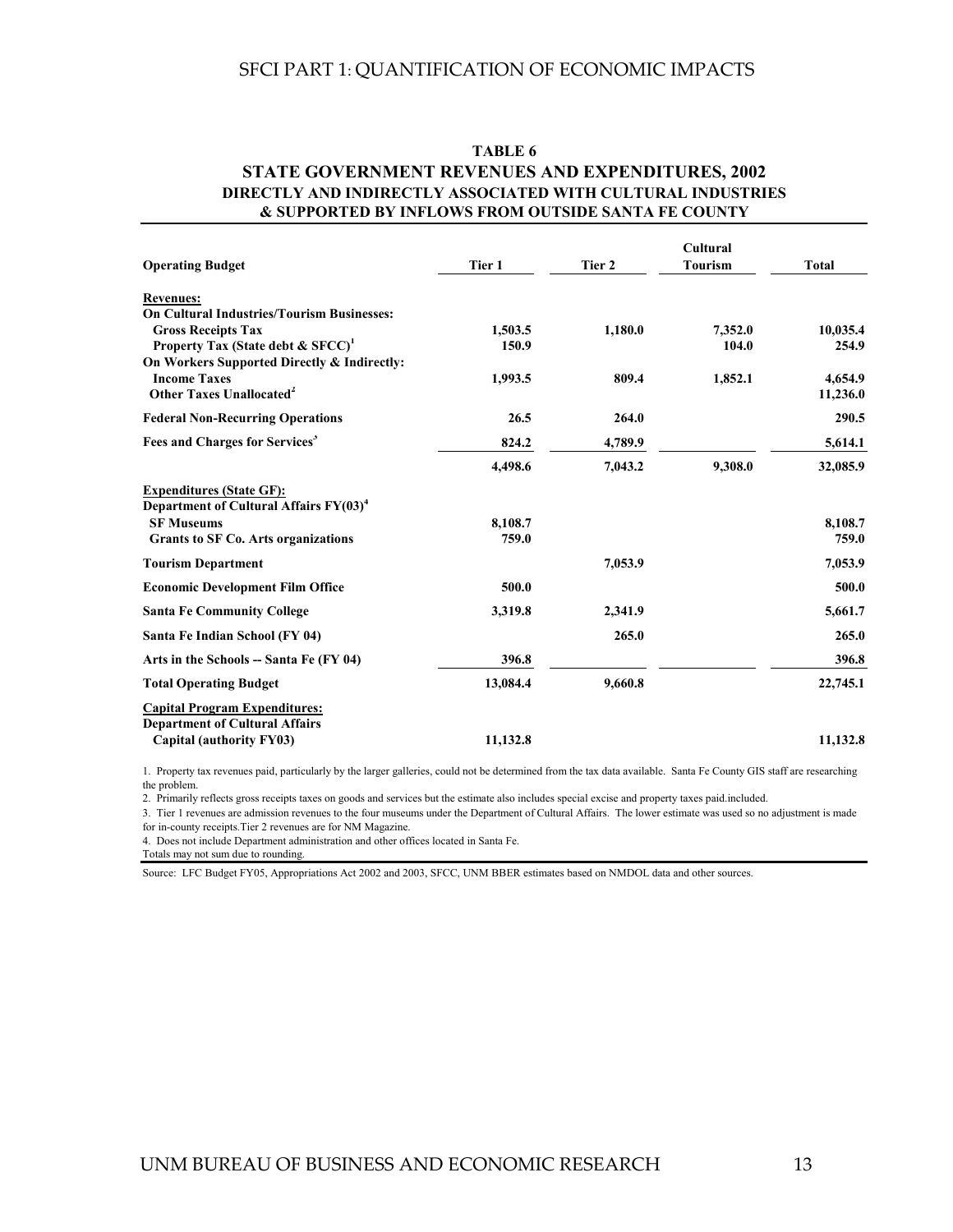# <span id="page-20-0"></span>**A COMPARATIVE ANALYSIS OF SANTA FE'S ARTS & CULTURAL INDUSTRIES**

# **A Comparison of Santa Fe Arts & Cultural Industries with Other U.S. Cities**

The complexities of definition, measurement and calculation make it difficult to directly compare the economic impact of Santa Fe's arts and cultural industries to similar industries in other regions. Although comparisons are necessarily partial, the findings are suggestive of significant patterns, particularly in indicating the competitive advantage of Santa Fe in national markets for the arts and culture. This section provides a brief summary of two of the best-received studies comparing the cultural economies of U.S. cities, and offers a more focused comparison of the strength of specific sectors of art and cultural markets. Detailed tables of city comparisons are available in Appendix C.

# Americans for the Arts: Arts and Economic Prosperity

*Arts and Economic Prosperity*, published by Americans for the Arts in 200[17,](#page-20-1) compares the economic performance of non-profit arts institutions in 92 self-selected U.S. cities. The limitation of this study is that the cities that are included in the study are not necessarily representative of all U.S. cities nor do they necessarily share common cultural and economic characteristics. In addition, because the study is restricted to non-profit arts institutions it tends to under represent the economic strengths of larger, more commercially oriented cities. The strength of the study is that definitions and methods of measurement and calculation are consistent across the 92 cities, making it the most broadly based and reliable study available.

According to the *Arts and Economic Prosperity* study, Santa Fe ranks first of the 92 cities. The study indicates that on a per capita basis the economic contribution of nonprofit arts institutions in Santa Fe is more than six times greater than the national average. The economic impact of these institutions is 3.6 times greater than the highest ranked city of comparable size.

 $\overline{a}$ 

<span id="page-20-1"></span><sup>7</sup> Americans for the Arts. *2003. Arts & Economic Prosperity: The Economic Impact of Nonprofit Arts Organizations and Their Audiences*. Washington, D.C. Americans for the Arts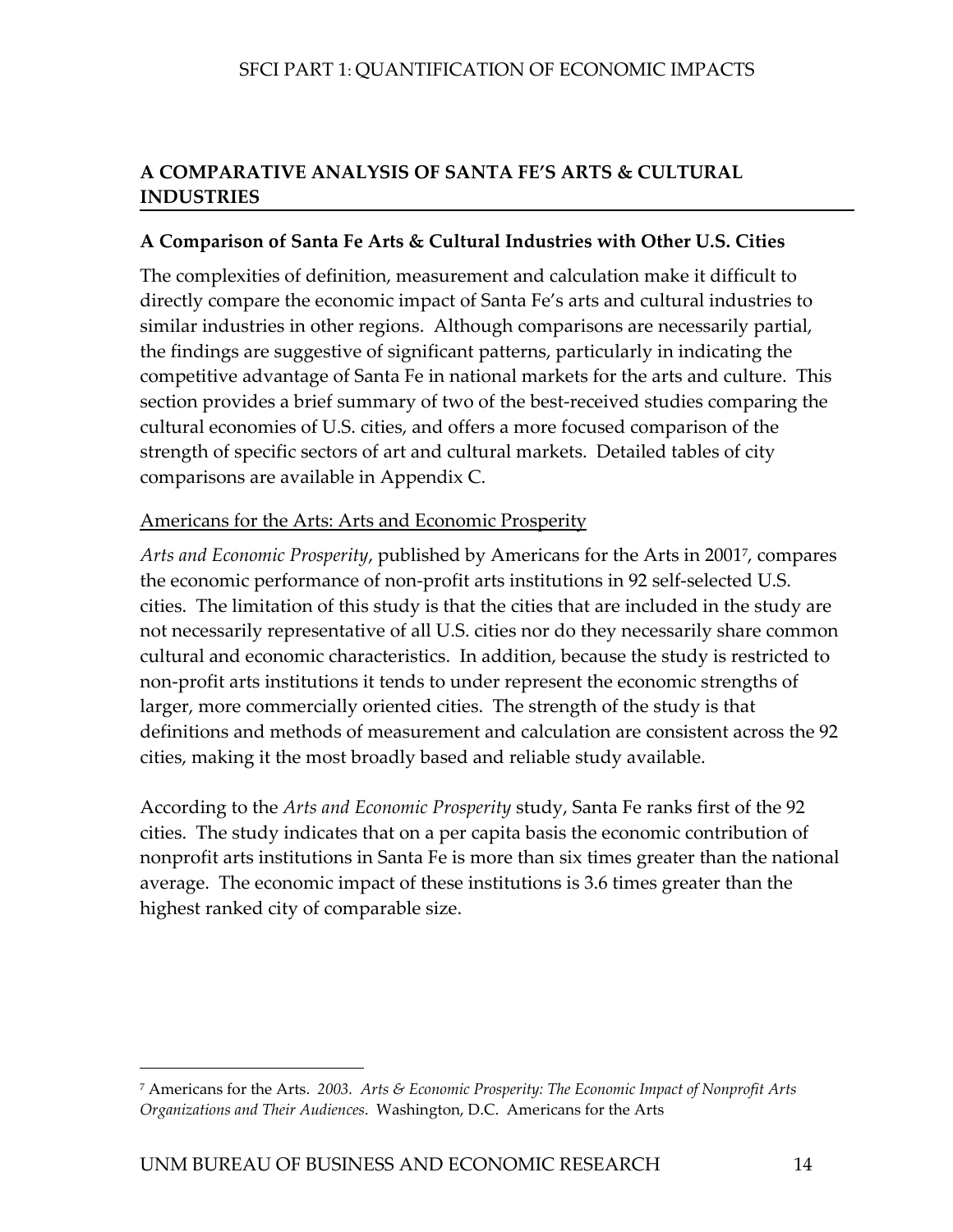# Richard Florida: The Rise of the Creative Class

A second, widely recognized study was conducted by Prof. Richard Florida, author of *The Rise of the Creative Clas[s8](#page-21-0)*. Rather than directly comparing the economic impact of cultural industries in U.S. cities, Florida uses various indicators to measure the potential for creative economic activity among cities. His indicators correlate strongly with other measures of cultural activity.

Florida's study ranks Santa Fe 23rd of 351 metropolitan areas in the U.S. It is important to note that the indicators and indices used by Florida are biased in favor of larger metropolitan areas – each of the top seven cities have populations greater than one million. With slightly more than 62,000 residents, Santa Fe ranks first among cities with populations under 500,000 and is the only city in the top 50 with a population of less than 250,000.

# Gallery Receipts and Occupational Comparisons

More direct comparisons can be made by focusing on specific economic sectors and occupational categories. According to the Economic Census, Santa Fe is the second largest art market in the U.S., following only New York City. Total receipts of Santa Fe galleries in 1997 were \$144.7 million, 28% greater than third ranked San Francisco.

Another useful strategy is to compare the relative prevalence of key art and cultural occupations within local labor markets by using location coefficients. A location coefficient compares representation of a given occupation in a local labor market in relation to the national average for that same occupation. A location coefficient of 1.0 indicates that the number of persons employed in a given occupation in an area is proportionate to the national average; coefficients above 1.0 indicate that the occupation is more strongly represented in the area in question

Chart 1 shows location coefficients for various arts and cultural occupations in Santa Fe. As this charts indicates, artists, performers and writers, museum curators and archivists, architects, and graphic artists each comprise a much larger share of Santa Fe County's employment than in the nation as a whole. Artists, performers and writers are 4.7 times more common in Santa Fe than the national average; in no other

-

<span id="page-21-0"></span>**<sup>8</sup>** Richard L. Florida 2002. *The rise of the creative class: and how it's transforming work, leisure, community and everyday life*. New York: Basic Books.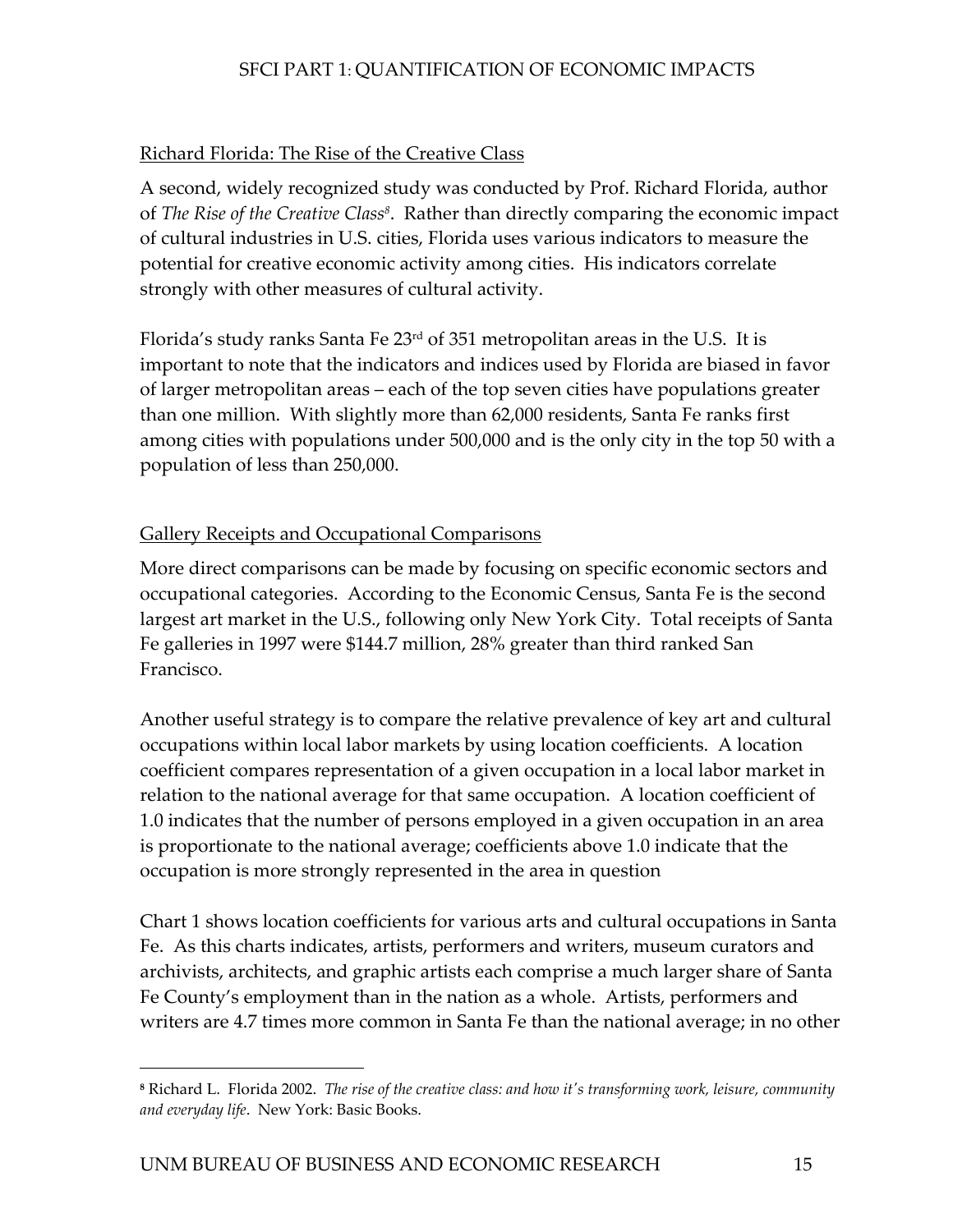city do artists comprise such a large share of the labor force. Museum curators and archivists are likewise 6 times more common in Santa Fe than in the national as a whole; Santa Fe ranks second in its representation of this occupation. Photographers are 3.5 times better represented in Santa Fe employment numbers than in the U.S. as a whole. Architects, too, are well represented in Santa Fe, with a proportion 2 times greater than the national average; Santa Fe ranks sixth in this occupation and the five cities with greater representation are among the largest cities in the County. By all of these measures, the arts and cultural activities form a disproportionately large share of overall economic activity.



# **A Comparison of Santa Fe's Arts & Cultural Industries to Other Leading Industries in New Mexico**

The preceding section provides for a comparison of Santa Fe's arts and cultural industries to those of other leading cities. This section compares the contribution of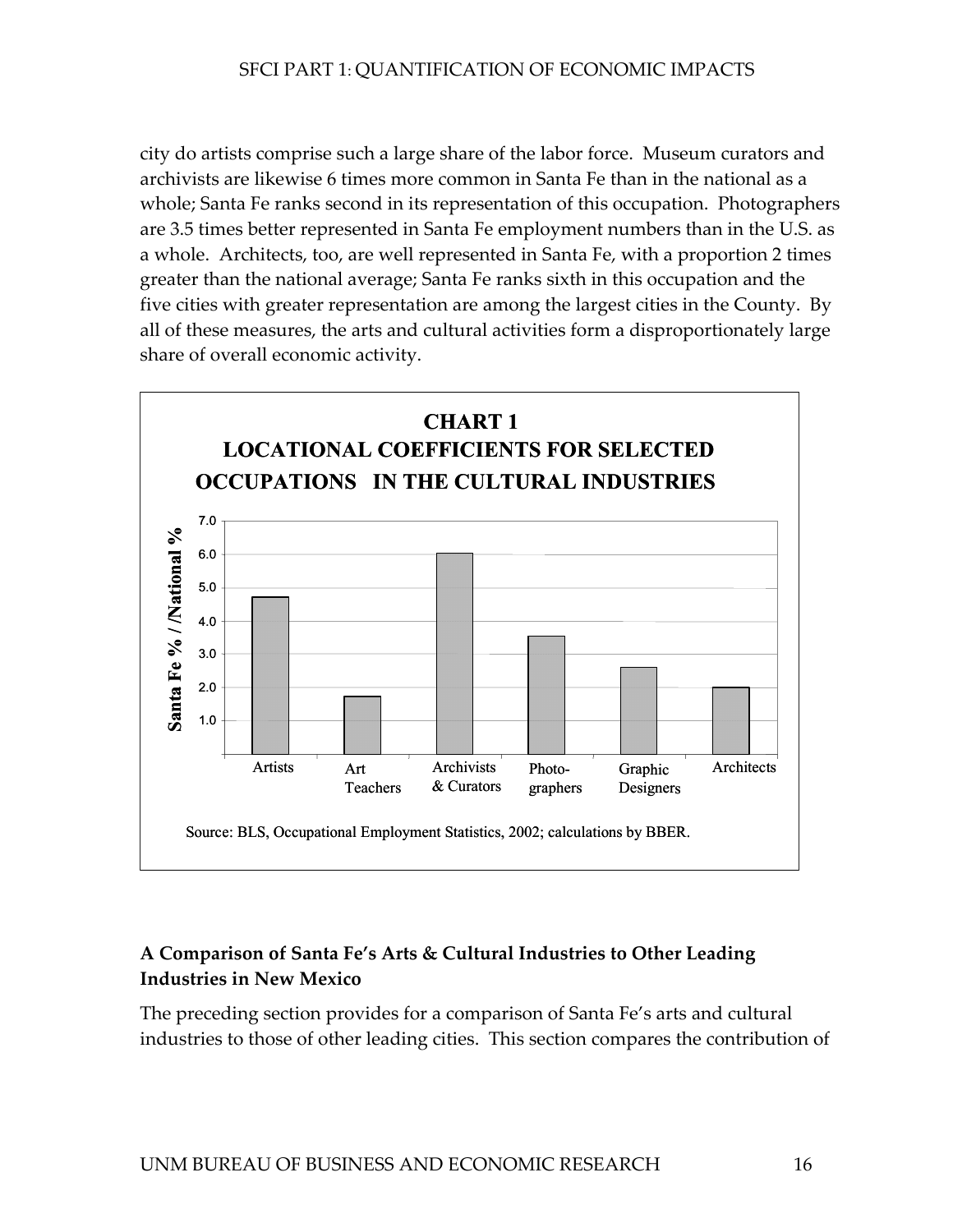Santa Fe's arts and cultural industries to New Mexico's economy with other leading industries in the State. From the outset, it is important to note that for the nation as a whole, and for most metropolitan areas, the arts and culture make a small contribution to total economic activity. Santa Fe is an exception.

How does the economic impact of Santa Fe's arts and cultural industries compare to Laboratories? The results, in terms of employment creation, are summarized in other industries in New Mexico, including New Mexico's much touted and heavily subsidized film industry, the University of New Mexico, Intel's Sandoval County production facility and federally funded research at Los Alamos National Chart 2.



#### New Mexico's Film Industry

During the period 1998-2003, the State of New Mexico's publicly supported film industry has averaged annual revenues of \$16.1 million, with a low of \$3.5 million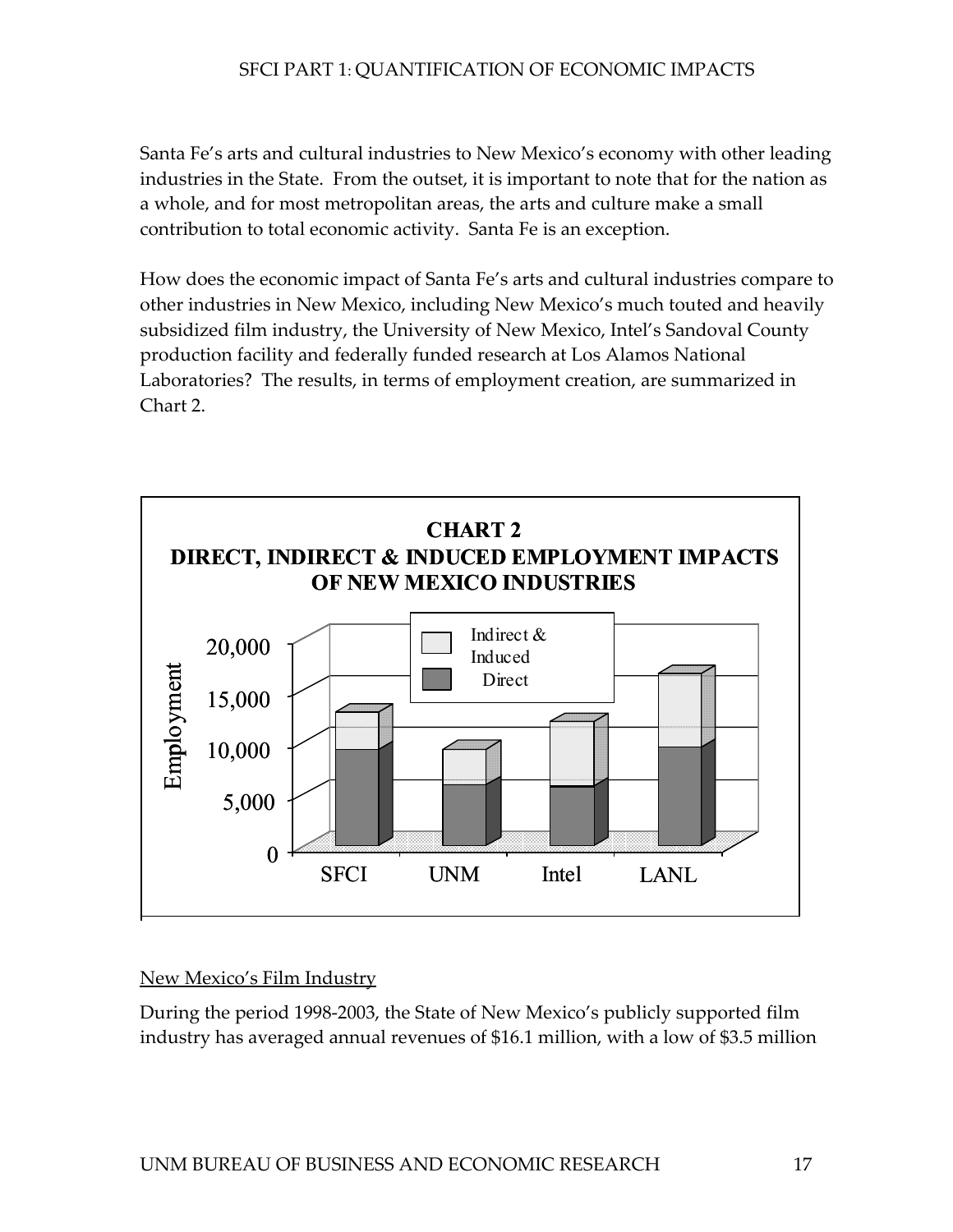and a high of \$31.7 million. The industry has averaged during the same period 23,750 worker/days of employment, or the equivalent of 90 full-time employees. Based on this estimates, New Mexico's film industry generates approximately 1.5% of the revenues of Santa Fe's arts and cultural industries, and employs on average 0.73% of the number of employees.

#### The University of New Mexico

BBER has recently completed an analysis of the economic impact of the University of impact of funds that the University draws from other regions into the state. The University operations to those of Santa Fe's arts and cultural industries. Outside University and its related facilities. Because of the relatively high wages paid by the encompass expenditures made anywhere in New Mexico, whereas impacts for Santa induced effects of Santa Fe's arts and cultural industries would be undoubtedly New Mexico on the state's economy<sup>9</sup>. The UNM study focuses exclusively on results of the study reveal remarkable similarities between the level of the funds attracted by Santa Fe's arts and cultural industries generates \$814 million in output, compared by \$641 million by the University system. Outside funds employ nearly 12,953 workers in Santa Fe's arts and cultural industries, and 9,363 at the University system, particularly in Hospital and Health Science operations, wages supported by outside activities at the University slightly exceed those of Santa Fe's arts and cultural industries. It is also interesting to note that the multiplier effects of UNM operations – impacts associated with in-state expenditures by vendors and employees – are comparable to those of Santa Fe's arts and cultural industries, in general adding approximately 50% to the direct impacts of financial inflows to the respective entities. However, impacts for the University, as tallied in this study, Fe's arts and cultural industries include only those made within the County. If the analysis were conducted on comparable geographical scales, the indirect and higher although the share of direct effects would likewise be lower.

#### Intel Operations in Sandoval County, New Mexico

 $\overline{a}$ 

According to figures available from Albuquerque Economic Development Corporation, Intel employs 5,770 workers at the Sandoval product production manufacturing industry New Mexico is \$57,888, yielding an estimated \$289.9 million facility. According to State Department of Labor statistics, the average annual income for covered employees of the computer and electronic product

<span id="page-24-0"></span><sup>&</sup>lt;sup>9</sup> The University of New Mexico impact study, release in 2004, disaggregates University operations according to the main branch in Albuquerque, the University hospital in Albuquerque, Health Sciences and branch campuses. This analysis includes total University activities.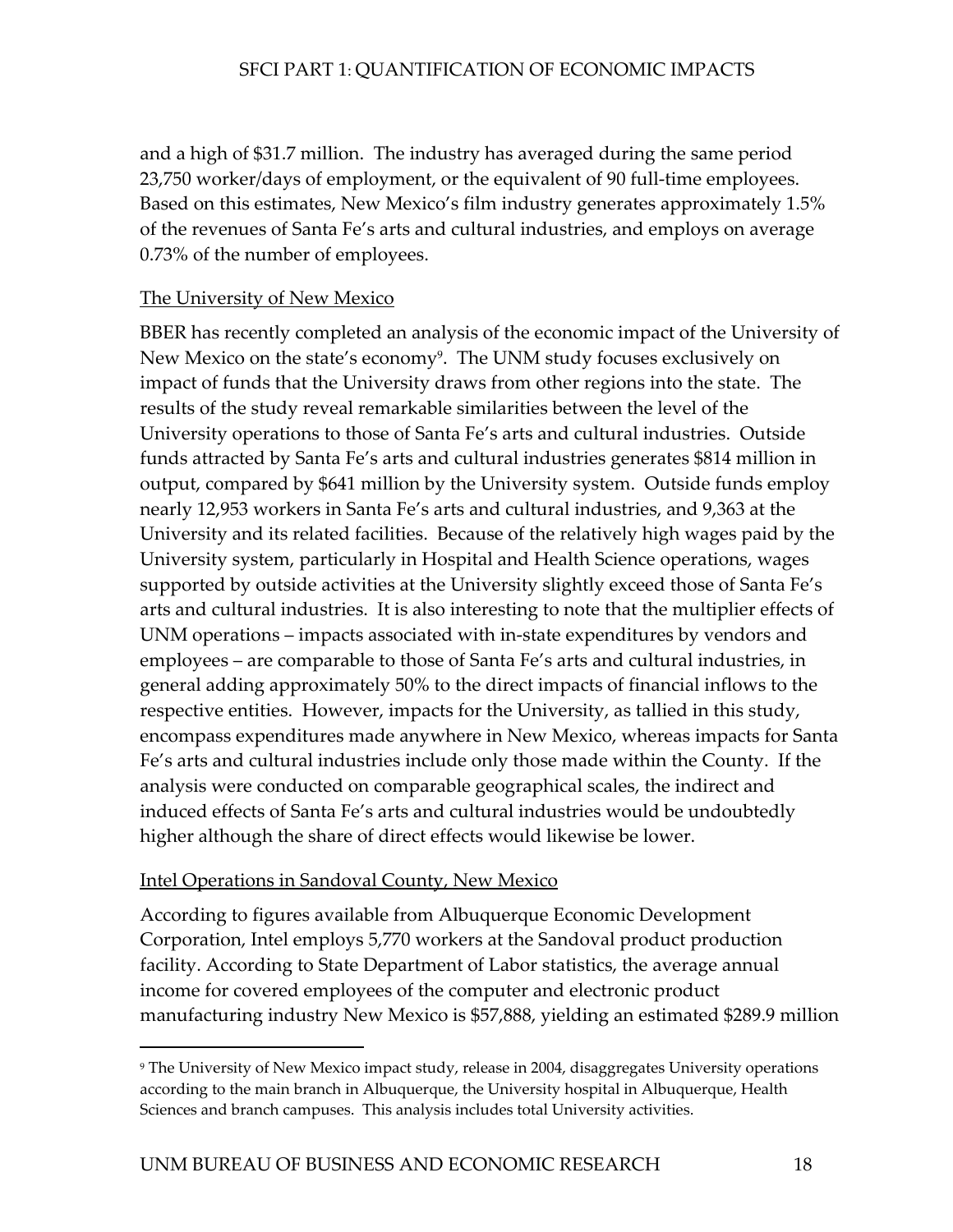in disposable (after tax) income. The total impact of Intel operations, including indirect and induced effects, can be estimated with multipliers available from Implan Pro. With an employment multiplier of just under 2.1 and a wage and s alary multiplier of 1.34, Intel's operations directly and indirectly support 11,945 workers in New Mexico, who receive \$388.8 million in income. By these estimates, Intel supports slightly fewer employees than Santa Fe's cultural industries (12,567) bu t, because of the higher wages paid to their direct employees, contributes about 64 percent more to the State's wage bill.

#### Los Alamos National Laboratories

In 1998 – the most recent year for which reliable figures are available – LANL Using multipliers from IMPLAN, it is estimated that LANL generates an additional directly employed 9,757 workers, and paid \$527 million in wages and salaries. 7,083 jobs and \$177.1 million in wages through indirect and induced impacts. Thus, in total, LANL is responsible for 16,840 jobs and \$704.1 million in income. Because LANL is funded entirely by federal expenditures, virtually all activity should be considered export related or funded by outside sources. It terms of its sheer size, there is little question but that LANL is the most significant economic engine in central and northern New Mexico.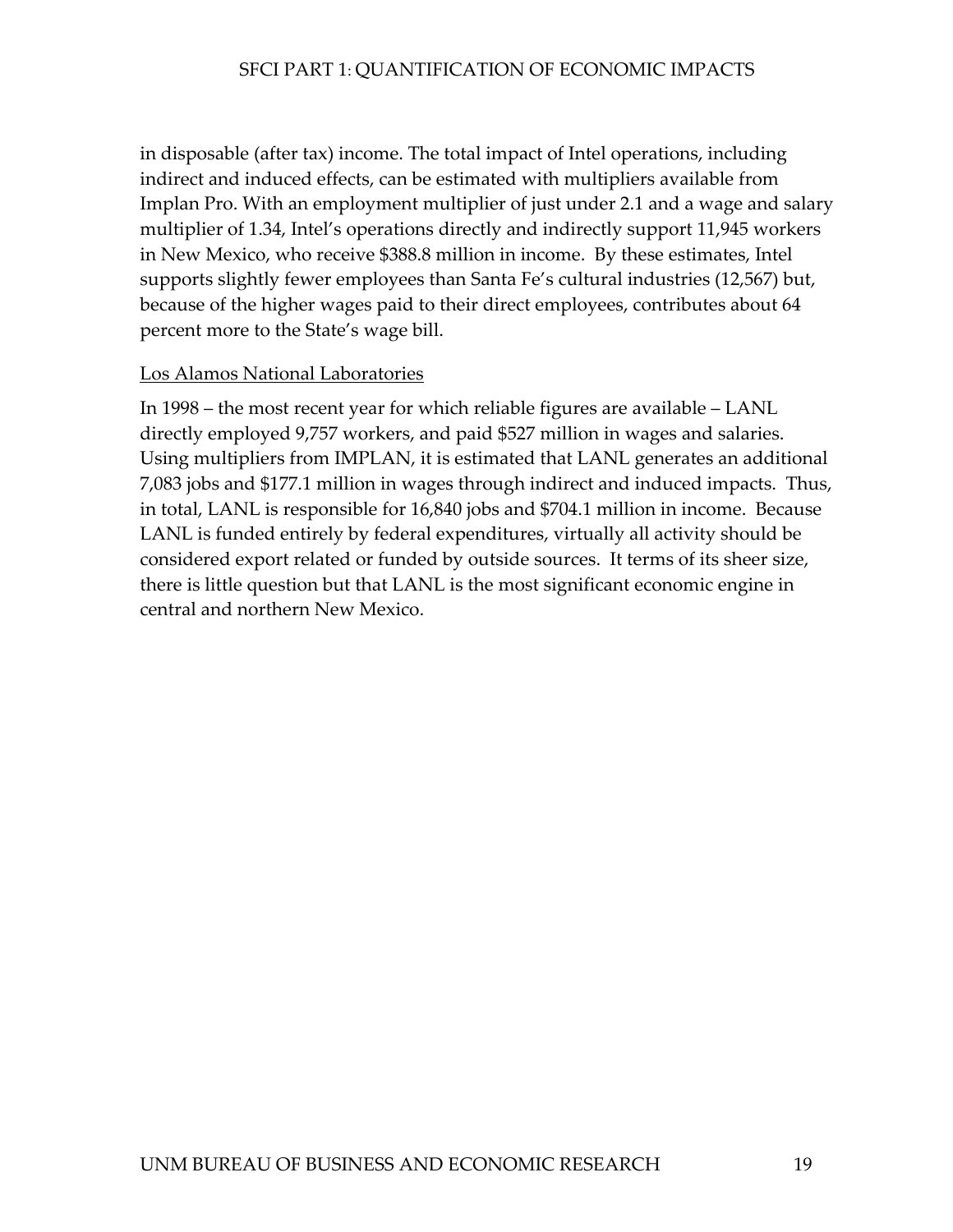# <span id="page-26-0"></span>**SUMMARY AND CONCLUSIONS**

The arts and cultural industries are arguably the single most significant economic engine in Santa Fe County. The revenues drawn from other areas into the local economy by the arts and cultural industries are estimated to be 61.7% of the total flow of capital into the County. These revenues create 12,953 jobs, nearly 18% of the entire employment base of the County. Similarly, economic activities directly and indirectly supported by Santa Fe's art and cultural activities pay \$310 million in wages and salaries, 13% of the County total. State, local and educational entities receive almost \$55 million per year in revenues generated by the culture related inflow of capital. Because the City of Santa Fe spends only one dollar for every five dollars that it receives from the arts and cultural industries, the net financial benefit to the City is substantial. Equally, the of New Mexico receives substantial net financial benefits, as it returns only \$0.71 of every dollar that it receives from Santa Fe County's arts and cultural industries.

Santa Fe's arts and cultural industries are undoubtedly an integral part of the local economy. However, the contribution that these industries could make to the economy could be even greater. Santa Fe's economy faces the challenge of creating more jobs that pay a satisfactory living wage. The creative energies that are present in Santa Fe's arts and cultural industries could be better leveraged to create a more diverse, innovative and productive economy. Central to any such effort is a more complete understanding the connections that exist between the arts and cultural industries other less developed local industries. Exploring these connections is the subject of Part 2 of this ongoing study.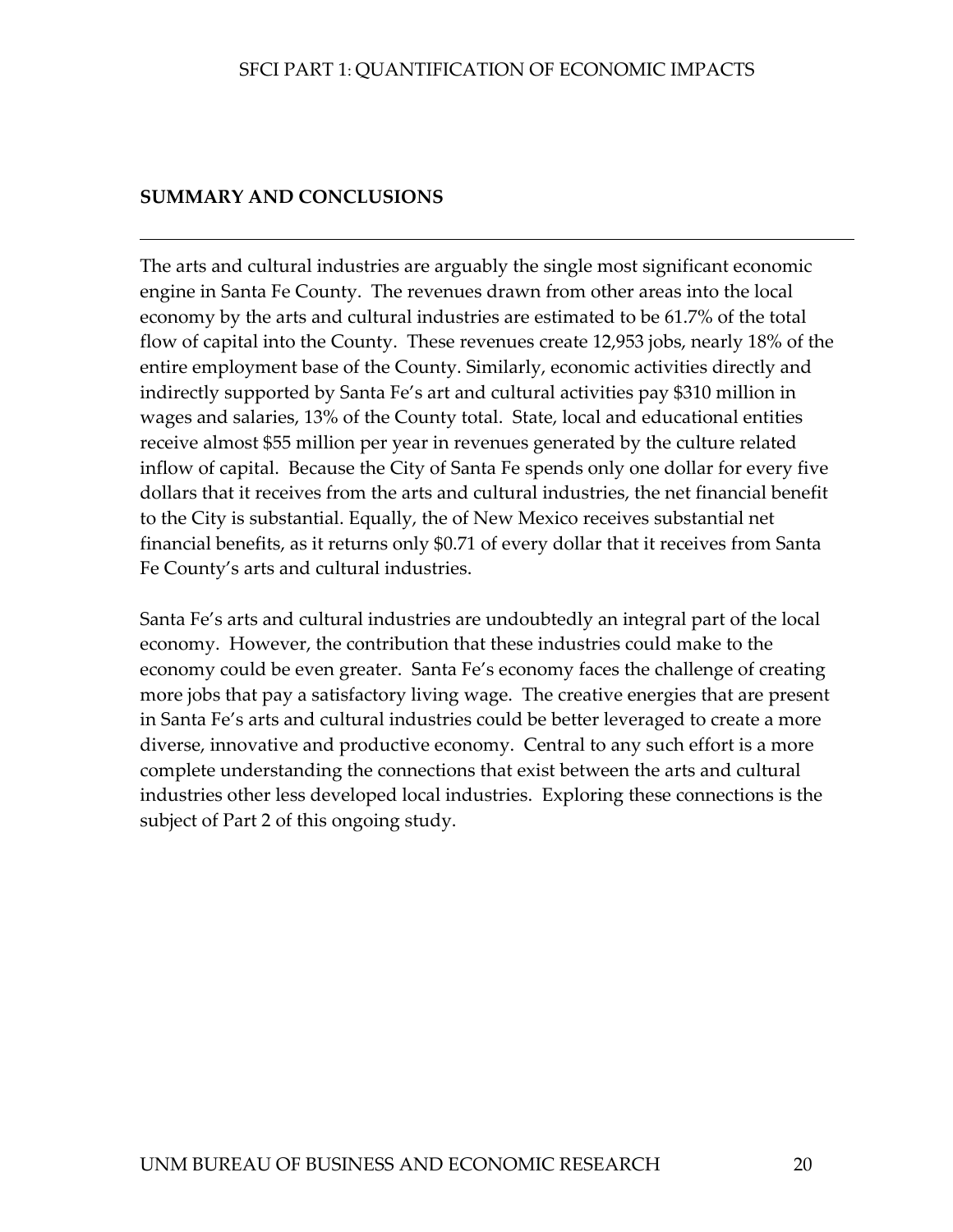# <span id="page-27-1"></span><span id="page-27-0"></span>**APPENDIX A**

 $\overline{a}$ 

Appendix A provides a detailed discussion regarding methodological issues in the definition, measurement and calculation of the economic impact of the arts and cultural activities in Santa Fe County.

# **Defining Cultural Activities**

For the purpose of this analysis, cultural activities include creative artistic and cultural work and supporting activities that distinguish the Santa Fe region, creating a unique sense of place. These activities exploit the cultural heritage of Santa Fe but are not limited by that heritage; instead, they form a process by which Santa Fe grows and changes.

In developing a definition of cultural activities, BBER sought to balance consideration of the specific character of Santa Fe with a more general interest in maintaining consistency with standards used in other cultural studies. To this end, BBER first accepted the guidance of members of the Santa Fe Cultural Leaders Steering Committee in identifying the unique dimensions of Santa Fe's arts and cultural industries. BBER supplemented these ideas with a review of available applied and academic studies. These studies included: *Arts & Economic Prosperity*, produced by Americans for the Arts; *The Artistic Dividend: The Art's Hidden Contributions to Regional Development*, by Professors Ann Markusen and David King; *The Creative Economy Initiative*, by the New England Council; *Optimizing America's Cultural Resources*, a study funded by the Pew Charitable Trusts; *Creative Community Index*, by Cultural Initiatives Silicon Valley; *The Cultural Economy of Paris*; Cultural Development in Creative Communities, a Monograph supported by Americans for the Arts; Informing Cultural Policy, by Mark Schuster of MIT; and the *Cultural Economy of Cities*, by Allen J. Scott of UCL[A10.](#page-27-1)

<sup>10</sup> Americans for the Arts. *Arts & Economic Prosperity*. (Washington D.C. Americans for the Arts, 2003). Ann Markusen and David King. *The Artistic Dividend: The Art's Hidden Contributions to Regional Development*. (Minneapolis: Humphrey Institute of Public Affairs, 2003). New England Council. *The Creative Economy Initiative: A Blueprint for Investment for Investment in New England's Cultural Economy*. (Boston: The New England Council, 2001). Pew Charitable Trusts. *Optimizing America's Cultural Resources*. (Philadelphia: Pew Charitable Trusts, 2001). Cultural Initiatives Silicon Valley. *Creative Community Index*. (San Jose: Cultural Initiatives Silicon Valley, 2003). Bill Bulick with Carol Coletta, Colin Jackson, Andrew Taylor, and Steven Wolff. *Cultural Development of Creative Communities*.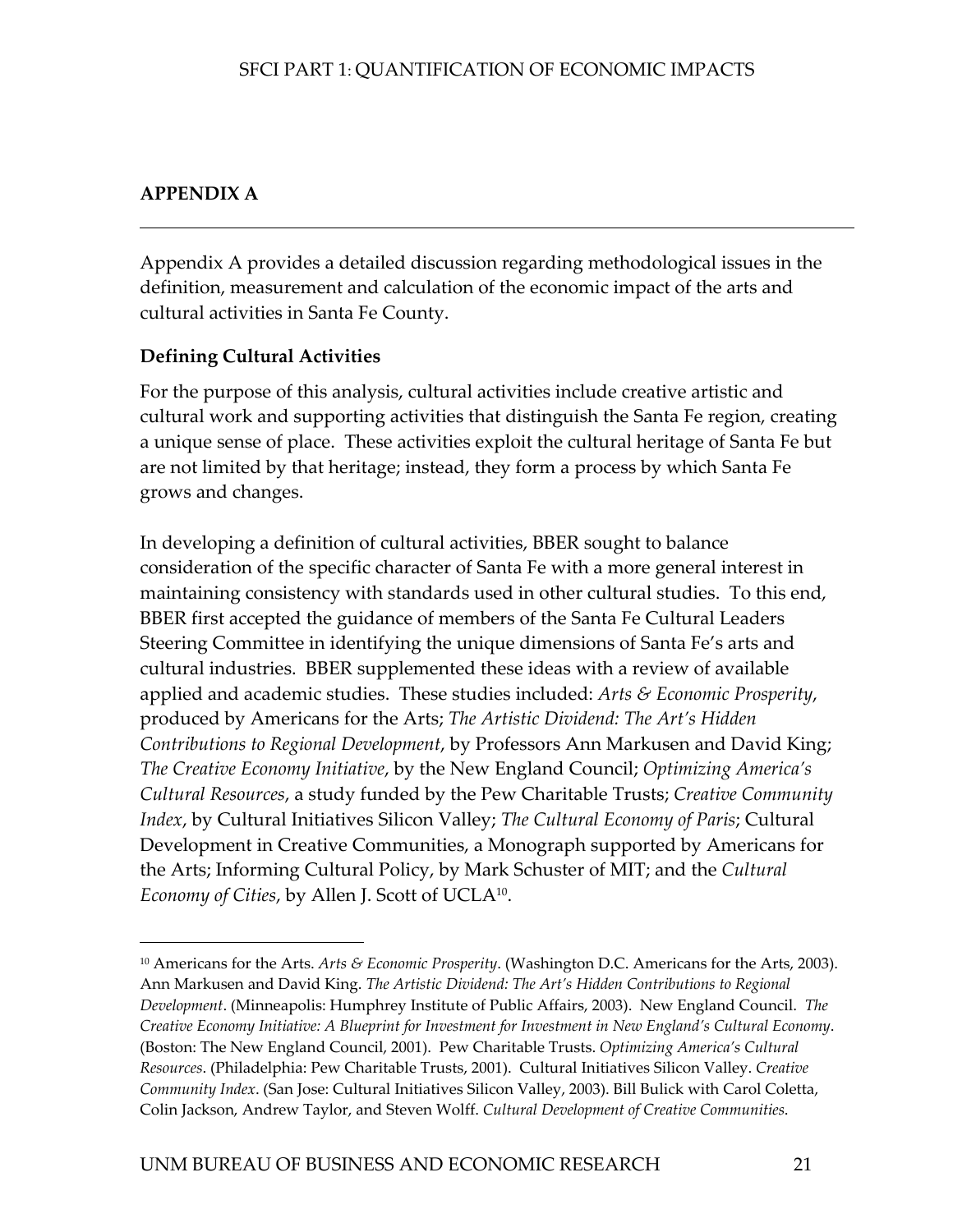The relationship between economic activity and the cultural content of the Santa Fe varies significantly from one industry to another. To accommodate these differences, cultural activities are organized in three categories. Tier 1 activities are those that are directly involved with the creation, presentation or preservation of art and/or cultural activities. Activities that have the arts or cultural content but are not "source" activities are categorized as Tier 2 activities. Tourism associated activities that either directly or indirectly contribute to Santa Fe's sense of place or benefit directly from the cultural assets of Santa Fe are included in a "cultural tourism" category.

The three categories are defined in more detail below.

**Tier 1** art and cultural activities include:

 $\overline{a}$ 

- Artists, musicians, actors, dancers, writers and others directly involved in creating visual or performing arts, literature and film. These individuals may be self-employed, perhaps working under contract/commission; they may be employed by businesses or non-profit organizations, like a symphony orchestra or a theater company.
- Artisan industries, including weaving, ceramics, stone working, metalworking, woodworking, cabinetry and furniture making. Artisans may be self-employed but artisan industries include manufacturing firms (e.g., Nambe) and workshops/retail stores (e.g., Ortega Weaving).
- Museums, galleries, and performing arts centers, and the organizations holding major events, like the Indian and Spanish Markets, which showcase art, crafts and different cultural traditions, provide a venue for performing arts and cultural activities, and/or provide market exposure and access for artists and artisans.
- Schools, educational institutions and training programs that are dedicated to teaching art and literature, familiarizing students with different cultures and cultural traditions, training artists and artisans. More broadly, based educational institutions, such as the College of Santa Fe or Santa Fe Community College, are included in proportion to the share of activities related to the arts and cultural education and performance.

<sup>(</sup>Washington D.C.: Americans for the Arts, 2003). Mark J. Schuster. *Informing Cultural Policy*. (New Brunswick: CUPR, 2002). Allen J. Scott. *Cultural Economy of Cities.* (Thousand Oaks: Sage Publications, 2000).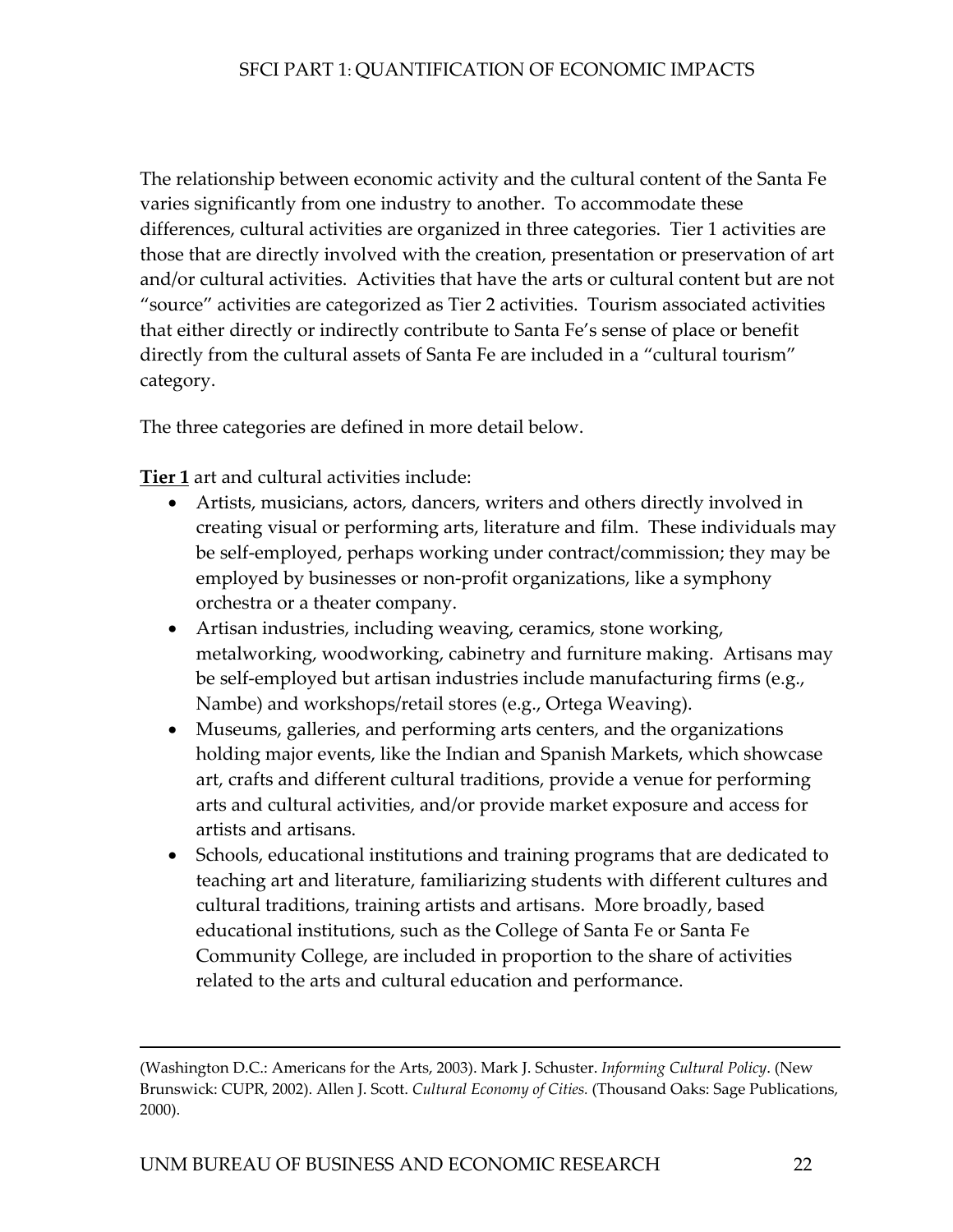- Some printing and publishing activities, if focused on the arts and culture; some motion picture and sound-recording activity.
- Foundations, grant-making organizations dedicated to funding the arts and cultural activities (e.g., the NM Museum Foundation).
- Government offices and agencies with a mission related to the arts and cultural activities, (e.g., NM Department of Cultural Affairs). The activities of State and other agency offices that are located in Santa Fe are included only in proportion to which their activities pertain to the County of Santa Fe (e.g. Department of Cultural Affairs are include in proportion to DCA funded activities that occur in Santa Fe County).

**Tier 2** art and cultural activities include:

- Architects, interior designers, commercial artists, graphic designers, commercial photographers, and others who in their work apply an aesthetic and principals of design.
- Motion picture and sound recording businesses; some printing and publishing activities.
- Businesses specializing in the sale of artisan/craft products (e.g., clothing, leather products, rugs) but not tied directly to the artists and artisans.
- Businesses selling music, musical instruments, fine books, artist supplies, photographic equipment/supplies, etc.
- Government offices and agencies with a mission not directly related to the arts and cultural activities but which promote NM art, history and culture, (e.g., The City of Santa Fe Convention Center, the NM Department of Tourism.)
- A tourist component, consisting of:
	- o Non-chain restaurants in the Historic District.
	- o Historic District hotels, such as La Fonda and Hotel Santa Fe, which exemplify the "Santa Fe style" and which showcase and introduce customers to the art and culture of the region.
	- o Other businesses that introduce and educate visitors to the history, cultural traditions, and art of the Santa Fe area.

**Cultural Tourism** includes tourism related activities directly attributable to cultural attractions that are not otherwise included in Tier 2. These activities include lodging and foodservices, cultural and historical tours, purchases of souvenirs and gift items.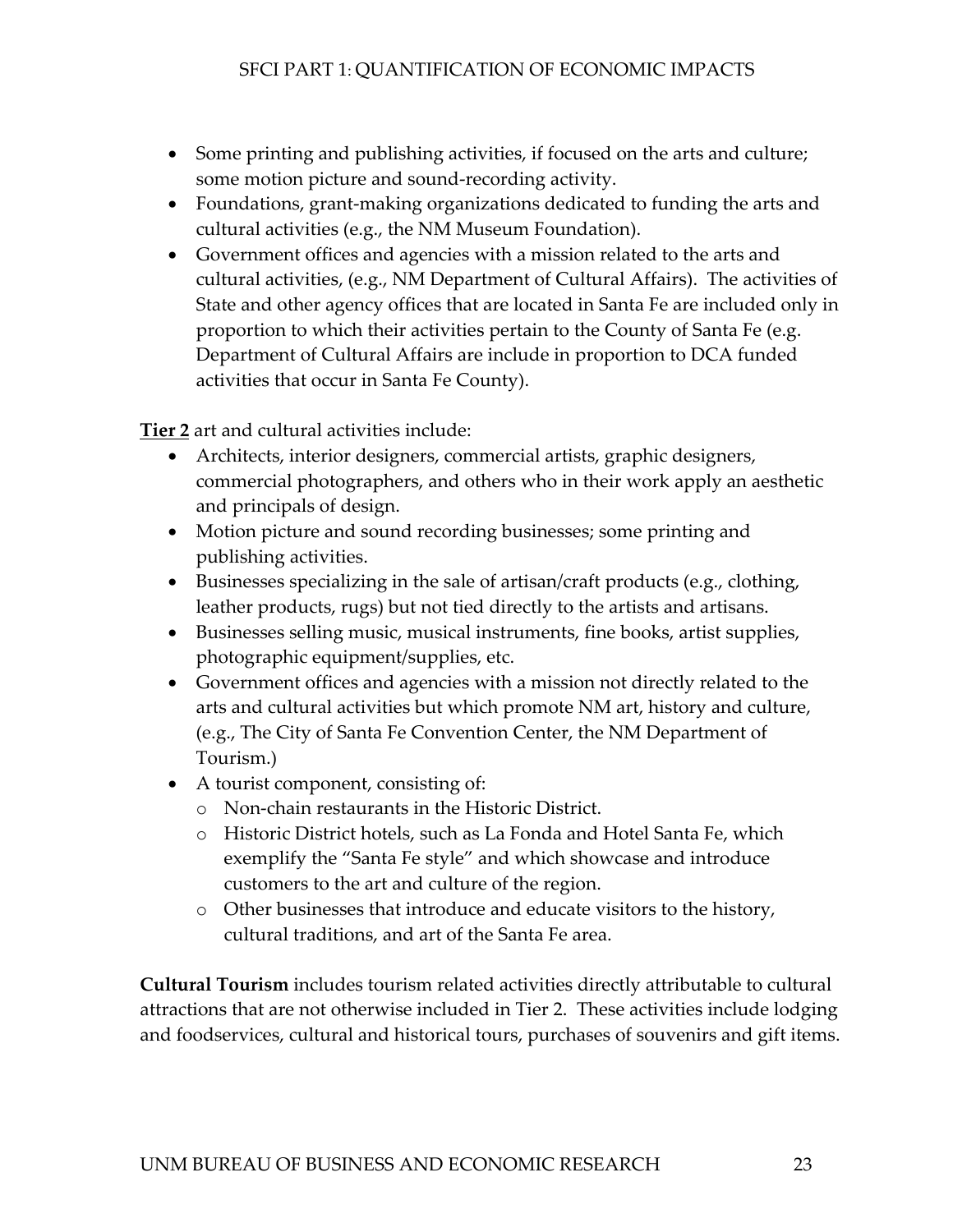#### **Measuring Cultural Activity in Santa Fe County, 2002**

#### Secondary Information Sources

Using the agreed upon definition of the arts and cultural activities, businesses were identified based on their NAICS (North American Industrial Classification System) code and/or on a case-by-case basis. First, a preliminary inventory of NAICS codes representing targeted activities was developed. Targeted cultural activities are present in a total of 22 sub sectors and industry-groups (3 and 4-digit NAICS codes).

Second, these NAICS codes were used to query the New Mexico Department of Labor ES-202 database, which contains practically all Santa Fe County employers and their employed employees covered for unemployment insurance as well as their NAICS industry codes designating the primary activity of the establishment.<sup>11</sup> It is important to note that because the ES 202 database is at the establishment level, in instances where a business had more than one establishment – for example a manufacturing facility that also has a retail center – BBER was able to distinguish among the different activities, allowing for a more accurate designation of activities. Where targeted activities were accurately defined by the five or six digit NAICS codes, such as art galleries and museums, businesses were identified en-mass. These businesses where then reviewed by BBER research staff to confirm they met the established definition of art and cultural. In many cases, however, cultural activities could not be identified by NAICS code alone. In these cases, BBER researchers reviewed individual businesses with the pertinent NAICS codes and identified businesses and organizations on a case-by-case basis.

Employment levels and payroll amounts for 2002 for the identified art and cultural businesses and organizations (including the public sector) were extracted from the New Mexico Department of Labor ES-202 employer database. Records in this database include both monthly employment and quarterly totals for wages and salaries. The direct impact of art and cultural employers equals the sum of employment and payroll amounts for the identified businesses and organizations.

-

<span id="page-30-0"></span><sup>&</sup>lt;sup>11</sup> The employer records are based on the required quarterly reports by employers of workers covered under state law for unemployment insurance. BBER has a confidentiality agreement with New Mexico DOL that provides access to the ES-202 employer records as well as the wage records on individual employees.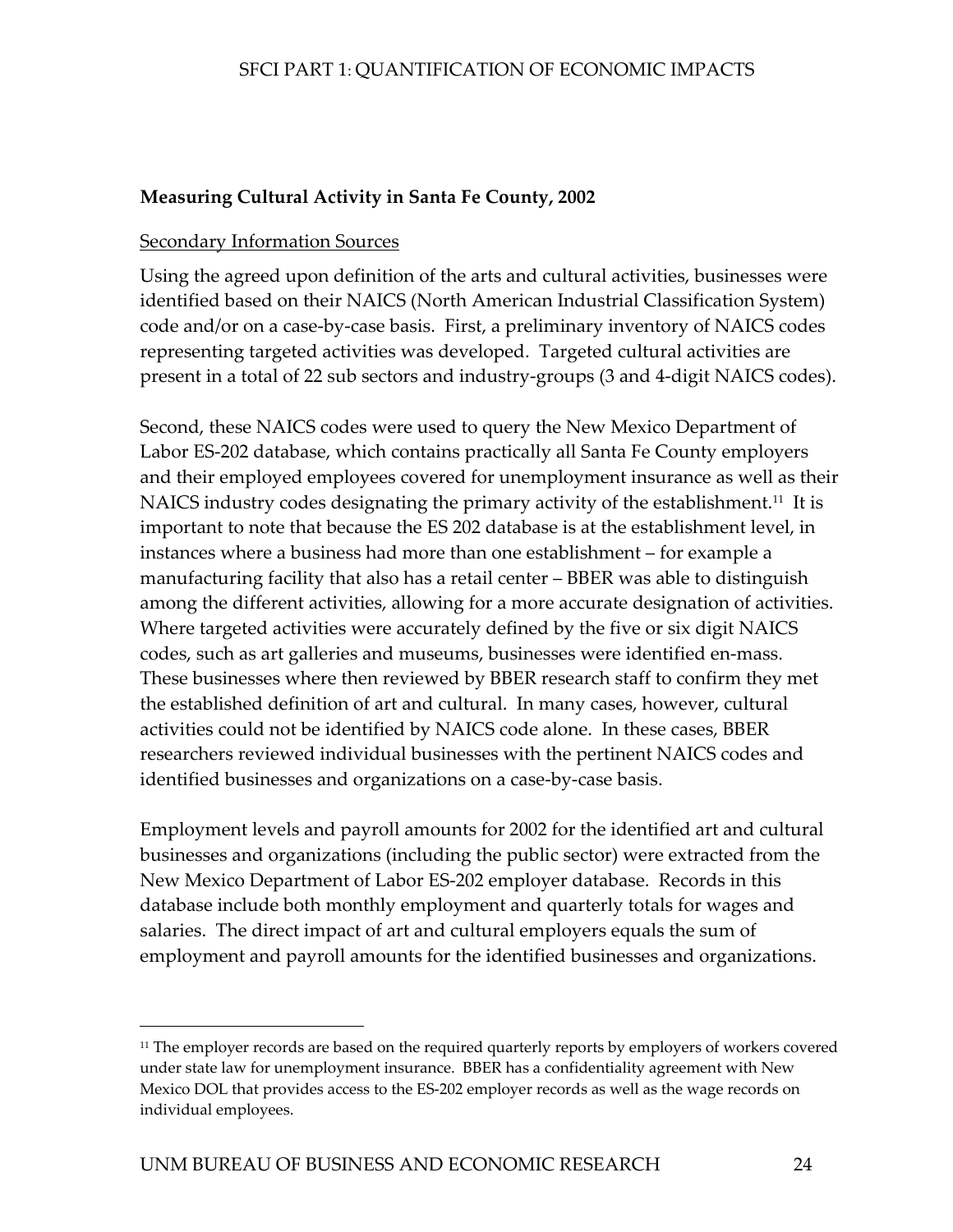Non-employers, those businesses subject to federal income tax with no employees and receipts of over \$1,000 per year, also contribute to the art and cultural activity occurring in the county. Non-employers include individual proprietorships (which include the self-employed), partnerships, and corporations. The direct nonemployer levels presented in this report are based on secondary data. Nonemployer establishment and receipts estimates are based on 2001 Non-Employer Statistics published by the US Census Bureau. In cases where accurate counts of establishments and receipts were not disclosed at the county level for the specific arts and cultural NAICS sectors, estimates were calculated using ratios based on the distribution of these establishments at the MSA, state, or national level. In a very few cases, where these ratios appeared unreliable, ratios were developed using the ES-202 data for employers and applied to non-employers. Because Nonemployer Statistics provide information only on receipts, earnings were estimated as 90% of the value of receipts.

Output estimates for employers and non-employers were calculated for each sub sector and industry group containing cultural activity. The output estimate was derived from data from the 1997 Economic Census using a ratio of dollar of output per dollar of wage. Every attempt was made to use City or County level data to calculate this ratio, but because of limited data availability due to confidentiality and disclosure limitations it was sometimes necessary to use a ratio based on the industry characteristics at the Santa Fe MSA (which includes Santa Fe and Los Alamos counties) or at the state level.

#### Primary Information Sources

When possible, BBER used primary data collected directly from art and cultural establishments in Santa Fe to confirm the accuracy of estimates and to calibrate coefficients used in the analysis. Information was collected from a large number of arts and cultural institutions representing a variety of different activities. The data collection addressed three sets of questions.

- 1. What are the total revenues of the various sectors of the arts and cultural industries in Santa Fe? This information was mainly to check to reliability of standardized data sources, including the Economic Census and Bureau of Labor Statistics.
- 2. What percentage of all revenues generated by the arts and cultural industries are from outside Santa Fe County? This information helps to quantify the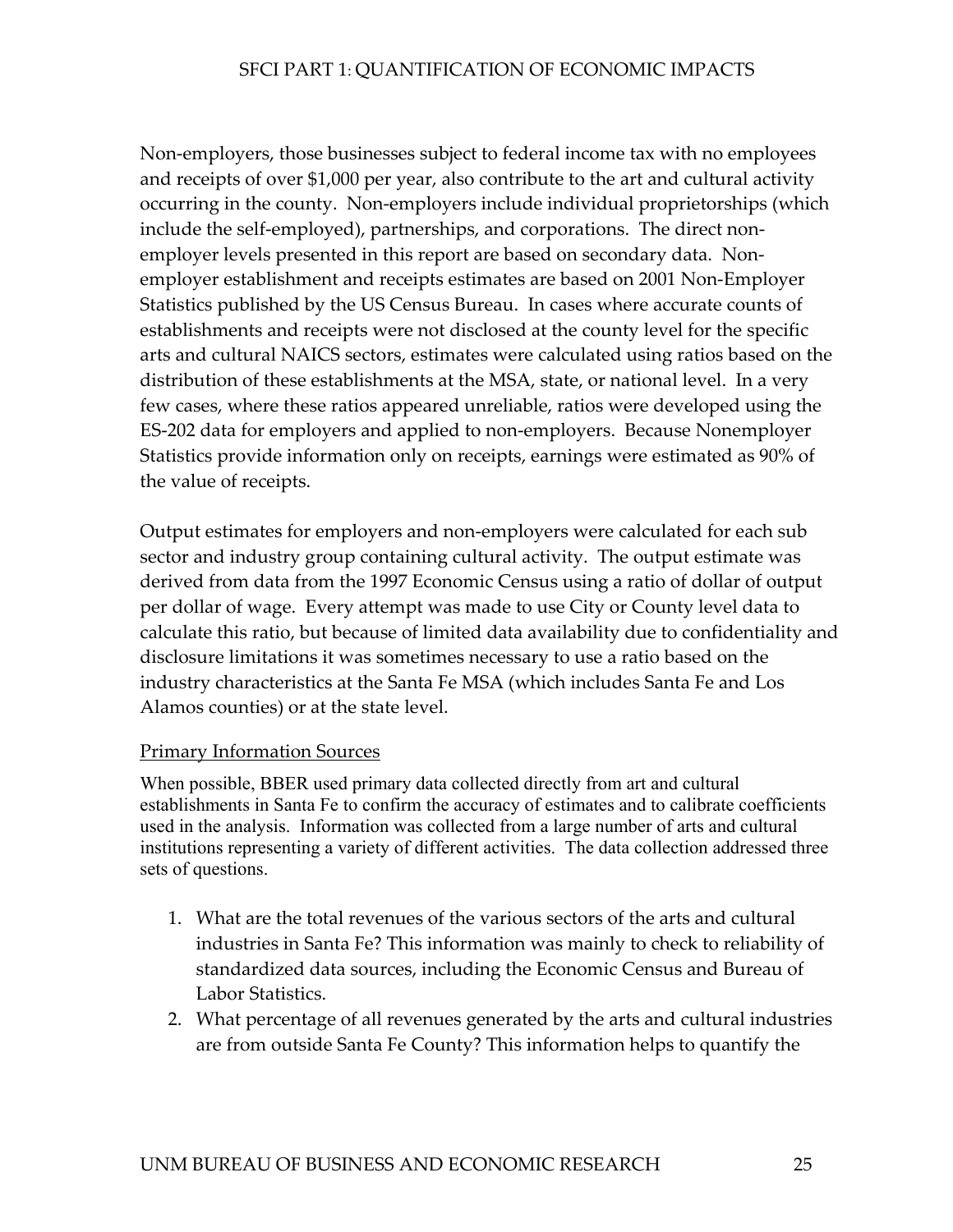impact of the arts and cultural industries in generating economic growth in Santa Fe and was used as an input to calculations performed by the Implan Pro model.

3. What percentage of the expenditures made by the arts and cultural industries "leak" out of the county? Again, this information provides for the quantification of the economic impact of the sector on local economy and was an input into the Implan Pro model.

To organize the collection of primary data, the arts and cultural institutions and activities were divided into several sub sectors. These sub sectors included: artistic production; museums; performing arts institutions; educational institutions, including both general educational and art-specific organizations; art & craft galleries; public markets such as Indian market and Spanish market; and institutions that preserve historical landmarks and places. In addition, information was collected on supporting industries, including restaurants and accommodations. These institutions were included only to the extent that contributed directly to the cultural economy of Santa Fe, which specifically include non-chain establishments located in Santa Fe's historical district as delineated by the National Registry of Historical Places.

Museums: Santa Fe is home to more than a dozen museums, ranging in size from large state-owned institutions to smaller, private museums. Depending on the size and nature of the museum, revenues are generated by private contributions, special events, government grants, admissions, shop sales and other sources. Detailed information on the sources of revenues to museums was collected from tax reports of nonprofit institutions, assembled by Guidestar.org. Where possible, this information was crosschecked with information provided directly by museums. To determine the geographical source of museum revenues BBER collected and tabulated zip codes of visitors from several of the city's largest museums, including the four state-owned museums and Georgia O'Keeffe Museum. These lists indicate that approximately three-quarters of all visitors to Santa Fe museums are from outof-town. Slightly lower estimates were given by smaller museums, including the Santa Fe Children's Museum. Using information also disclosed on tax reports, BBER also estimated on the origin of private contributions to museums – the single largest source of museum revenues. The share of such contributions that originate in the Santa Fe area is estimated to be slightly less than 75%. Revenues raised by special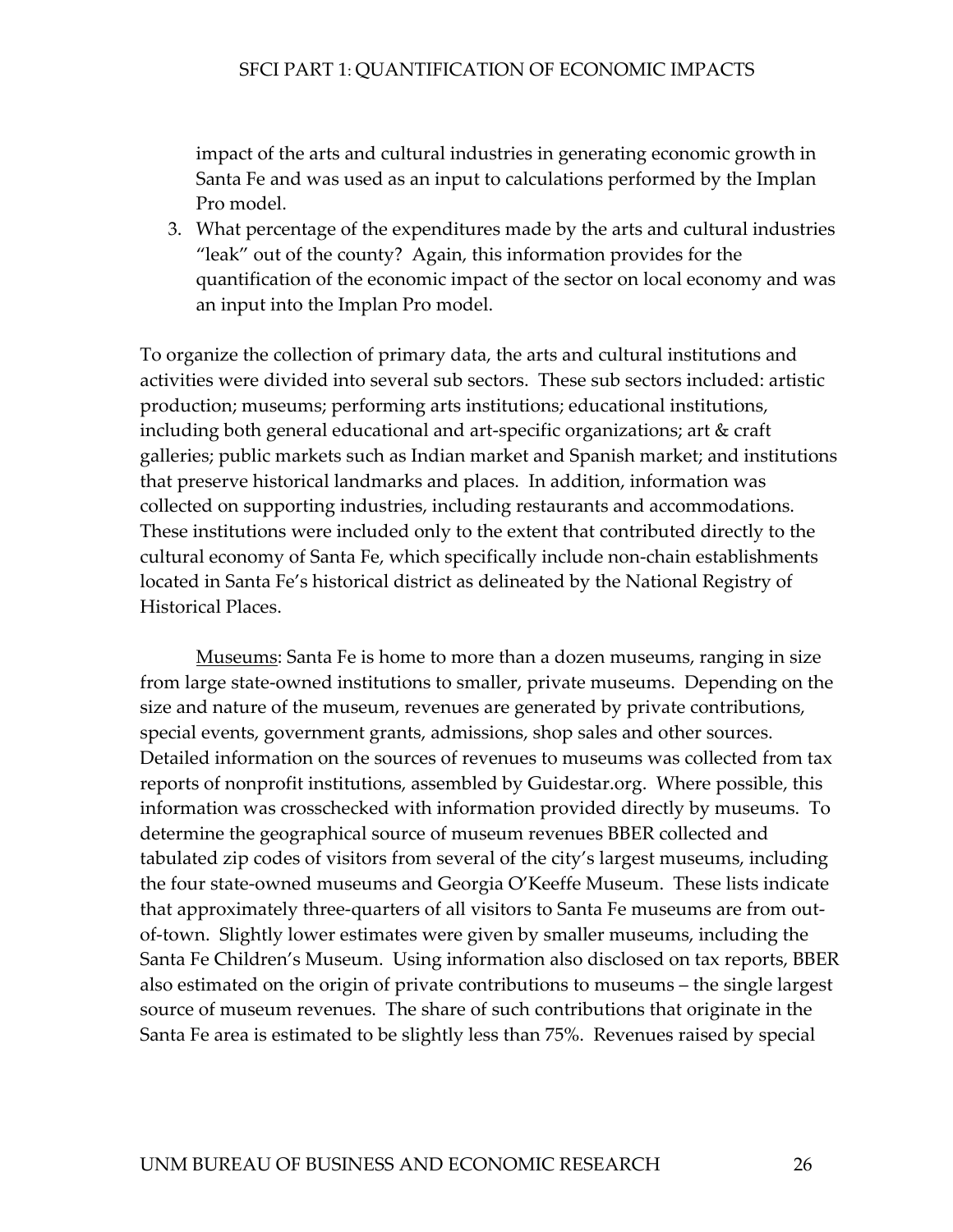events from Santa Fe residents were assumed slightly higher than the corresponding share of museum visitors, while the share of shop sales to out-of-town visitors was assumed to significantly exceed its corresponding share of museum visits.

Performing Arts: Santa Fe is also home to a large number of Performing Arts institutions and venues, including the Santa Fe Opera, the Lensic Performing Arts Center, Chamber Music Festival, ProMusica, the Symphony, the Desert Chorale, the Ballet Festival, Shakespeare in Santa Fe, and many others. Detailed information pertaining to the geographical source of revenues was provided by the Santa Fe Opera, and managers of several of the other institutions provided estimates of their patrons. Compared to museums, performing arts centers rely slightly more on ticket sales for their revenues, and with the exception of the Opera, the patrons are relatively more likely to be residents of Santa Fe. However, the Santa Fe Opera, by far the largest performing arts institution in the county, reports that nearly 75 percent of its patrons are from outside of Santa Fe, many from out-of-state.

Post-Secondary Educational institutions, including the College of Santa Fe, St. John's College, Santa Fe Community College and Southwestern College, contribute directly to the economy of the arts and culture by providing arts-related education, supporting public events and fostering a climate supportive of the arts. Estimates of the share of institutional activities related to the arts and culture were derived in the best of cases from records of student credit hours – the College of Santa Fe provided information on the percentage of total student hours at the College in the arts and humanities courses. To determine the share of College revenues drawn from out-ofstate, the College provided BBER with information on the geographical sources of the student body. Assumptions were made concerning cultural involvement of St. John's College based on its Great Books curriculum. Course offerings were tabulated for Santa Fe Community College and Southwestern College to determine the share of activities at those institutions relevant to the arts and culture. It was conservatively assumed that the entire student body of the Community College was originally resident of the Santa Fe.

Arts & Cultural Educational Institutions: In addition to post-secondary general educational institution, Santa Fe also features a number of institutions specifically provide and support education in the arts. These include nationallyrenown National Dance Institute and Santa Fe Art Institute, as well as a number of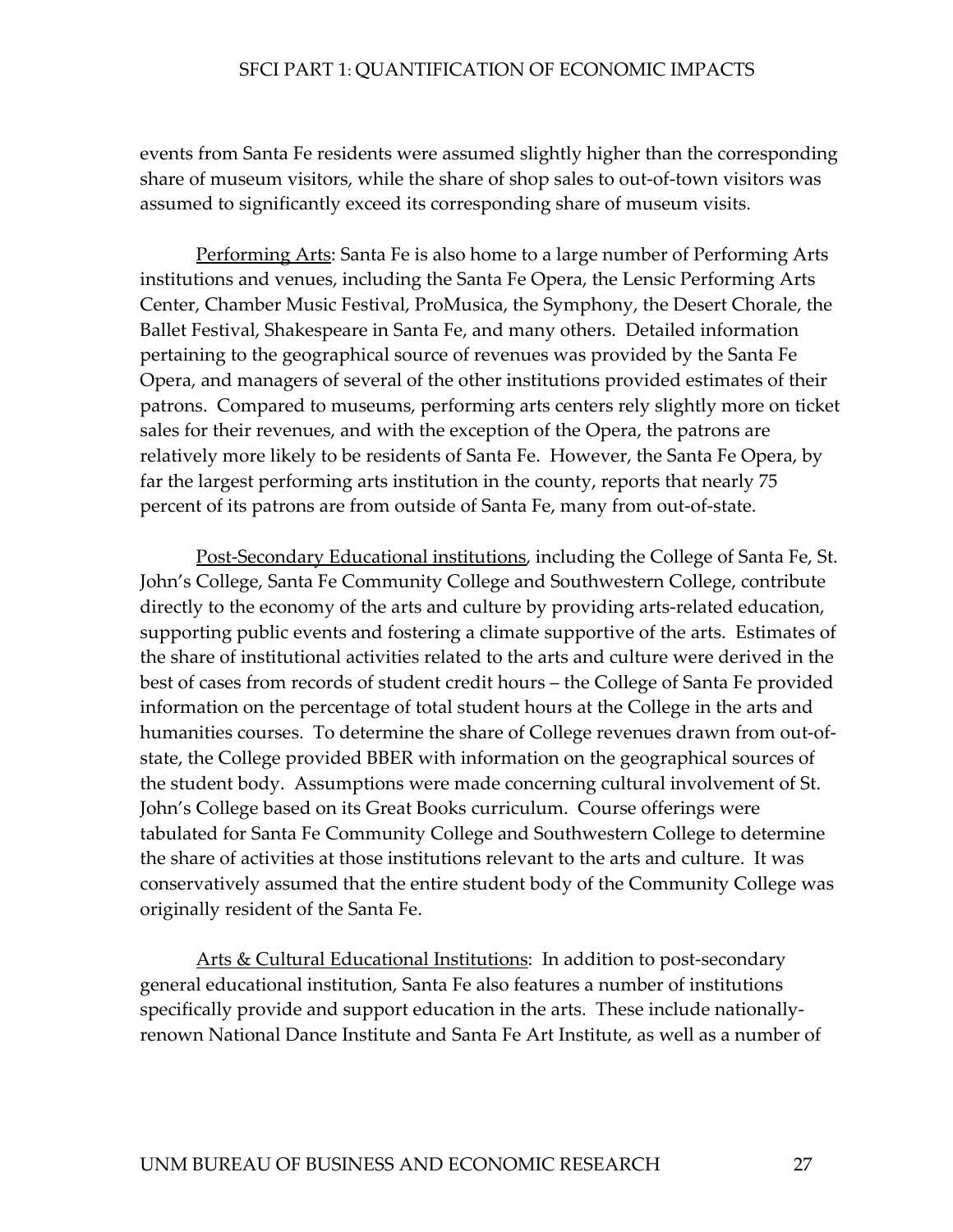smaller, locally oriented organizations such as Santa Fe Teens Arts, Arts & Science Laboratory and the New Mexico CultureNet. As with museums and other educational institutions, these institutions depend principally on grants and contributions, and only secondarily on program revenues. For the largest of these institutions, information on the sources of revenues was available either directly from representatives of the institutions or from tax reports compiled by Guidestar.org. Estimates were made based on information uncovered in the institution's literature or website.

Public Markets: Considerable effort was invested in the analysis of Santa Fe's public markets, including Indian Market, Spanish Colonial and Contemporary Arts Markets, markets sponsored by the Santa Fe Council for the Arts, and the Kiwanis Club's Zozobra. These markets involve two spheres of activity. The first is that of the sponsoring institution, which derives revenues through booth rentals (or ticket sales in the case of Zozobra) and make expenditures to facilitate the market. A substantial share of this is paid to the City of Santa Fe. The second sphere of activity is that of artists and vendors who operate booths. These individuals generate revenues through the sale of arts and crafts, and make expenditures in the production of the art and in payment to the sponsoring institutions, typically for licenses and booth rentals. The first of these two spheres is comparatively minor (SWAIA generates approximately \$600,000 per year in revenues), and the majority of these funds represent an inflow of revenues to Santa Fe. The second sphere of activity, sales by artists and vendors, involves a greater volume of revenues. To avoid double counting these revenues with respect to the direct income of artists, estimates of market vendor sales were not directly included.

The institutions that sponsor the markets have available accurate information on their own revenues and expenses, and reliable information on visitors to the market, including their places of residences. With minimal assumptions, this provides for a reasonable estimation of flow of revenues associated with the markets both into and out of the Santa Fe economy. Unfortunately, information on the volume of revenues generated by vendor sales is less readily available, and depends largely on educated estimates based on interviews with participating artists and vendors.

Historical and Cultural Preservation: there are a handful of nonprofit organizations based in Santa Fe whose mission is the preservation of historical places and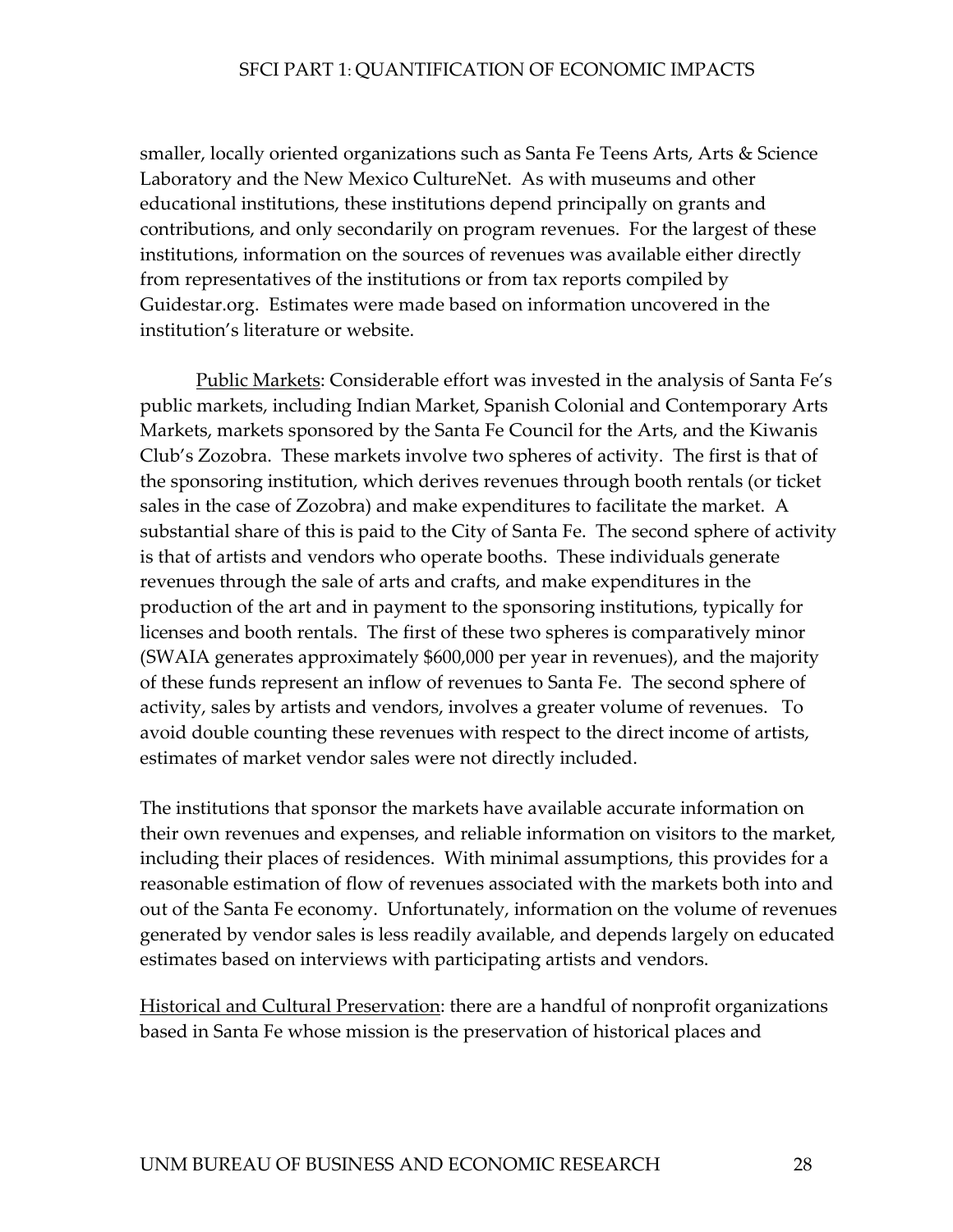indigenous and traditional cultures, including the Collective Heritage Institute and the Indigenous Language Institute. Sources of information concerning these organizations included Guidestar.org, organization-sponsored websites and, in one case, direct communications. In general, these institutions depend largely on grants and contributions, and most of these funds originate outside of Santa Fe. However, for most Santa Fe serves primarily only as a headquarters and the majority of the programs sponsored by groups occur outside of the Santa Fe area.

Art Galleries: BBER conducted a random survey of 32 galleries in Santa Fe. The sample was selected from a list of members of the Santa Fe Gallery Association and Collector's Guide to Santa Fe art galleries. The combined list included nearly 200 galleries. Sales from the randomly sampled galleries ranged from \$45k to \$10.1 m per year. The galleries were remarkably cooperative – with very few exceptions, answers were provided information for all questions. The survey included the following questions and yielded the following results:

• What percentage of total sales, by value, is made to customers from outside the Santa Fe area?

This information is reliable because sales to customers who take possession of the work out-of-state are exempt of Gross Receipts taxes, and thus galleries must collect verifiable information. On average, slightly more than 85% of art sales by Santa Fe's galleries is delivered out-of-state. The majority of the remaining 15% percent of sales were made to customers living Santa Fe, resulting in an estimate of slightly more than 90% of sales, by value, to out-of-county customers.

• Where are payments for art sold at the gallery made?

The information provided by galleries is again very reliable. Most galleries show a limited number of artists, or a larger number of artists from a specific area or group (e.g. Native American from specific Pueblos), and are sufficiently familiar with artists to be able to specify where the art is produced with some accuracy. Galleries also maintain information regarding the value of sales by artists or groups of artists.

The results varied significantly by type, but on average the surveys indicated that 8% of the value of art sold in Santa Fe galleries is purchased from artists working in Santa Fe County; another 8% is purchased from artists working other parts of New Mexico, and the remaining 84% is purchased from artists working out-of-state. Because the focus of this study is the impact of A&CI on the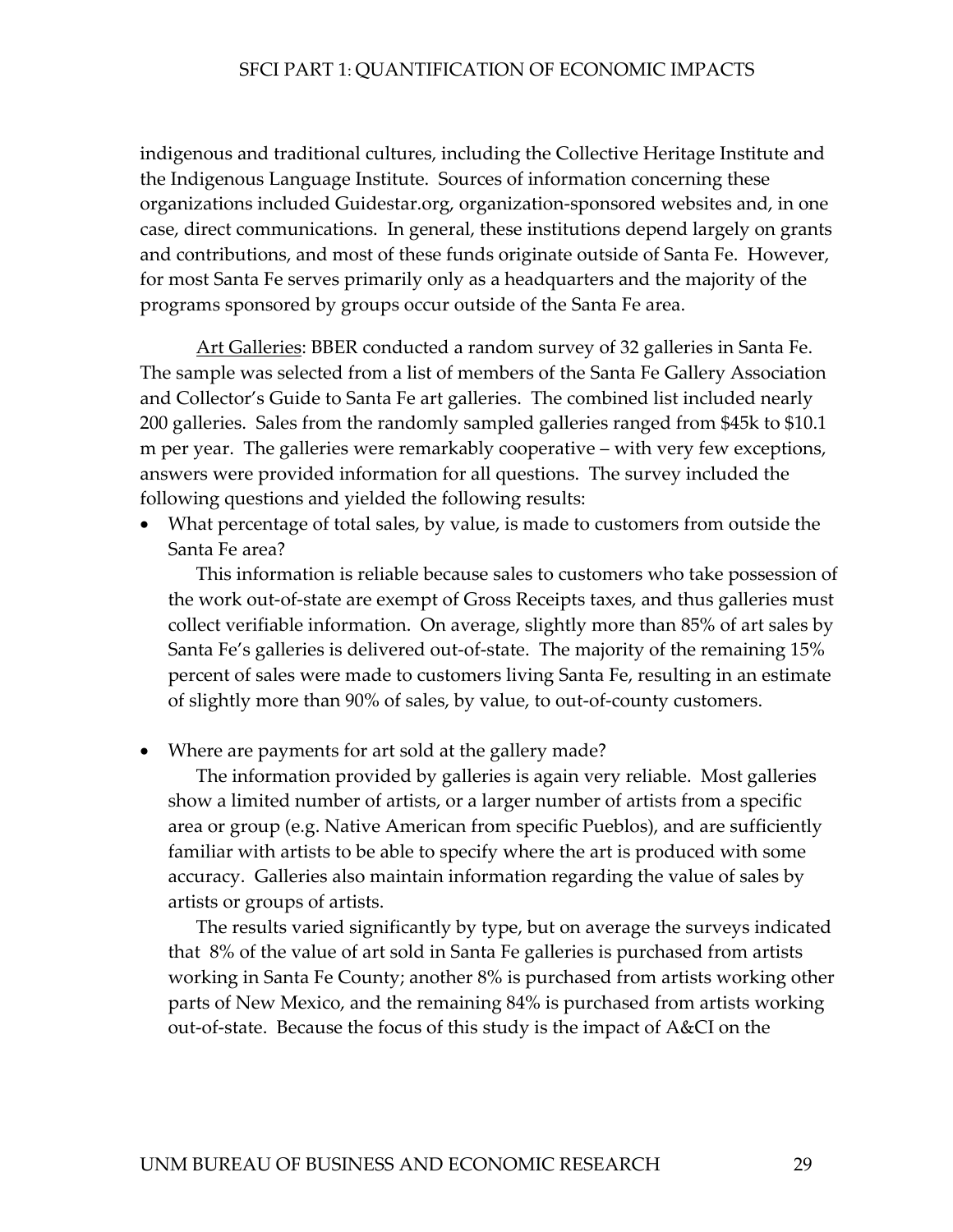economy of Santa Fe County, the first 8% figure is relevant. It should be noted a large share of art sales (by value) was produced by now deceased artists. In this economic impact study the relevant information is where payments for art are made (and spent), and not where the art was actually produced. The clear pattern, according to gallery owners, was that payments of this art were sent to out-of-state families and trusts. Without reliable estimates, it was assumed that the payment for all art of deceased artists was made out-of-county.

• What is the cost of art as a percentage of the total revenues?

The surveys provide for a much better estimation of *margins* (the difference between producer price and purchaser price – the "mark-up") than is available from more general statistics on specialty retail. The survey indicated an estimated margin of 46% (i.e. 46% of the final value of sales is paid for the purchase of the art). The typical arrangement described by gallery owners was 50% consignment, though some galleries are able to retain a greater margin on the resale of purchased art.

• What other significant costs are incurred by galleries, and to what extent do those expenses flow out of Santa Fe? In addition to payroll, the most significant expenses are rent/mortgage, advertising, shipping, insurance, and display.

Hotels and other accommodations in the Historical District: Estimates of the share of hotel revenues that are attributable to cultural activities depend on a small number of important assumptions. In general, it is assumed that all guests of hotels located in Santa Fe's historical district are attracted by the area's unique cultural and historical value. Cultural tourists clearly fall into this category, and any conference or function in historical district is likewise assumed to have been scheduled to draw from the benefits of the historical district's unique value. This is supported by that argument that the cost of lodging in this area of the city is significantly above that of other areas, and indeed other cities. The decision to locate in this area must therefore be attributed to some value specific to that area. A significant exception to this assumption is that guests on business with the state government have specific interest in being located close to state offices. To determine the percentage of guests of hotels in the historical district who are conducting business with state offices, a small survey of hotels was conducted. The survey resulted in an estimate that 10% of all guests of hotels in the historical district are in town on government business.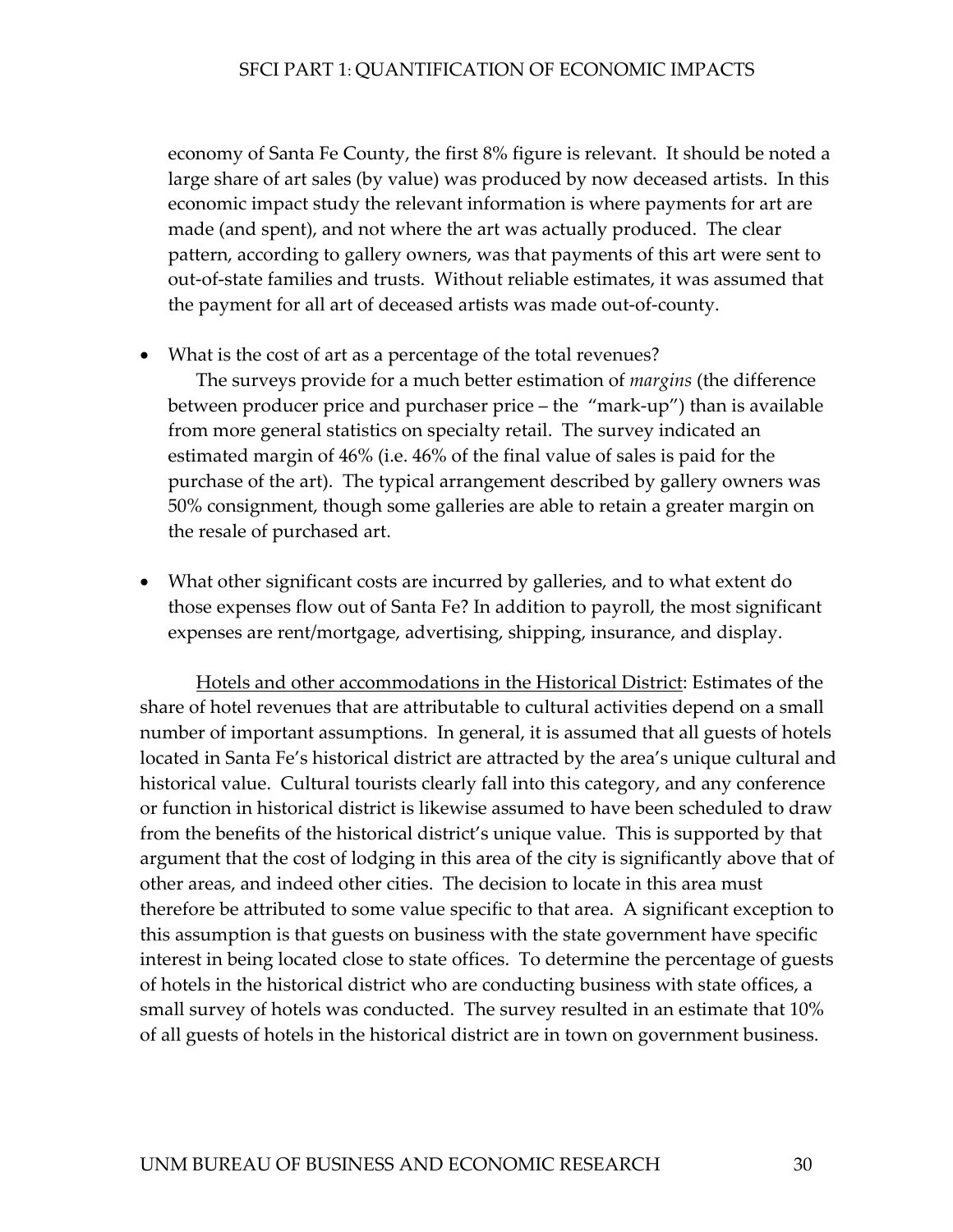Restaurants in the Historical District: As with hotels, the principal concern was to estimate the share of revenues that are attributable to cultural activities. Again, it was assumed for the purposes of this analysis that only the business restaurants located with the historical district of Santa Fe, as defined by the National Register of Historic Places, should be considered related to cultural activities. However, unlike hotels, restaurant activities must be further limited to revenues associated with customers visiting from outside Santa Fe. To arrive at this estimate, a survey of managers of restaurants in the historical district was conducted to determine the percentage customers who were visitors to Santa Fe during the slowest month of business. The slowest month was determined to be February, and the percentage of out-of-town customers during that month was estimated to be 39%. From that point, it was assumed that any monthly variation in receipts in excess of the February total was entirely attributable to out-of-town customers. This assumption was confirmed by restaurant managers, who noted that the decline of local customers during peak months was negligible.

A final note underlines the conservative nature of estimates of export revenues. In this study, estimates of expenditures of out-of-town customers include only those of persons visiting Santa Fe; they exclude expenditures of persons who have retired to Santa Fe or who own a second home in Santa Fe. However, in a technical sense, income that is used to purchase the good or service in Santa Fe that is earned outside the area constitutes an inflow of revenues to the region. Including expenditures of retirees and homeowners with out-of-town income sources would significantly increase the estimate of the value of exports cultural goods from Santa Fe.

#### Measuring Cultural Tourism

BBER staff received assistance from Paul Narbutus from the Department of Cultural Affairs in estimating the total volume of cultural tourism in Santa Fe. The principal source of data used by Mr. Narbutus was TravelScope, a propriety database contracted by the Department of Cultural Affairs and that measures U.S. travel patterns. The database is based on sample surveys of travelers, gathering information the 'key' destination, the principal purpose of the travel, and the activities undertaken during travel. The database also includes information on days and nights in New Mexico, number of adults and children in the party, primary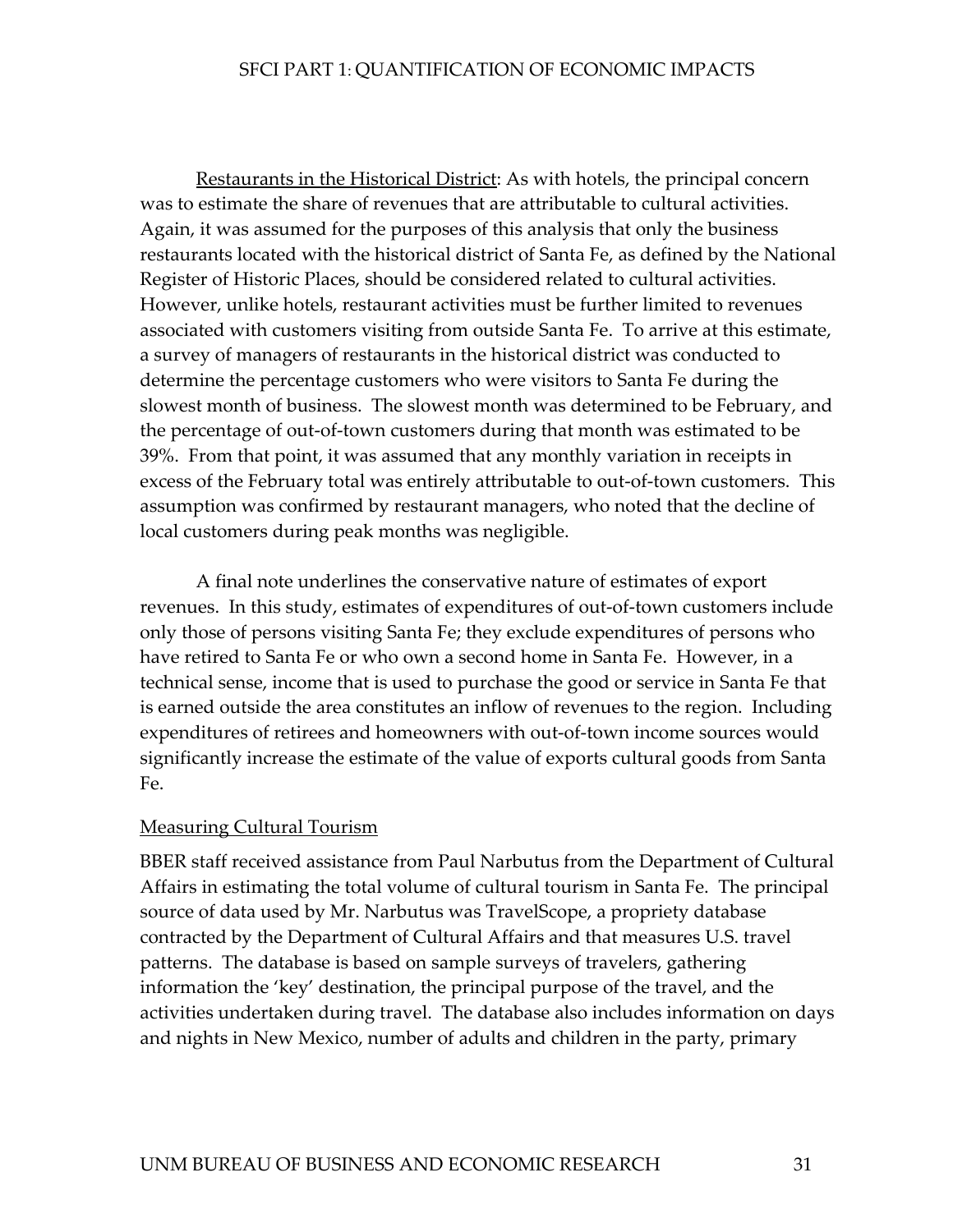purpose of the trip, activities and expenditures in New Mexico.

Using data gathered from TravelScope, BBER was able to estimate the number of visitors (1,278,000) and visitor nights (4,217,400) in Santa Fe; average daily expenditures per person (\$130); and the percentage of travelers identified as "cultural tourists" based on their activities (75%). Total spending by "cultural tourists" was estimated at \$411 million. Darlene Griego, Executive Director of the Santa Fe Convention and Visitors Bureau, offered a slightly different estimate of overnight visitors (1.4 million), and an estimate of the number of rooms in the Historic District (1,500) and elsewhere. We also worked with information from another survey, *Santa Fe Convention & Visitors Bureau Tourism Study: Inquiry Phone Survey,* conducted by CRC & Associates of Albuquerque in September 2002. The average daily expenditures in that study were \$118 per day, and the study provided a breakdown of the number of visitors staying in hotels versus friends and relatives, campgrounds, etc. We gravitated toward using a lower number, under \$120, in view of the fact that ground transportation is a major spending category and that car rentals most likely would we done and gasoline frequently purchased in Albuquerque or elsewhere.

In allocating expenditures to different industries, we made use of a publication from the Travel Industry Association of America, *Impact of Travel on State Economies, 1998,* although the numbers were adjusted on the basis of actual information on Santa Fe (e.g., lodgers tax receipts, Rocky Mountain lodging report on room rates and occupancy), including an analysis of tourist spending at restaurants in the Historic District.

The data provided by DCA's Paul Narbutus included the number of over-night visitors. There are, however, many who have as their principal destination other places in New Mexico but who spend a day or so in Santa Fe. Albuquerque, for example, has some 4 million visitors annually. To include a number of the Albuquerque visitors as cultural "day-trippers" to Santa Fe BBER staff "guestimated" that Santa Fe might attract 800,000 people who would come for the day to visit museums, attend performances or special events, like Indian Market. In estimating their expenditures (over and above admission) while in Santa Fe, we made use of expenditure data from the report of Americans for the Arts *2001 Arts & Economic Prosperity*. The data was collected from surveys of people attending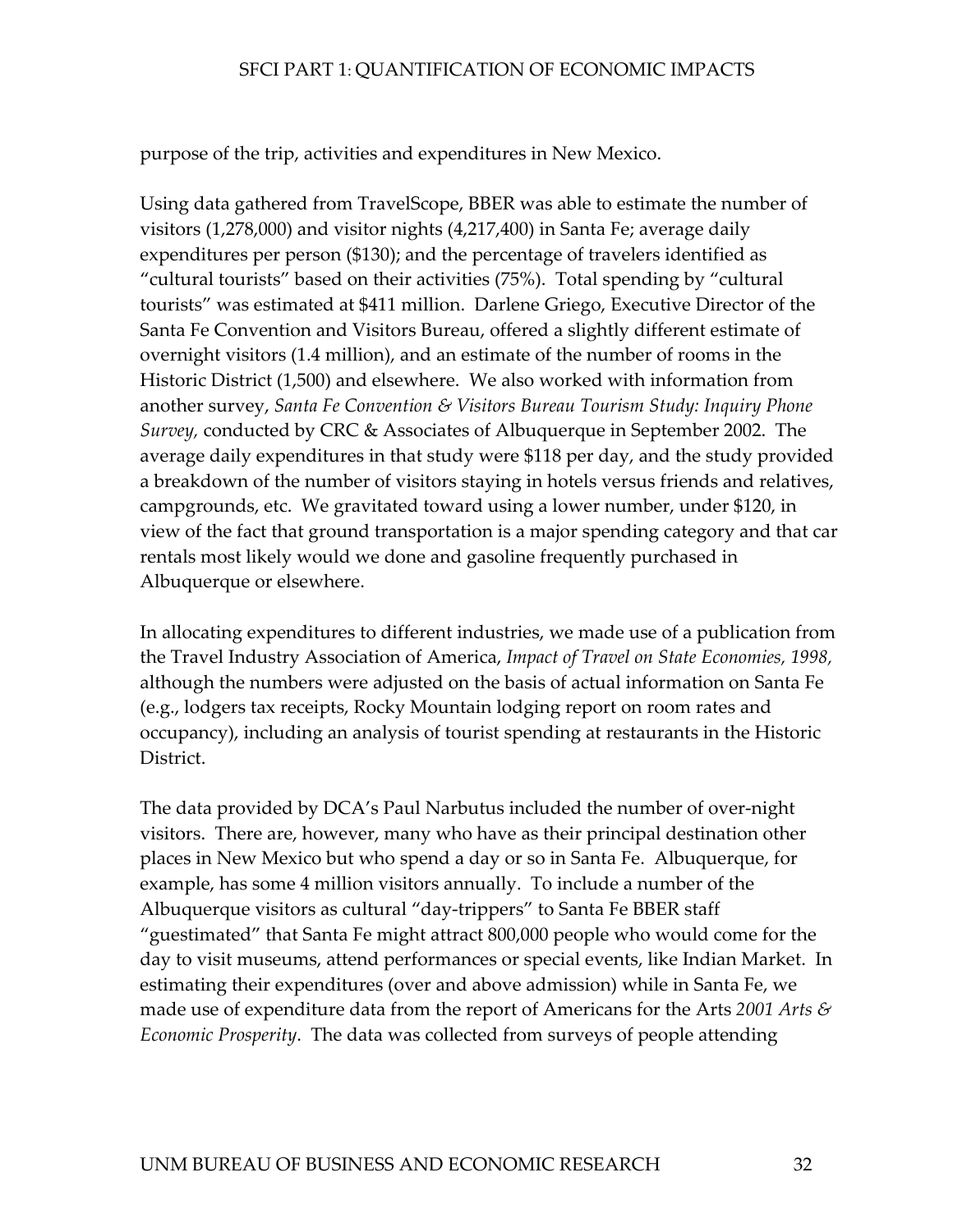performances and museums.

Adding the numbers for over-night visitors and day-trippers produces totals for cultural tourism by industry. To avoid double counting, we then subtracted from these figures any purchases/sales (and associated employment wages) to people from outside Santa Fe County that we had already counted in our estimates of cultural tourism. The one exception was the galleries. The dollar exports from the galleries are so very large that over half of the spending would have gone for this purpose. What makes the gallery numbers so large, however, is that some of the galleries sell art works valued in the tens of thousands of dollars. It is rather unlikely that the purchasers of these very expensive pieces of art will show up in the survey numbers and their purchases might well be dismissed as outliers if they did. To deal with this problem, only one third of the gallery exports were subtracted. Finally, also to avoid double counting of activities included in Tier 2 – cultural tourism in Santa Fe's historical district – these numbers were also subtracted.

# **Calculating Government Revenues and Expenditures Related to the Arts & Cultural Industries and Cultural Tourism**

#### Taxes on and Tourism

Gross Receipts Taxes**.** Based on BBER staff knowledge of the applicability of the gross receipts tax to different industries and types of businesses and using data from the NM Taxation and Revenue Department's Report 80, estimates of total output (receipts) were converted into taxable gross receipts by detailed NAICS industry. Applicable tax rates by jurisdiction are available on TRD's website. The City of Santa Fe's budget document also provides detail on the different local option taxes currently in place. Since most of the activity takes place within the City, the City percentages going to the City, the County and the State were utilized. For this report, for purposes of comparability and to avoid double counting, only the gross receipts tax paid on sales to/receipts from out-of-County residents/businesses are counted.

**Property Taxes.** Santa Fe County is in the process of putting property tax data on individual parcels on line, but to use this database today it is necessary to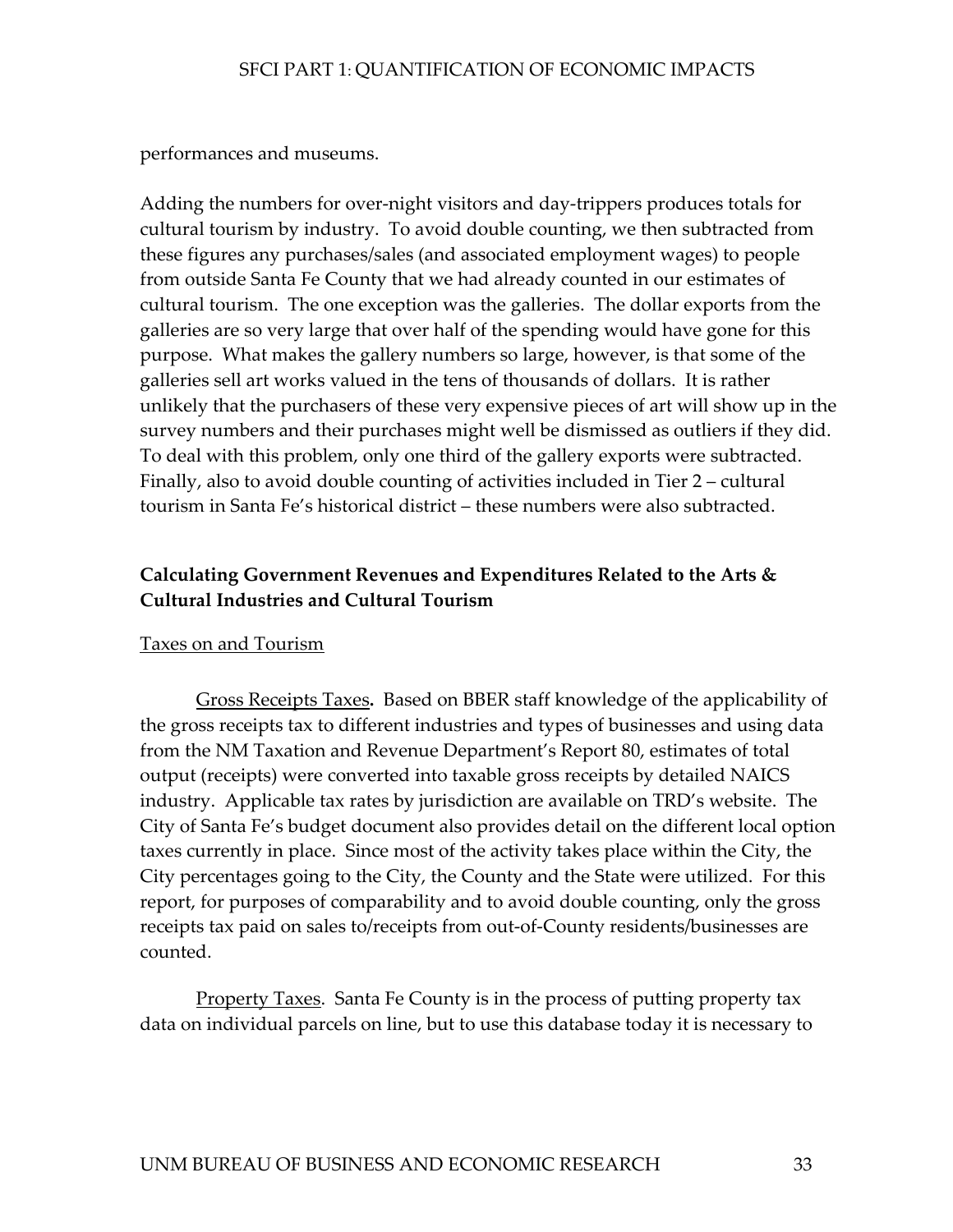have the appropriate identification numbers for all those properties to be researched. BBER decided to focus on the galleries, particularly those along Canyon Road, and the hotels within the Historic District. Staff and our student research assistant made trips to Santa Fe to use the Assessor's Office maps to develop the list of appropriate identification numbers. The information on line is through tax year 2001 and we tried to gather information on the taxes paid on each of the properties in that year. Unfortunately, no tax data were available for many of the properties. The County GIS people are researching the problem. Property taxes paid were allocated to different taxing jurisdictions based on the tax rates on non-residential property in place and reported by the Department of Finance and Administration Local Government Division in their annual report on counties and municipalities.

 Lodgers Tax. BBER staff estimated total lodgers tax receipts to the City from cultural tourism making use of data on average daily room rates and occupancy rates for hotels in both the Historic District and along Cerrillos Road available from the *Rocky Mountain Lodging Report*. The Convention and Visitors Bureau provided estimates of the number of rooms in both areas of town. BBER research on cultural tourism determined that some 75% of Santa Fe's visitors are drawn to the area by the art and culture.

# Taxes on Workers directly employed or supported indirectly by the dollars that the Arts & Cultural Industries bring into Santa Fe

Estimates were made using the total earnings figures from the economic impact analysis produced using IMPLAN. The shares of income going to different types of taxes were based on the Institute on Taxation and Economic Policy's January 2003, *Who Pays: A Distributional Analysis of the Tax Systems in All 50 States*. Figures were calculated for General Sales and Excise Taxes, Income Taxes and Property Taxes. The methodology used makes use of IRS data and allocates taxes paid by businesses but born by households as well as those paid directly by individuals. Revenues to different levels of government were determined for sales and excise taxes, property taxes and income taxes.

#### Other Revenue Sources

While taxes clearly dominate, other revenue sources to the City and the State were identified based on budget documents and discussions with knowledgeable staff.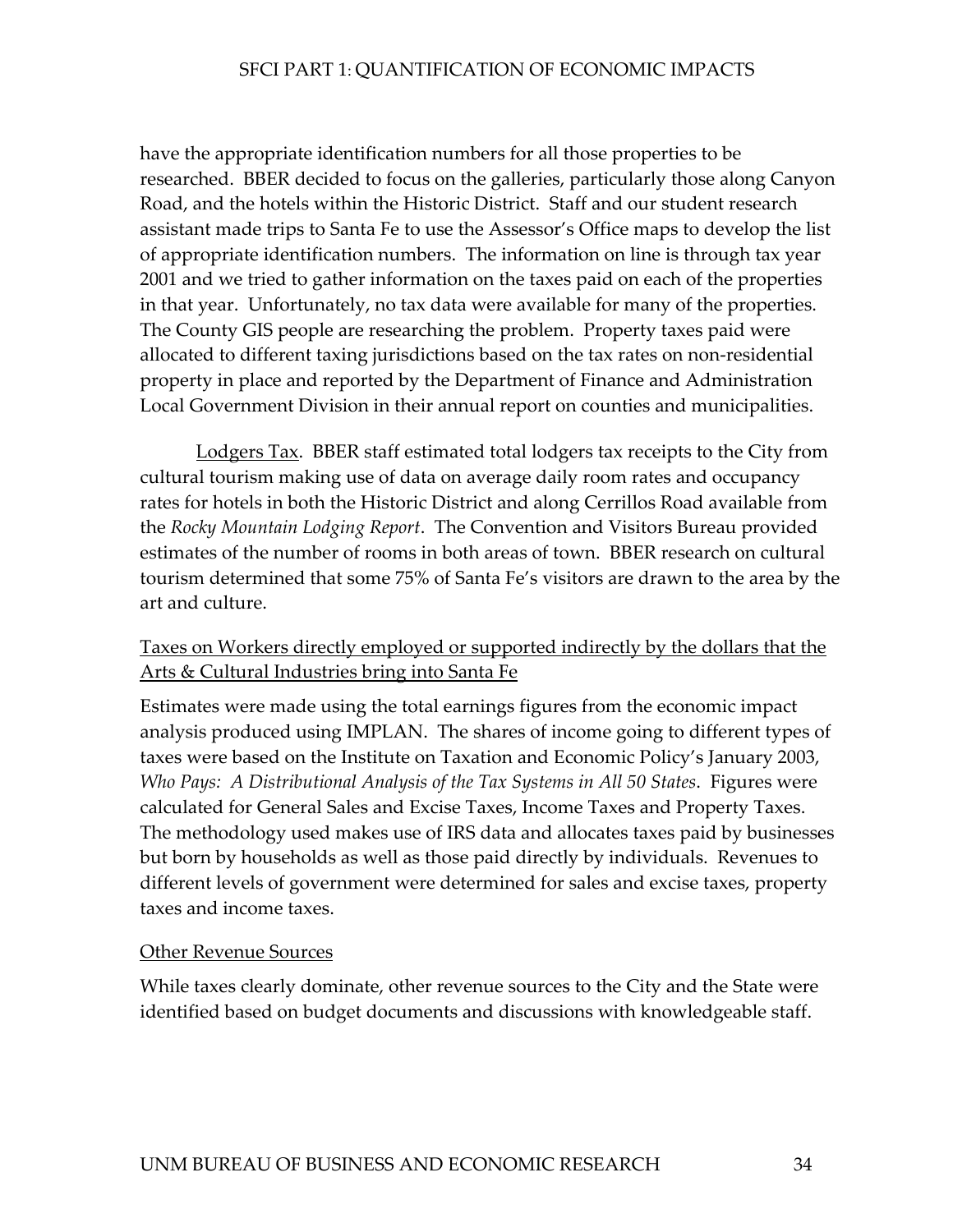# **Expenditures**

-

Expenditures by the City of Santa Fe were identified in conversations with City staff and in a careful reading of budget documents. State expenditures in Santa Fe County were estimated using the Appropriations Acts for FY03 and 04 and both the Executive and Legislative Finance Committee budgets for FY 05, which include actual expenditures for prior fiscal years. We also made some use of the ES 202 data on employment and wages by establishment in determining which government activities were located in Santa Fe. Finally, BBER staff and students talked to some staff within State agencies.

# **Calculating Indirect and Induced Impacts**

Regional economic impact analysis estimates the total amount of economic activity – jobs, income, and output – supported by the dollars that the industry in question brings into the region from elsewhere. Dollars that flow into a regional economy have a *multiplier effect* resulting from purchases made by local vendors to the industry in question (*indirect effects*) and of expenditures of wages by employees of the industry in question or of its vendors (*induced effects*). Offsetting the multiplier effects are *leakages*, the portion of local expenditures that leave the area, for example purchases by business of equipment manufactured outside the area or personal spending by Santa Fans in other parts of the world.

An *input-output* model is used to estimate the indirect and induced effects for a specific geographical area. The model calculates how much of any given expenditure remains within the economy, traces the impact of those expenditures on local industries and estimates the resulting multiplier. The multiplier thus summarizes the overall impact of a particular industry on the rest of the regional economy. A standard input-output model measures the interactions amongst hundreds of industries using the BEA "Make" and "Use" tables.<sup>12</sup>

In this study, BBER used Implan Pro 2.0 to calculate the indirect and induced impacts of Santa Fe's arts and cultural activities<sup>13</sup>. Implan Pro 2.0 is widely used in performing economic impact analyses. BBER has validated Implan Pro 2.0 results for New Mexico in other studies, where both Implan and BBER's FOR-UNM model have been used to estimate economic impacts.

<span id="page-41-0"></span><sup>&</sup>lt;sup>12</sup> The Bureau of Economic Analysis produces these tables as part of their Regional Economic Information Service (REIS) and updates them every five years.

<span id="page-41-1"></span><sup>13</sup> Minnesota IMPLAN Group, Inc., IMPLAN System (data and software), 1725 Tower Drive West, Suite 140, Stillwater, MN 55082 www.implan.com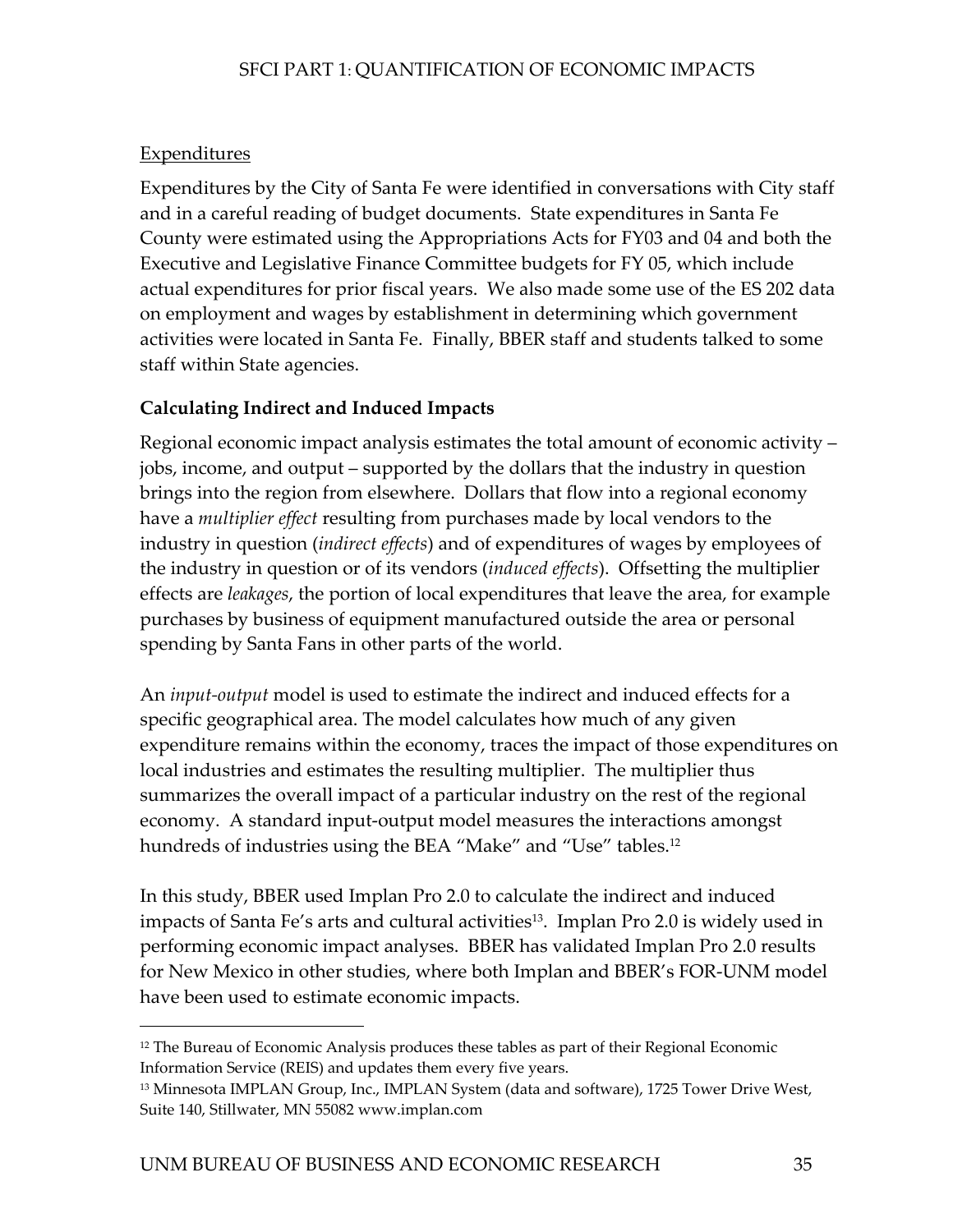Implan Pro 2.0 uses a proprietary Santa Fe county input-output database to perform its perform its calculations. Where appropriate, BBER replaced Implan's use of the proprietary data with more specific measurements of Santa Fe's economy gathered with surveys. In particular, BBER used directly gathered information to specify the classification of expenditures by industry, the export portion of revenues, and other direct measures of output, labor income and employment. Surveys of gallery owners were also used to provide more precise estimates of the general pattern of sales and expenditures, and in particular, to determine the critically important margins used in Santa Fe's art galleries. The collection of these data was discussed in detail in the previous section.

These surveys allowed for a better estimation of *margins* – the difference between producer price and purchaser price (the "mark-up"). The survey resulted in an estimated margin of margin of 46% (i.e. 46% of the final value of sales is paid for the purchase of the art). The typical arrangement described by gallery owners was 50% consignment, though some galleries are able to retain a greater margin on the resale of purchased art. Similarly, surveys revealed that 8% of the value of art sold in Santa Fe galleries is produced and purchased locally; the remaining expenditure on art are paid out of the county. Finally, surveys indicated that that 15.5% of revenues to art galleries is from local customers; the remainder represents and inflow of capital.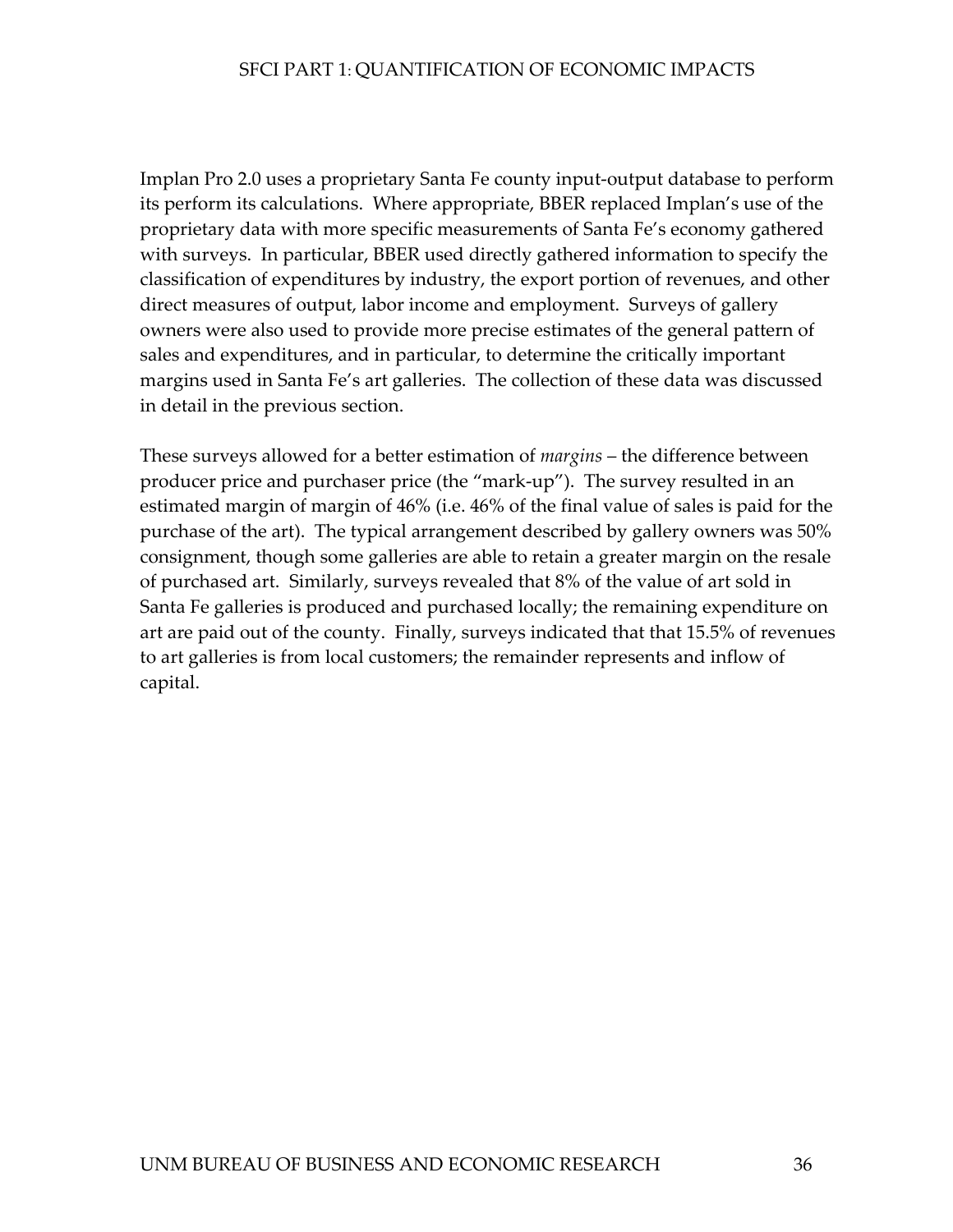## <span id="page-43-0"></span>**APPENDIX B**

Tables in Appendix B provide industry-specific detail on the economic impact of the arts and cultural activities supported by outside funds.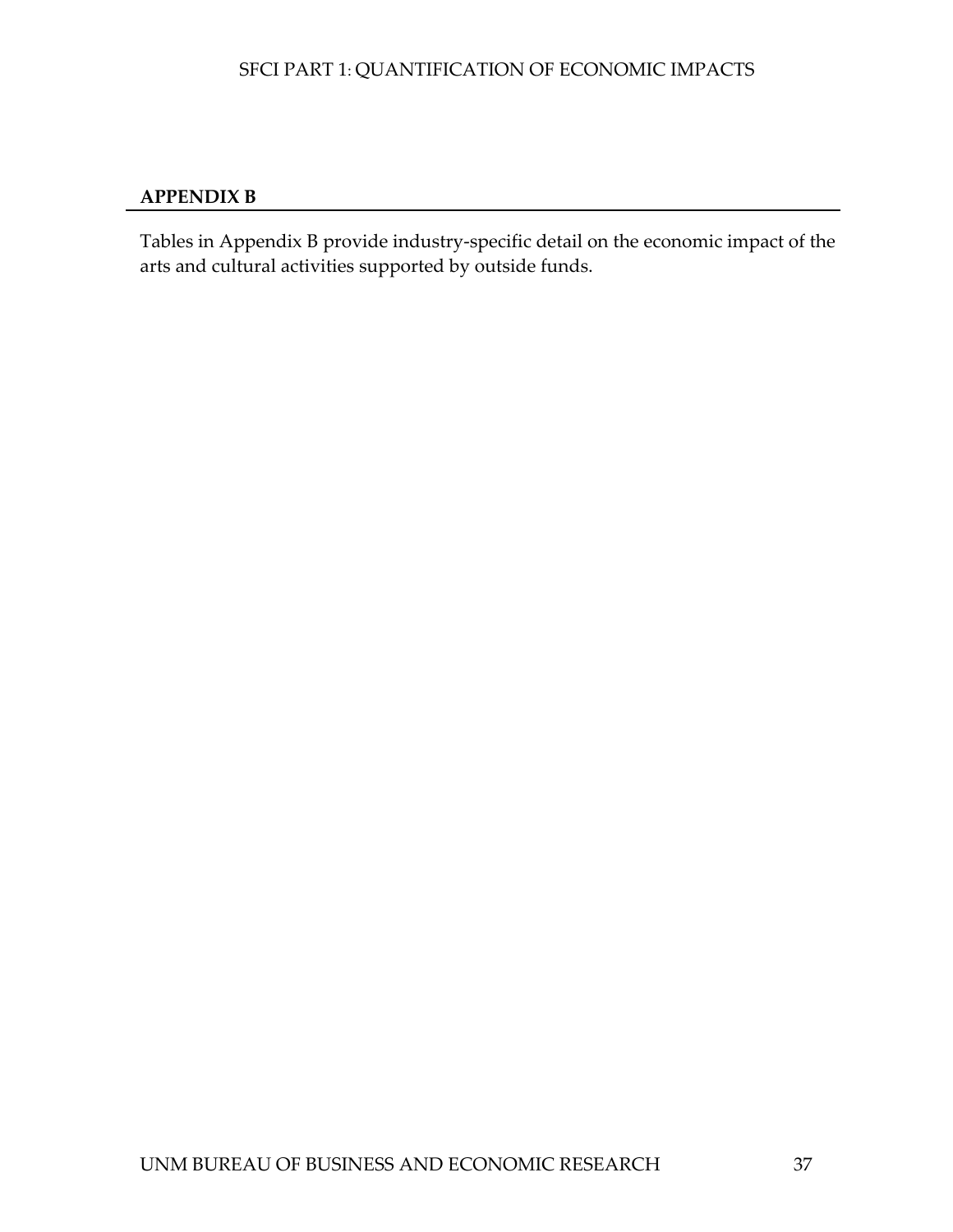|                                        |               | Indirect/      |              |                          |
|----------------------------------------|---------------|----------------|--------------|--------------------------|
|                                        | <b>Direct</b> | <b>Induced</b> | <b>Total</b> | <b>Multiplier</b>        |
| <b>Output (\$000)1</b>                 |               |                |              |                          |
| <b>Artisans, Manufacturing</b>         | 25,718        | 15,621         | 41,339       | 1.61                     |
| <b>Art Dealers (Retail)</b>            | 60,142        | 29,365         | 89,507       | 1.49                     |
| <b>Miscellaneous Retail</b>            |               |                |              | $\overline{\phantom{0}}$ |
| <b>Museums, Perf Arts, Artists</b>     | 69,083        | 43,149         | 112,232      | 1.62                     |
| <b>Publish, Motion Pictures, Sound</b> | 5,532         | 4,095          | 9,627        | 1.74                     |
| <b>Arts and Cultural Services</b>      | 5,651         | 3,499          | 9,150        | 1.62                     |
| <b>Education</b>                       | 42,980        | 19,685         | 62,665       | 1.46                     |
| <b>Hospitality</b>                     |               |                |              | $\overline{\phantom{0}}$ |
| Government                             | 1,199         | 593            | 1,792        | 1.49                     |
| <b>Total</b>                           | 210,305       | 116,007        | 326,312      | 1.55                     |
| <b>Employment2</b>                     |               |                |              |                          |
| <b>Artisans, Manufacturing</b>         | 576           | 301            | 878          | 1.52                     |
| <b>Art Dealers (Retail)</b>            | 447           | 350            | 798          | 1.78                     |
| <b>Miscellaneous Retail</b>            |               | -              | -            | -                        |
| <b>Museums, Perf Arts, Artists</b>     | 1,523         | 713            | 2,236        | 1.47                     |
| <b>Publish, Motion Pictures, Sound</b> | 96            | 54             | 150          | 1.56                     |
| <b>Arts and Cultural Services</b>      | 71            | 37             | 107          | 1.52                     |
| <b>Education</b>                       | 709           | 280            | 989          | 1.40                     |
| <b>Hospitality</b>                     |               |                |              | -                        |
| Government                             | 19            | 8              | 27           | 1.43                     |
| <b>Total</b>                           | 3,441         | 1,743          | 5,184        | 1.51                     |
| <b>Disposable Earnings (\$000)3</b>    |               |                |              |                          |
| <b>Artisans, Manufacturing</b>         | 16,449        | 5,193          | 21,642       | 1.32                     |
| <b>Art Dealers (Retail)</b>            | 17,748        | 9,419          | 27,167       | 1.53                     |
| <b>Miscellaneous Retail</b>            |               |                |              | $\overline{\phantom{a}}$ |
| <b>Museums, Perf Arts, Artists</b>     | 33,565        | 13,436         | 47,002       | 1.40                     |
| <b>Publish, Motion Pictures, Sound</b> | 5,532         | 4,095          | 9,627        | 1.74                     |
| <b>Arts and Cultural Services</b>      | 2,385         | 1,111          | 3,497        | 1.47                     |
| <b>Education</b>                       | 15,896        | 7,165          | 23,061       | 1.45                     |
| <b>Hospitality</b>                     |               |                |              |                          |
| Government                             | 695           | 210            | 905          | 1.30                     |
| <b>Total</b>                           | 92,270        | 40,629         | 132,900      | 1.44                     |

**TABLE B.1 TIER 1 INDUSTRIES ECONOMIC IMPACT OF CULTURAL INDUSTRIES IN SANTA FE COUNTY**

1 - Output represents an estimate of sales, shipments, receipts, revenue or business done depending on industry as defined by the Economic Census, US Bureau of the Census, 1997.

2 - Because non-employers have no-employees, employee values in this table include wage and salary employment and an estimate of the number of non-employer (which includes the self-employed) establishments in 2001.

3 - Source: wage data for wage and salary employees from New Mexico Department of Labor 202 employer database. Because non-employer establishments do not have wages or salaries they are not represented in the wage data presented in this table.

Totals may not sum due to rounding.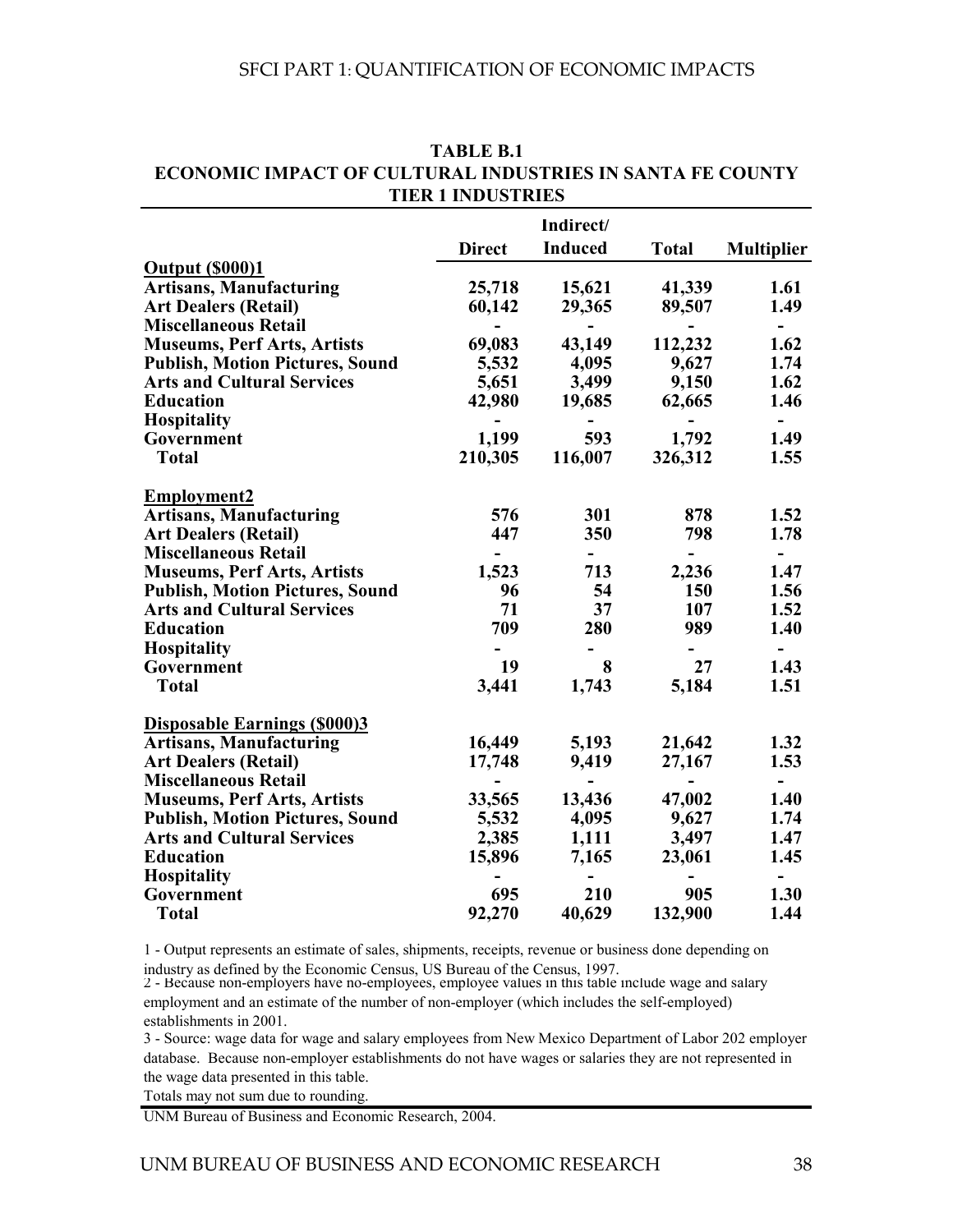|                                        |               | Indirect/      |              |                          |
|----------------------------------------|---------------|----------------|--------------|--------------------------|
|                                        | <b>Direct</b> | <b>Induced</b> | <b>Total</b> | <b>Multiplier</b>        |
| <b>Output (\$000)1</b>                 |               |                |              |                          |
| <b>Artisans, Manufacturing</b>         | 4,507         | 2,131          | 6,638        | 1.47                     |
| <b>Art Dealers (Retail)</b>            | 1,019         | 575            | 1,594        | 1.56                     |
| <b>Miscellaneous Retail</b>            | 16,835        | 9,992          | 26,827       | 1.59                     |
| <b>Museums, Perf Arts, Artists</b>     |               |                |              | $\overline{\phantom{0}}$ |
| <b>Publish, Motion Pictures, Sound</b> | 10,650        | 7,192          | 17,842       | 1.68                     |
| <b>Arts and Cultural Services</b>      | 13,961        | 7,552          | 21,513       | 1.54                     |
| <b>Education</b>                       | 6,759         | 3,964          | 10,723       | 1.59                     |
| Hospitality                            |               |                |              |                          |
| Government                             | 6,338         | 1,462          | 7,801        | 1.23                     |
| <b>Total</b>                           | 60,069        | 32,868         | 92,938       | 1.55                     |
| <b>Employment2</b>                     |               |                |              |                          |
| <b>Artisans, Manufacturing</b>         | 81            | 36             | 117          | 1.44                     |
| <b>Art Dealers (Retail)</b>            | 26            | 8              | 33           | 1.30                     |
| <b>Miscellaneous Retail</b>            | 244           | 131            | 375          | 1.54                     |
| <b>Museums, Perf Arts, Artists</b>     |               |                |              | $\overline{\phantom{a}}$ |
| <b>Publish, Motion Pictures, Sound</b> | 147           | 87             | 234          | 1.59                     |
| <b>Arts and Cultural Services</b>      | 297           | 121            | 418          | 1.41                     |
| <b>Education</b>                       | 173           | 68             | 240          | 1.39                     |
| <b>Hospitality</b>                     |               |                |              | $\overline{\phantom{a}}$ |
| Government                             | 69            | 19             | 88           | 1.28                     |
| <b>Total</b>                           | 1,036         | 469            | 1,505        | 1.45                     |
| <b>Disposable Earnings (\$000)3</b>    |               |                |              |                          |
| <b>Artisans, Manufacturing</b>         | 1,844         | 1,164          | 3,008        | 1.63                     |
| <b>Art Dealers (Retail)</b>            | 462           | 197            | 659          | 1.43                     |
| <b>Miscellaneous Retail</b>            | 9,107         | 4,561          | 13,668       | 1.50                     |
| <b>Museums, Perf Arts, Artists</b>     |               |                |              | $\overline{\phantom{a}}$ |
| <b>Publish, Motion Pictures, Sound</b> | 10,650        | 7,192          | 17,842       | 1.68                     |
| <b>Arts and Cultural Services</b>      | 7,537         | 3,151          | 10,688       | 1.42                     |
| <b>Education</b>                       | 3,757         | 1,617          | 5,375        | 1.43                     |
| <b>Hospitality</b>                     |               |                |              |                          |
| Government                             | 2,190         | 528            | 2,718        | 1.24                     |
| <b>Total</b>                           | 35,546        | 18,411         | 53,957       | 1.52                     |

#### **ECONOMIC IMPACT OF CULTURAL INDUSTRIES IN SANTA FE COUNTY TABLE B.2 TIER 2 INDUSTRIES**

1 - Output represents an estimate of sales, shipments, receipts, revenue or business done depending on industry as defined by the Economic Census, US Bureau of the Census, 1997.

2 - Because non-employers have no-employees, employee values in this table include wage and salary employment and an estimate of the number of non-employer (which includes the self-employed) establishments in 2001.

3 - Source: wage data for wage and salary employees from New Mexico Department of Labor 202 employer database. Because non-employer establishments do not have wages or salaries they are not represented in the wage data presented in this table.

Totals may not sum due to rounding.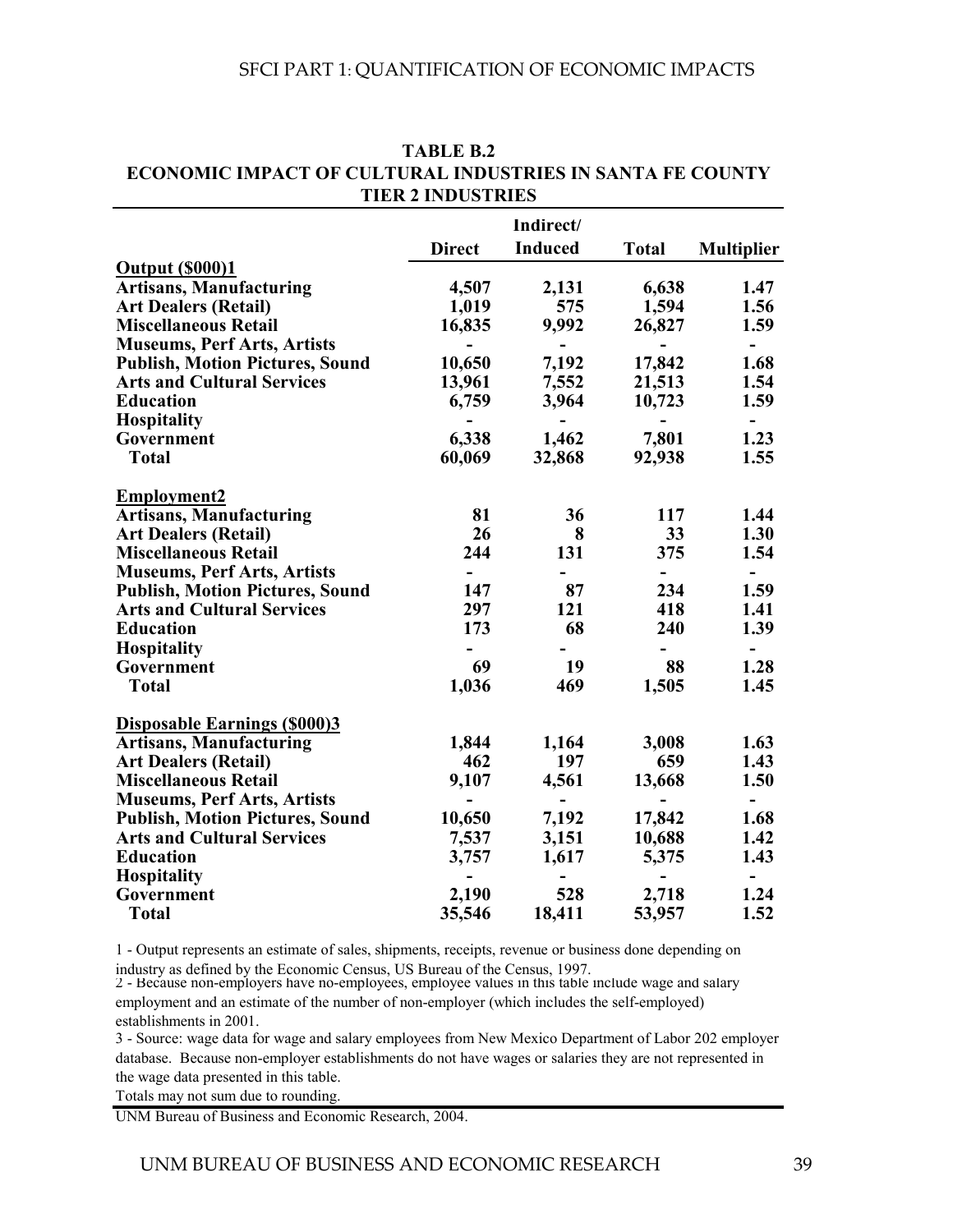|                                        |               | Indirect/      |              |                   |
|----------------------------------------|---------------|----------------|--------------|-------------------|
|                                        | <b>Direct</b> | <b>Induced</b> | <b>Total</b> | <b>Multiplier</b> |
| <b>Output (\$000)1</b>                 |               |                |              |                   |
| <b>Artisans, Manufacturing</b>         |               |                |              |                   |
| <b>Art Dealers (Retail)</b>            |               |                |              |                   |
| <b>Miscellaneous Retail</b>            | 24,650        | 13,174         | 37,823       | 1.53              |
| <b>Museums, Perf Arts, Artists</b>     | 12,799        | 6,319          | 19,117       | 1.49              |
| <b>Publish, Motion Pictures, Sound</b> |               |                |              |                   |
| <b>Arts and Cultural Services</b>      |               |                |              |                   |
| <b>Education</b>                       |               |                |              |                   |
| Hospitality                            | 209,476       | 87,588         | 297,064      | 1.42              |
| Government                             |               |                |              |                   |
| <b>Total</b>                           | 246,924       | 107,080        | 354,005      | 1.43              |
| <b>Employment2</b>                     |               |                |              |                   |
| <b>Artisans, Manufacturing</b>         |               |                |              |                   |
| <b>Art Dealers (Retail)</b>            |               |                |              |                   |
| <b>Miscellaneous Retail</b>            | 269           | 149            | 418          | 1.55              |
| <b>Museums, Perf Arts, Artists</b>     | 198           | 86             | 283          | 1.43              |
| <b>Publish, Motion Pictures, Sound</b> |               |                |              |                   |
| <b>Arts and Cultural Services</b>      |               |                |              |                   |
| <b>Education</b>                       |               |                |              |                   |
| Hospitality                            | 4,317         | 1,246          | 5,563        | 1.29              |
| Government                             |               |                |              |                   |
| <b>Total</b>                           | 4,783         | 1,481          | 6,264        | 1.31              |
| <b>Disposable Earnings (\$000)3</b>    |               |                |              |                   |
| <b>Artisans, Manufacturing</b>         |               |                |              |                   |
| <b>Art Dealers (Retail)</b>            |               |                |              |                   |
| <b>Miscellaneous Retail</b>            | 5,176         | 3,792          | 8,968        | 1.73              |
| <b>Museums, Perf Arts, Artists</b>     | 12,799        | 6,319          | 19,117       | 1.49              |
| <b>Publish, Motion Pictures, Sound</b> |               |                |              |                   |
| <b>Arts and Cultural Services</b>      |               |                |              |                   |
| <b>Education</b>                       |               |                |              |                   |
| <b>Hospitality</b>                     | 63,850        | 31,536         | 95,387       | 1.49              |
| Government                             |               |                |              |                   |
| <b>Total</b>                           | 81,825        | 41,647         | 123,472      | 1.51              |

#### **ECONOMIC IMPACT OF CULTURAL INDUSTRIES IN SANTA FE COUNTY TABLE B.3 CULTURAL TOURISM INDUSTRIES**

1 - Output represents an estimate of sales, shipments, receipts, revenue or business done depending on industry as defined by the Economic Census, US Bureau of the Census, 1997.

2 - Because non-employers have no-employees, employee values in this table include wage and salary employment and an estimate of the number of non-employer (which includes the self-employed) establishments in 2001.

3 - Source: wage data for wage and salary employees from New Mexico Department of Labor 202 employer database. Because non-employer establishments do not have wages or salaries they are not represented in the wage data presented in this table.

Totals may not sum due to rounding.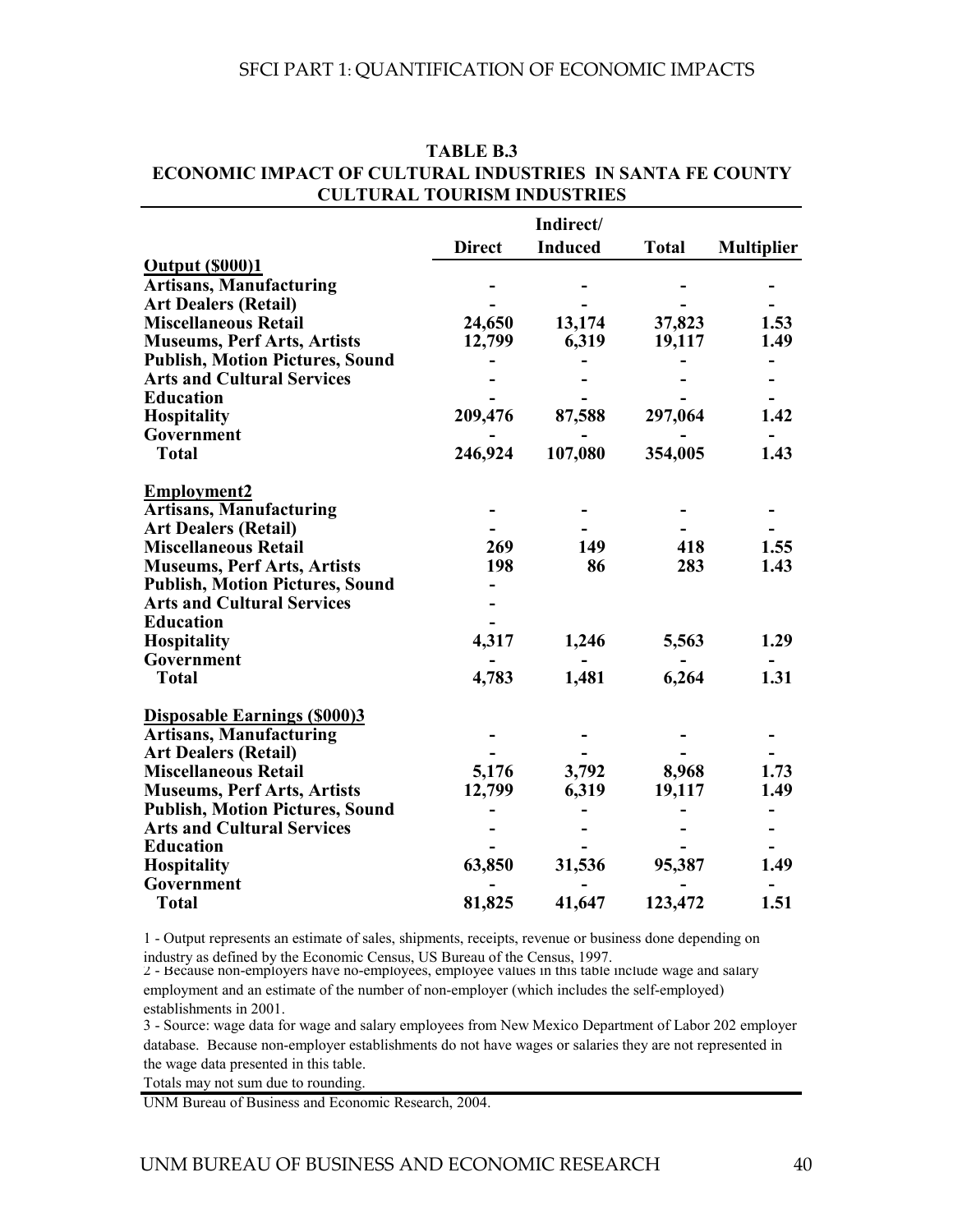#### <span id="page-47-0"></span>**APPENDIX C**

Tables in Appendix C provide detail of various comparisons of cultural activities by metropolitan area.

|              |                        |                |             | <b>Revenues</b> |                               | Personal                | <b>Gov't Taxes</b> | <b>Total</b>      | Jobs                 |
|--------------|------------------------|----------------|-------------|-----------------|-------------------------------|-------------------------|--------------------|-------------------|----------------------|
|              |                        |                | Population  |                 | <b>Generated Jobs Created</b> | <b>Income Paid Paid</b> | (1000s             | <b>Impact per</b> | $\mathbf{C}$ reated/ |
|              |                        |                |             | (1000s S)       |                               | (1000s S)               | $\mathbf{S}$       | Capita (\$)       | Pop                  |
|              | <b>National</b>        |                | 280,000,000 | 134,038,341     | 4,849,381                     | 89,416,073              | 13,874,324         | \$369             | 1.7%                 |
| $\mathbf{1}$ | Santa Fe               | NM             | 62,203      | 222,608         | 6545                          | 120,397                 | 19,626             | \$2,251           | 10.5%                |
| 2            | Rockland               | ME             | 7,609       | 21,805          | 637                           | 10,456                  | 1,826              | \$1,614           | 8.4%                 |
| 3            | Portsmouth             | NH             | 20,784      | 26,095          | 870                           | 16,185                  | 2,253              | \$887             | $4.2\%$              |
| 4            | Sonora                 | CA             | 4,423       | 4,645           | 147                           | 2,414                   | 470                | \$652             | 3.3%                 |
| 5            | <b>Minneapolis</b>     | <b>MN</b>      | 382,618     | 269,433         | 8,504                         | 214,038                 | 27,886             | \$632             | $2.2\%$              |
| 6            | <b>Asheville</b>       | NC             | 68,889      | 60,984          | 2,100                         | 37,647                  | 5,560              | \$627             | $3.0\%$              |
| 7            | Niagara                | N <sub>Y</sub> | 55,593      | 47,203          | 1,637                         | 23,716                  | 6,434              | \$542             | $2.9\%$              |
| 8            | <b>Bloomington</b>     | IN             | 69,291      | 44,523          | 1,567                         | 32,242                  | 3,531              | \$516             | 2.3%                 |
| 9            | <b>New Orleans</b>     | LA             | 484,674     | 300,515         | 9,959                         | 187,680                 | 32,476             | \$454             | 2.1%                 |
| 10           | Homer                  | AK             | 3.946       | 2.667           | 85                            | 1.471                   | 276                | \$443             | $2.2\%$              |
| 11           | <b>Walnut Creek</b>    | <b>CA</b>      | 64,296      | 34,167          | 960                           | 20,050                  | 3,813              | \$371             | 1.5%                 |
| 12           | <b>Fulton</b>          | <b>GA</b>      | 816,006     | 330,985         | 10,285                        | 261,211                 | 31,871             | \$359             | $1.3\%$              |
| 13           | Indianapolis           | IN             | 791,926     | 294,414         | 10,412                        | 230,769                 | 32,036             | \$332             | $1.3\%$              |
| 14           | <b>Detroit</b>         | MI             | 951,270     | 430,609         | 11,755                        | 270,506                 | 42,623             | \$329             | $1.2\%$              |
| 15           | <b>Columbus</b>        | <b>OH</b>      | 711,470     | 265,553         | 8,964                         | 186,420                 | 25,530             | \$298             | 1.3%                 |
| 16           | Door                   | WI             | 27,961      | 12,526          | 427                           | 6,490                   | 1,427              | \$283             | 1.5%                 |
| 17           | <b>St. Petersburg</b>  | FL             | 248,232     | 92,600          | 3,089                         | 59,288                  | 8.778              | \$274             | $1.2\%$              |
| 18           | Lawrence               | KS             | 80,098      | 33,466          | 1,163                         | 19,282                  | 2,602              | \$273             | 1.5%                 |
| 19           | <b>St. Louis</b>       | MO             | 1,364,504   | 449,355         | 14,690                        | 320,962                 | 38,531             | \$263             | $1.1\%$              |
| 20           | <b>Green Bay</b>       | WI             | 102,313     | 45,472          | 1,312                         | 22,751                  | 3,482              | \$256             | 1.3%                 |
|              | Flagstaff <sup>1</sup> | AZ             | 52,894      | 1,777           | 62                            | 1,471                   | 133                | \$30              | $0.1\%$              |

#### **TABLE C.1 ECONOMIC IMPACT OF THE ARTS ACCORDING TO AMERICANS FOR THE ARTS, 2001.**

<sup>1</sup>Underlined rows are cities included in Angelou Economics 2003 Benchmark Study.

Source: Arts & Economic Prosperity, Americans for the Arts, 2001.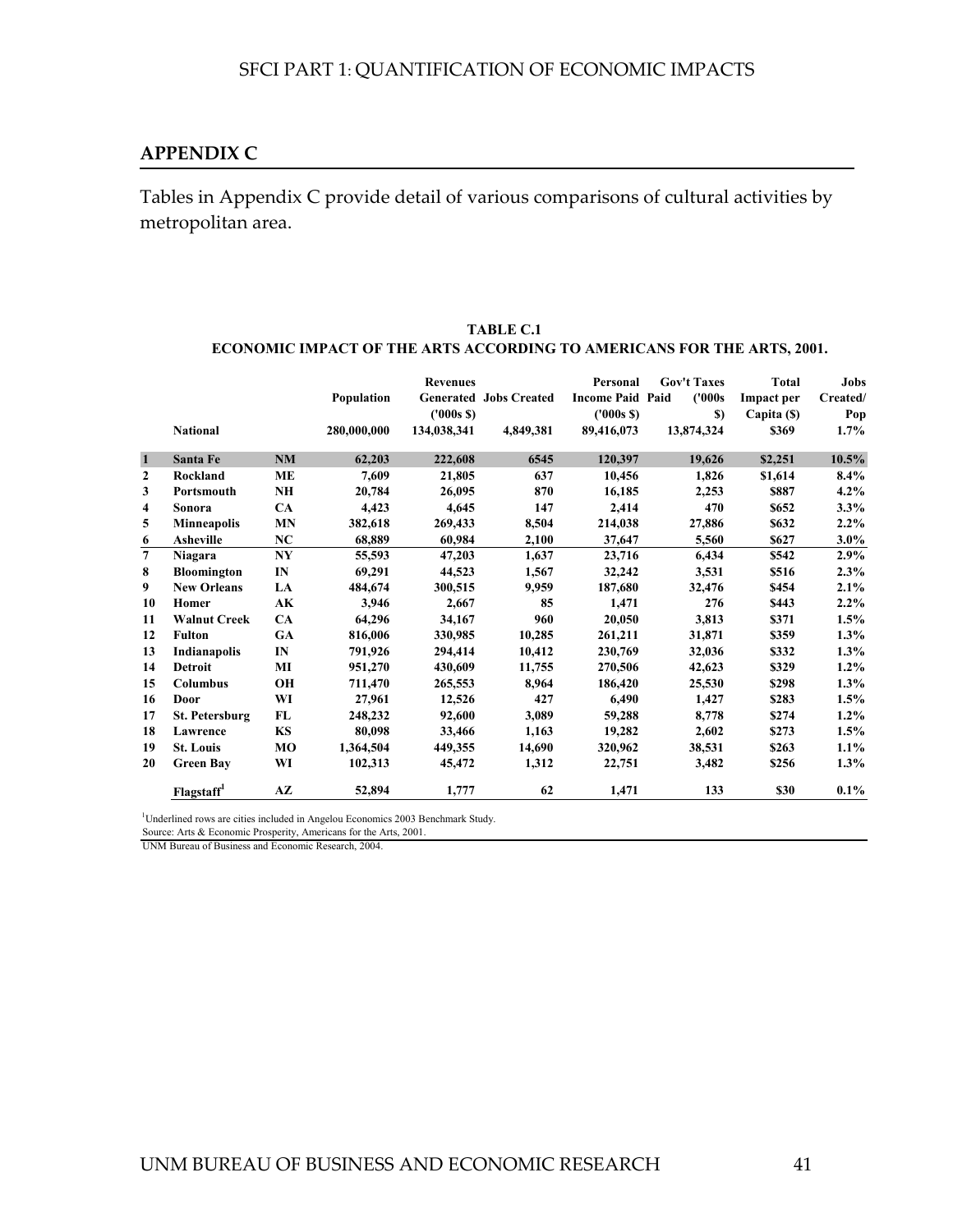|                |                               | Receipts ('000\$) | <b>Galleries</b> | <b>Receipts per</b><br>Gallery ('000s) |
|----------------|-------------------------------|-------------------|------------------|----------------------------------------|
|                | <b>TOTAL</b>                  | 3,000,798         | 5,698            | 526.6                                  |
| 1              | <b>New York City</b>          | 856,500           | 470              | 1,822.3                                |
| $\overline{2}$ | <b>Santa Fe</b>               | 144,721           | 96               | 1,507.5                                |
| 3              | <b>San Francisco</b>          | 112,541           | 122              | 922.5                                  |
| 4              | <b>Los Angeles</b>            | 105,814           | 183              | 578.2                                  |
| 5              | Chicago                       | 104,042           | 178              | 584.5                                  |
| 6              | <b>West Palm Beach</b>        | 45,990            | 71               | 647.7                                  |
| 7              | <b>Phoenix</b>                | 40,461            | 92               | 439.8                                  |
| 8              | <b>Washington DC</b>          | 37,545            | 118              | 318.2                                  |
| 9              | <b>Seattle</b>                | 36,575            | 81               | 451.5                                  |
| 10             | Philadelphia                  | 34,279            | 85               | 403.3                                  |
|                | Top 10 as Percentage of Total | 50.6%             | 26.3%            |                                        |
|                | Raleigh                       | 7,965             | 29               | 274.7                                  |
|                | <b>Boulder</b>                | 6,912             | 17               | 406.6                                  |
|                | <b>Asheville</b>              | D                 | $7 * *$          |                                        |

#### **PRINCIPAL CITIES FOR ART DEALERS, 1997 TABLE C.3**

<sup>1</sup>Underlined rows are cities included in Angelou Economics 2003 Benchmark Study.

Source: US Census Bureau, Economic Census, 19971. NAICS: 45392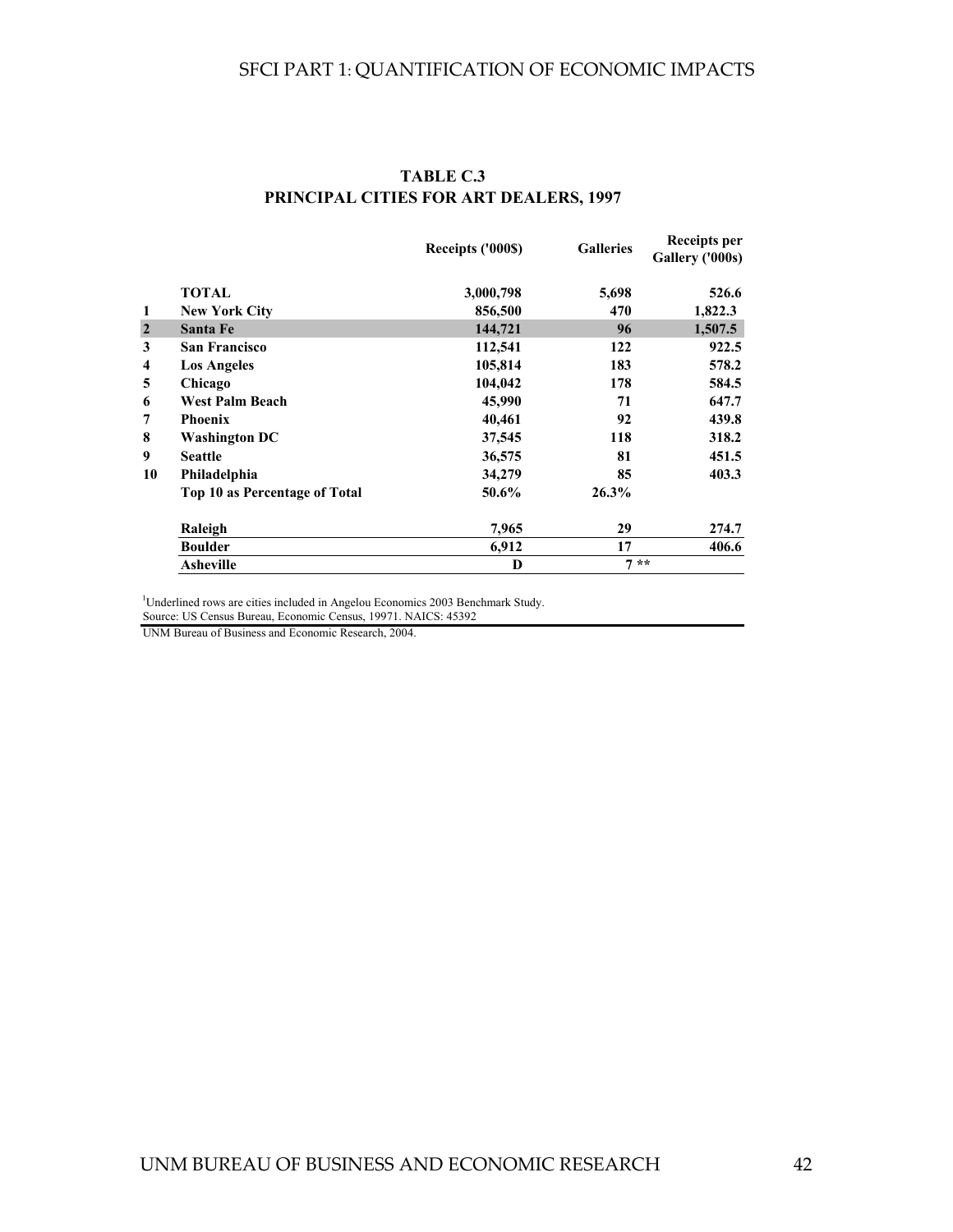|                  |                                         | <b>Total</b><br><b>Employment</b><br>127,980,430 | Artists,<br><b>Performers</b><br>& Writers<br>525,921 | Artists /<br>$0.411\%$ | <b>Avg Income</b><br><b>Employment</b> per Artist (\$)<br>18,169 |
|------------------|-----------------------------------------|--------------------------------------------------|-------------------------------------------------------|------------------------|------------------------------------------------------------------|
|                  | <b>National</b>                         |                                                  |                                                       |                        |                                                                  |
| $\mathbf{1}$     | Santa Fe, NM MSA                        | 71,930                                           | 1,382                                                 | 1.921%                 | 23,347                                                           |
| $\boldsymbol{2}$ | <b>Austin-San Marcos, TX MSA</b>        | 658,400                                          | 3,764                                                 | 0.572%                 | 19,950                                                           |
| 3                | <b>New York, NY PMSA</b>                | 4,056,640                                        | 49,958                                                | 1.232%                 | 24,890                                                           |
| 4                | <b>Nashville, TN MSA</b>                | 638,970                                          | 6,703                                                 | 1.049%                 | 38,218                                                           |
| 5                | San Francisco, CA PMSA                  | 997,320                                          | 8,866                                                 | 0.889%                 | 25,474                                                           |
| 6                | Santa Barbara, CA MSA                   | 101,640                                          | 1,378                                                 | 1.356%                 | 24,416                                                           |
| 7                | <b>Boulder-Longmont, CO PMSA</b>        | 180,980                                          | 1,483                                                 | $0.819\%$              | 16,851                                                           |
| $\bf 8$          | <b>Asheville, NC MSA</b>                | 104,540                                          | 700                                                   | 0.670%                 | 13,576                                                           |
| $\boldsymbol{9}$ | <b>Flagstaff, AZ MSA</b>                | 51,290                                           | 340                                                   | 0.663%                 | 16,044                                                           |
| 10               | <b>Portsmouth-Rochester, NH-ME PMSA</b> | 116,720                                          | 734                                                   | $0.629\%$              | 16,064                                                           |
| 11               | <b>Boston, MA-NH PMSA</b>               | 1,971,030                                        | 11,462                                                | 0.582%                 | 17,754                                                           |
| 12               | Tucson, AZ MSA                          | 327,630                                          | 1,830                                                 | 0.559%                 | 13,848                                                           |
| 13               | <b>Seattle, WA PMSA</b>                 | 172,150                                          | 7,032                                                 | 4.085%                 | 16,737                                                           |
| 14               | Minneapolis-St. Paul, MN-WI MSA         | 1,696,040                                        | 8,898                                                 | 0.525%                 | 13,942                                                           |
| 15               | <b>Portland, OR PMSA</b>                | 155,320                                          | 4,782                                                 | 3.079%                 | 14,284                                                           |
| 16               | San Diego, CA MSA                       | 1,208,050                                        | 6,134                                                 | $0.508\%$              | 17,392                                                           |
| 17               | Albuquerque, NM MSA                     | 339390                                           | 1,651                                                 | $0.486\%$              | 13,354                                                           |
| 18               | <b>Colorado Springs, CO MSA</b>         | 234,120                                          | 1,153                                                 | $0.492\%$              | 14,827                                                           |
| 19               | <b>Washington, DCPMSA</b>               | 2,673,890                                        | 12,550                                                | 0.469%                 | 18,508                                                           |
| 20               | Honolulu, HI MSA                        | 392,230                                          | 1,724                                                 | 0.440%                 | 15,982                                                           |
| 29               | Raleigh--Durham--Chapel Hill, NC MSA    | 661,370                                          | 2,537                                                 | 0.384%                 | 12,993                                                           |
| 30               | Savannah, GA MSA                        | 133,660                                          | 480                                                   | 0.359%                 | 10,502                                                           |

#### **LEADING CITIES FOR ARTISTS, PERFORMERS & WRITERS, 2001 TABLE C.4**

<sup>1</sup>Underlined rows are cities included in Angelou Economics 2003 Benchmark Study.

Source: Bureau of Labor Statistics, OES, 2001; Economic Census, Non-Employed Workers, 2001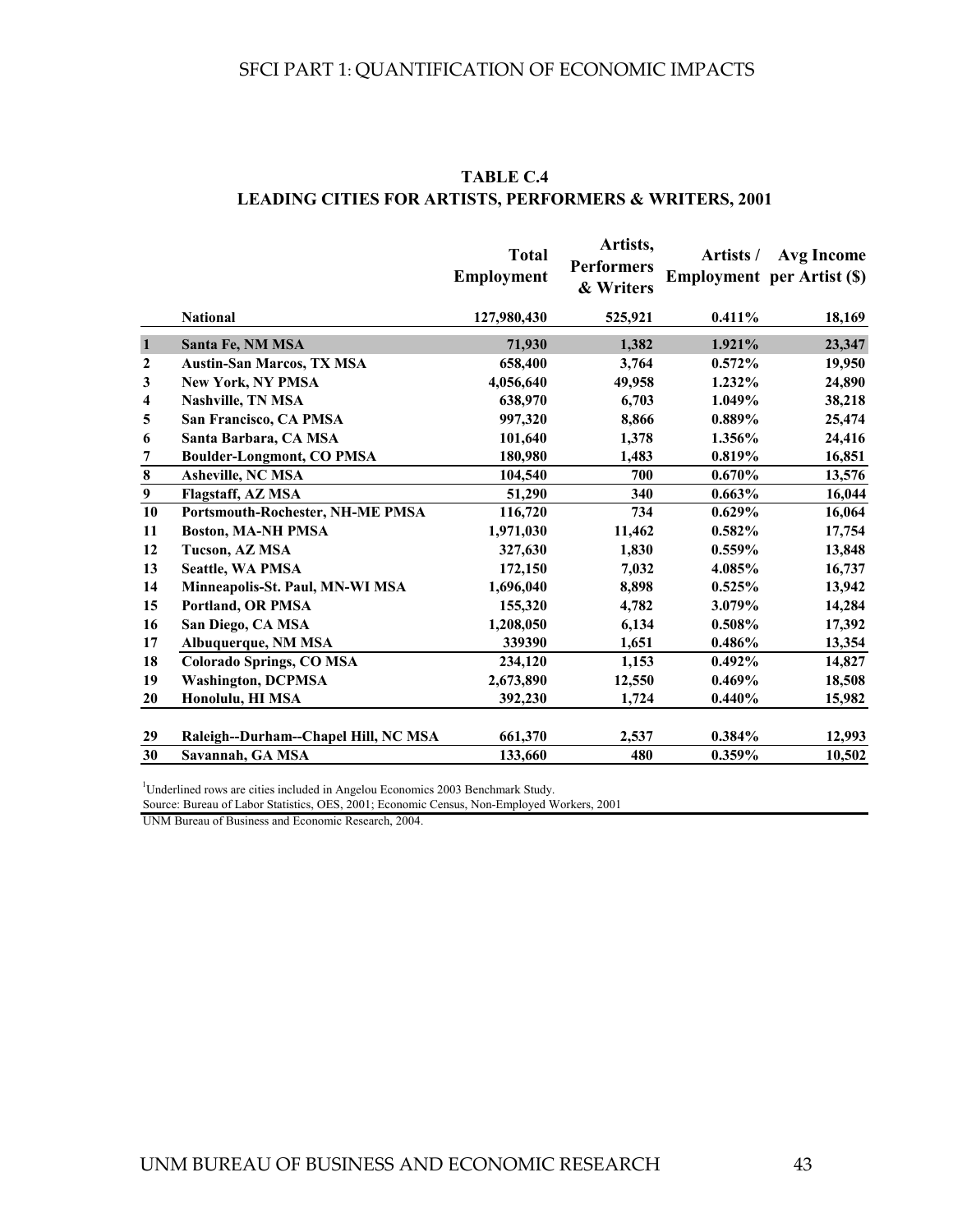|                         |                                | <b>Total</b><br><b>Employment</b> | <b>Museum</b><br>Curators &<br><b>Archivists</b> | Curators &<br>Archivists/<br>Employment<br>(%) | Income per<br>Curator (\$) |
|-------------------------|--------------------------------|-----------------------------------|--------------------------------------------------|------------------------------------------------|----------------------------|
|                         | <b>NATIONAL</b>                | 127,980,410                       | 19,970                                           | 0.016%                                         | 38,160                     |
| 1                       | Gainesville, FL MSA            | 118,790                           | 120                                              | 0.101%                                         | 43,870                     |
| $\overline{\mathbf{c}}$ | Santa Fe, NM MSA               | 71,930                            | 60                                               | 0.083%                                         | 38,800                     |
| $\overline{\mathbf{3}}$ | Pittsfield, MA MSA             | 41,520                            | 30                                               | 0.072%                                         | 30,570                     |
| 4                       | Ponce, PR MSA                  | 60,840                            | 40                                               | $0.066\%$                                      | 15,100                     |
| 5                       | <b>College Station, TX MSA</b> | 76,180                            | 50                                               | 0.066%                                         | 38,900                     |
| 6                       | <b>Lawrence, KS MSA</b>        | 47,090                            | 30                                               | $0.064\%$                                      | 52,890                     |
| 7                       | <b>Washington, DCPMSA</b>      | 2,673,890                         | 1,660                                            | 0.062%                                         | 46,300                     |
| 8                       | Norfolk, VA, MSA               | 694,860                           | 380                                              | $0.055\%$                                      | 31,600                     |
| 9                       | <b>Boston, MA-NH PMSA</b>      | 1,971,030                         | 1,060                                            | 0.054%                                         | 39,840                     |
| 10                      | Montgomery, AL MSA             | 150,420                           | 70                                               | 0.047%                                         | 35,370                     |
| 11                      | St. Louis, MO-IL MSA           | 1,285,300                         | 590                                              | 0.046%                                         | 26,580                     |
| 12                      | Tucson, AZ MSA                 | 327,630                           | 140                                              | 0.043%                                         | 35,720                     |
| 13                      | San Francisco, CA PMSA         | 997,320                           | 400                                              | 0.040%                                         | 45,200                     |
| 14                      | Topeka, KS MSA                 | 99,940                            | 40                                               | 0.040%                                         | 30,500                     |
| 15                      | <b>Columbus, OH MSA</b>        | 855,230                           | 340                                              | 0.040%                                         | 34,140                     |
| 16                      | Anchorage, AK MSA              | 132,360                           | 50                                               | 0.038%                                         | 33,820                     |
| 17                      | <b>Lincoln, NE MSA</b>         | 145,490                           | 50                                               | $0.034\%$                                      | 40,140                     |
| 18                      | Salinas, CA MSA                | 152,110                           | 50                                               | $0.033\%$                                      | 41,730                     |
| 19                      | Tallahassee, FL MSA            | 153,910                           | 50                                               | $0.032\%$                                      | 47,030                     |
| 20                      | Santa Barbara CA MSA           | 162,130                           | 50                                               | 0.031%                                         | 41,720                     |
|                         |                                |                                   |                                                  |                                                |                            |

#### **TABLE C.5 LEADING CITIES FOR MUSEUM CURATORS & ARCHIVISTS, 2001**

Source: Bureau of Labor Statistics, OES, 2001.